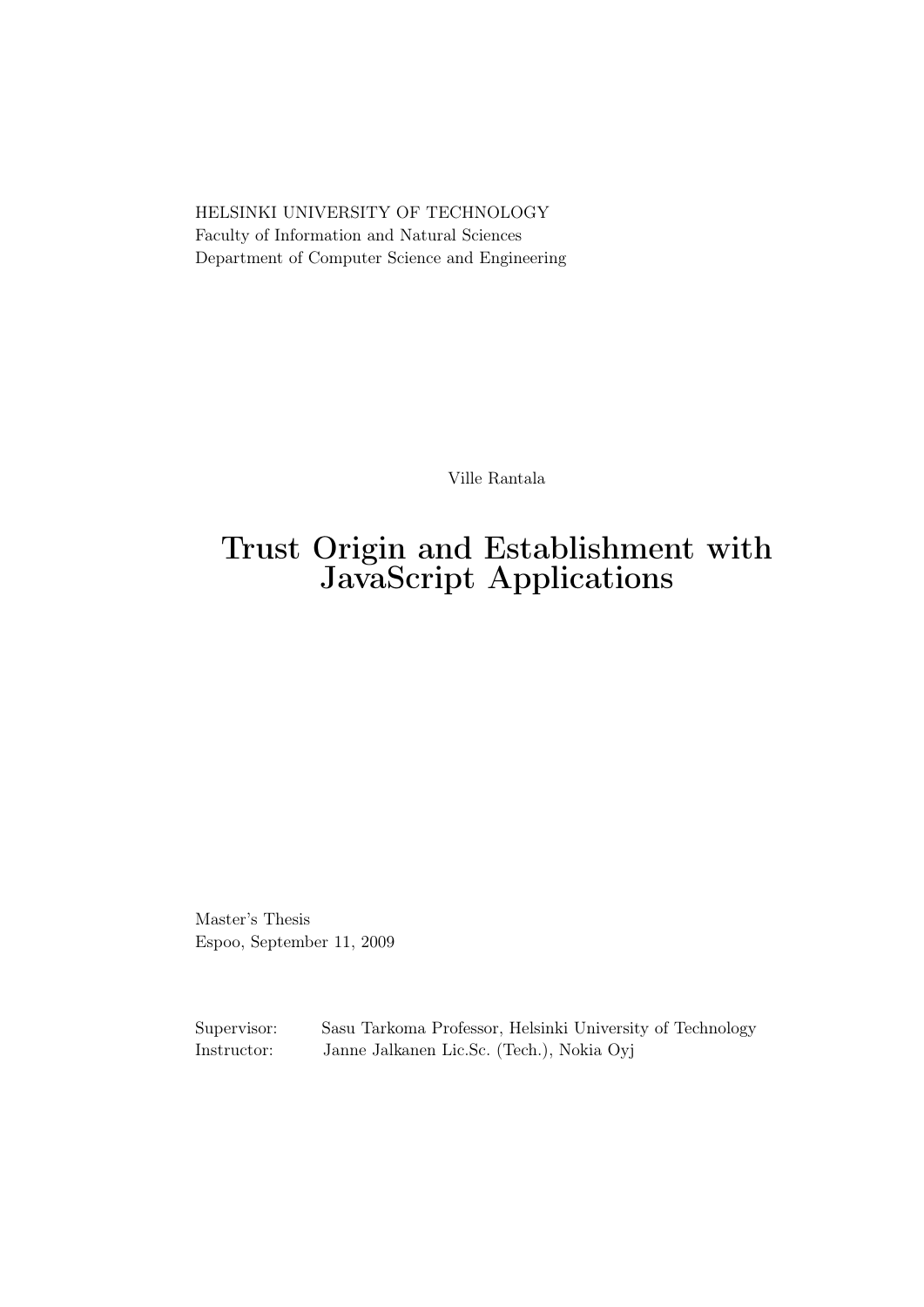#### HELSINKI UNIVERSITY OF ABSTRACT OF TECHNOLOGY MASTER'S THESIS Faculty of Information and Natural Sciences

Degree Programme of Computer Science and Engineering

| Author:     | Ville Rantala                                                                       |                 |  |  |  |
|-------------|-------------------------------------------------------------------------------------|-----------------|--|--|--|
|             | <b>Title of thesis:</b> Trust Origin and Establishment with JavaScript Applications |                 |  |  |  |
|             |                                                                                     |                 |  |  |  |
| Date:       | September 11, 2009                                                                  | Pages: $x + 71$ |  |  |  |
|             | <b>Professorship:</b> Data Communications Software Code: T-110                      |                 |  |  |  |
| Supervisor: | Sasu Tarkoma Professor                                                              |                 |  |  |  |
| Instructor: | Janne Jalkanen Lic.Sc. (Tech.)                                                      |                 |  |  |  |

Applications written with Web technologies are a growing trend. Web technologies include the JavaScript programming language which has become popular due to its support in modern Web browsers. Today JavaScript is also used to implement installable stand-alone applications in addition to Ajax-style programming. An example of such stand-alone applications are widgets that conform to the W3C Widgets 1.0 specification.

Security is a key concern with these kind of applications because they often have an access to sensitive and valuable information through Web or platform interfaces. One of the main challenges is to determine how to establish trust towards an application. Applications can be benevolent or malicious, but the difference is hard to tell by an end-user. Digital signatures and certificates have been used to help end-users in making a trust decision and to delegate trustworthiness evaluation to trusted parties. These mechanisms have drawbacks that make application development, distribution and adoption more difficult.

In this thesis a new trust establishment mechanism is proposed that helps to deal with the drawbacks. It is based on the Domain Name System and utilizes the originating domain of applications. An implementation of the proposed mechanism is provided on top of the W3C Widgets 1.0 specification and the implementation is evaluated against design requirements. The new mechanism is recognized to bring many benefits to the different parties of the widget ecosystem.

| Keywords: | JavaScript, Web, Security, Usability |
|-----------|--------------------------------------|
| Language: | English                              |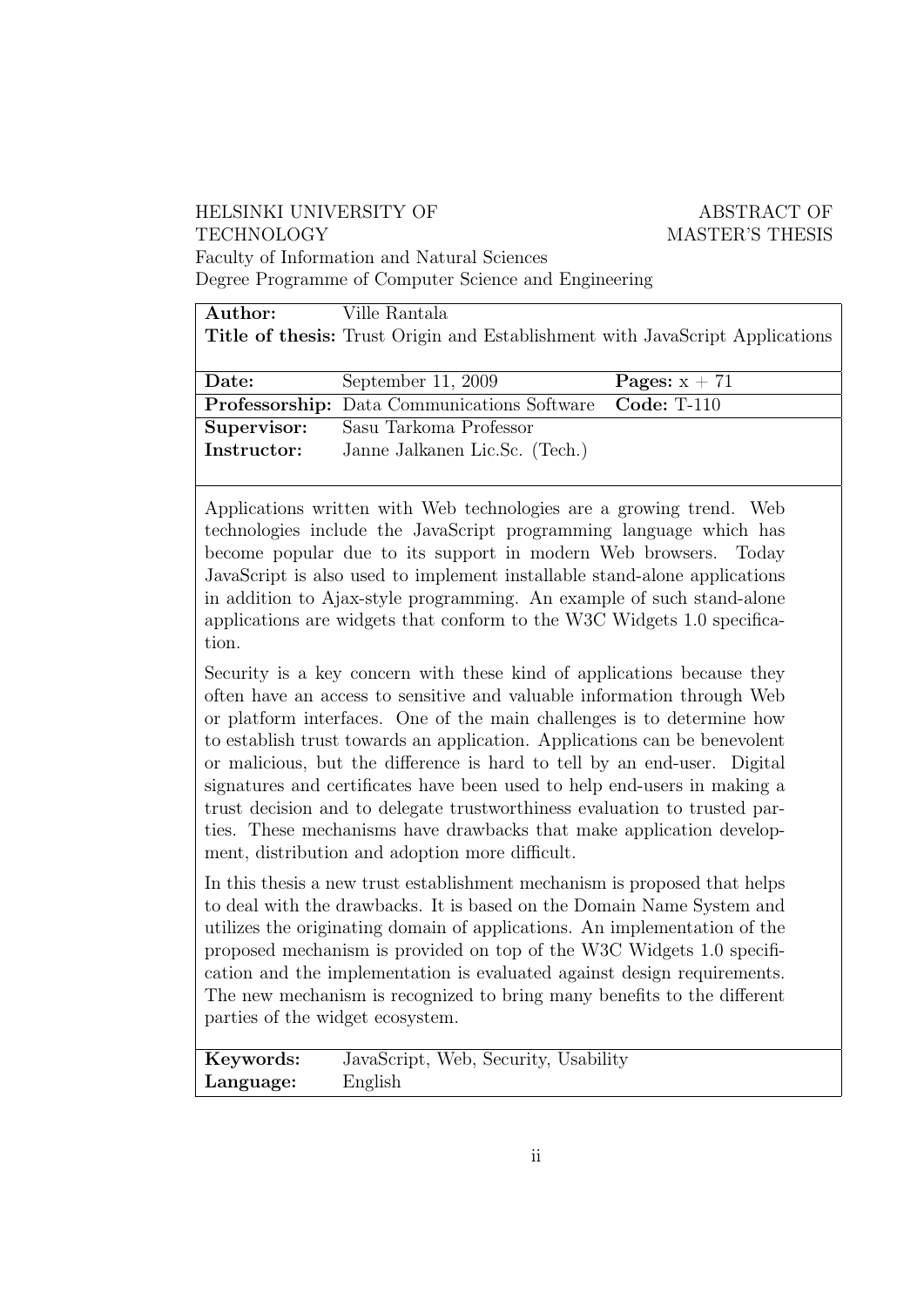#### TEKNILLINEN KORKEAKOULU DIPLOMITYÖN Informaatio- ja luonnontieteiden tiedekunta TIIVISTELMÄ

|  | Tietotekniikan koulutusohjelma |
|--|--------------------------------|
|  |                                |

| Tekijä:<br>Työn nimi: | Ville Rantala<br>Trust Origin and Establishment with JavaScript Applications |                     |  |
|-----------------------|------------------------------------------------------------------------------|---------------------|--|
| Päiväys:              | 11. syyskuuta 2009                                                           | Sivumäärä: $x + 71$ |  |
| Professuuri:          | Tietoliikenneohjelmistot                                                     | Koodi: $T-110$      |  |
|                       | Työn valvoja: Professori Sasu Tarkoma                                        |                     |  |
|                       | Työn ohjaaja: Tekniikan lisensiaatti Janne Jalkanen                          |                     |  |

Web-teknologioiden avulla toteutetut sovellukset ovat kasvava trendi. Yksi merkittävä teknologia on JavaScript-ohjelmointikieli, jonka suosio on kasvanut Web-selainten myötä. Nykyään Ajax-tyylisen ohjelmoinnin lisäksi JavaScript-kielellä tehdään myös itsenäisiä asennettavia sovelluksia. Yksi esimerkki asennettavista sovelluksista on JavaScript-sovellukset, jotka toteuttavat W3C Widgets 1.0 -spesifikaation.

Tietoturva on tärkeässä osassa mainittujen sovelluksien tulevaisuuden kannalta. Usein sovelluksilla on pääsy arvokkaaseen ja arkaluonteiseen tietoon joko Web- tai ajoalustarajapintojen kautta. On tärkeää pystyä selvittävään, kuinka luottamus sovelluksia kohtaan syntyy ja mihin se voidaan perustaa. Sovellukset voivat olla toteutettuja haitallisiin tarkoituksiin, mutta loppukäyttäjän voi olla vaikea erottaa niitä vaarattomista sovelluksista. Digitaalisia allekirjoituksia ja varmenteita on käytetty todentamaan sovellusten alkuperä ja täten auttamaan käyttäjiä tekemään valintoja tai valtuuttamaan luotettu taho arvioimaan sovellusten luotettavuutta. Niiden käyttäminen tuo haittapuolia, jotka vaikeuttavat sovellusten kehittämistä, jakelua ja käyttöönottoa.

Tässä diplomityössä suunnitellaan, toteutetaan ja arvioidaan vaihtoehtoinen tapa perustaa luottamus. Ehdotettu menetelmä perustuu Internetin Domain Name System -nimipalvelujärjestelmään. Siinä luottamus perustetaan sovelluksen alkuperään verkkotunnuksen perusteella. Ehdotettu menetelmä on toteutettu laajennuksena W3C Widgets 1.0 -spesifikaatioon ja sen todetaan tuovan etuja monen sovellusten ekosysteemiin kuuluvien tahojen kannalta.

Avainsanat: JavaScript, Web, Tietoturva, Käytettävyys Kieli: Englanti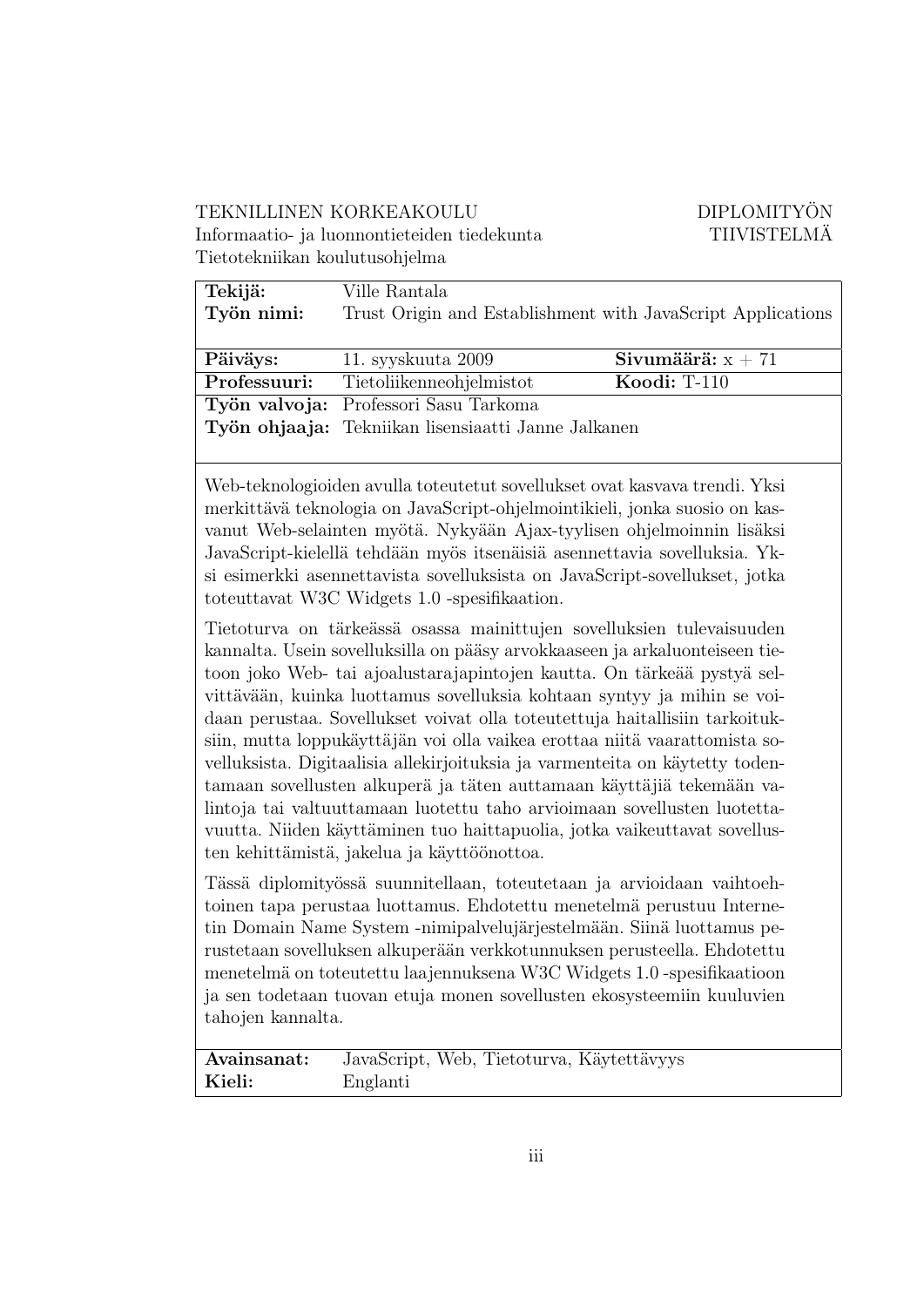### Acknowledgements

First I would like to thank Markku Ranta for giving me an opportunity to write this thesis during my work at Nokia. A big thank you goes to the supervisor of this thesis Sasu Tarkoma and to my instructor Janne Jalkanen. They gave very valuable feedback and helped me to during the writing process.

In the planning phase I was inspired by a positive feedback from my colleagues Olli Immonen and Pasi Eronen. Besides them I want to thank Anssi Kostiainen, Teemu Harju and Matti Vesterinen for reviewing and commenting my output.

Finally I would like to thank my family for supporting me. Especially my wife Mimmi and my daughter Tuula who stood by me and motivated me to get this work finished.

Espoo, September 11, 2009

Ville Rantala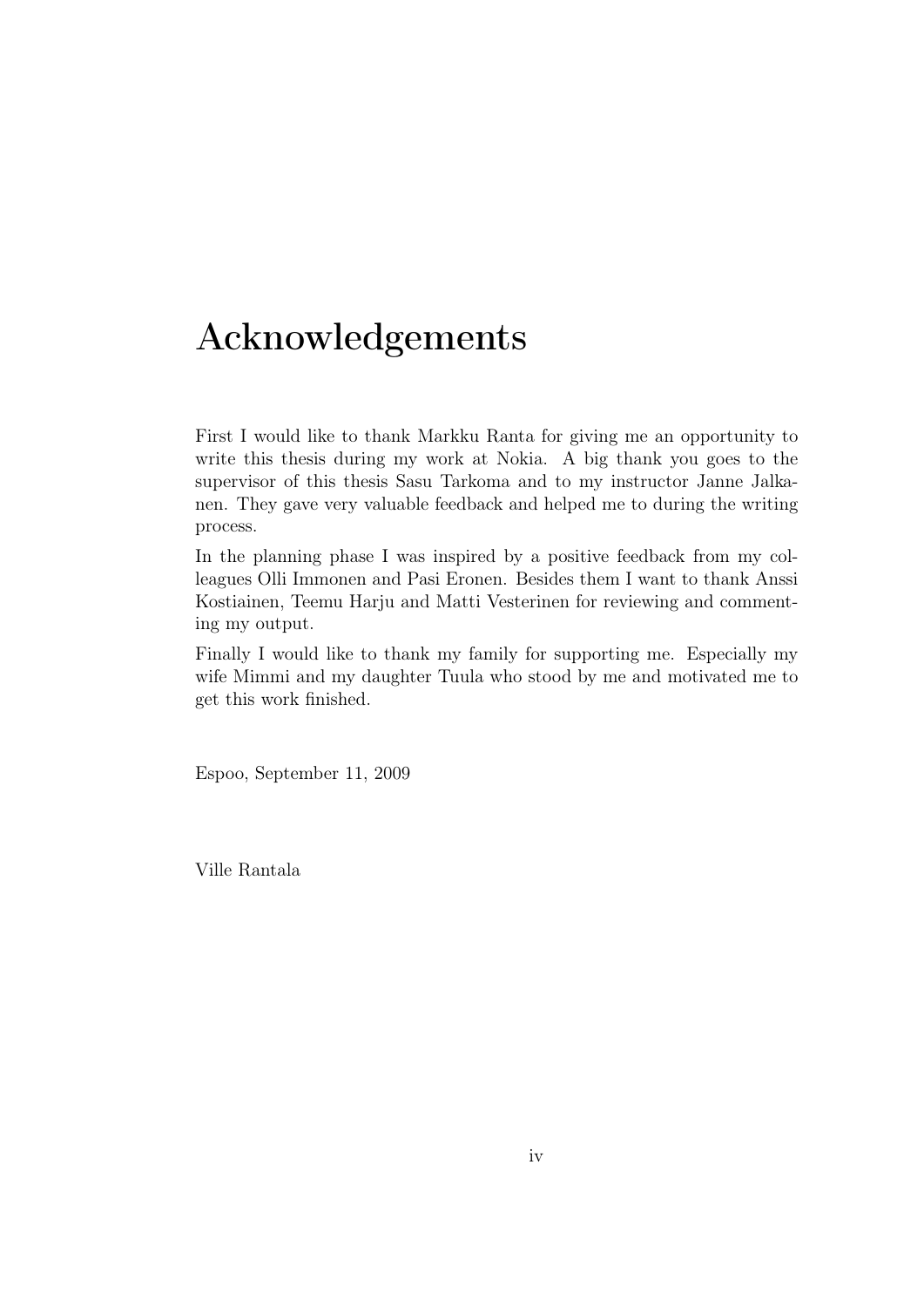## **Contents**

| $\mathbf 1$ |     | Introduction                                                                    | $\mathbf{1}$   |
|-------------|-----|---------------------------------------------------------------------------------|----------------|
|             | 1.1 |                                                                                 | $\overline{2}$ |
|             | 1.2 |                                                                                 | 3              |
| $\bf{2}$    |     | JavaScript and Web technologies                                                 | $\overline{4}$ |
|             | 2.1 | JavaScript history                                                              | $\overline{4}$ |
|             | 2.2 |                                                                                 | $\overline{5}$ |
|             | 2.3 |                                                                                 | 6              |
|             | 2.4 |                                                                                 | 6              |
|             | 2.5 |                                                                                 | $\overline{7}$ |
|             | 2.6 |                                                                                 | 8              |
|             |     | 2.6.1<br>Security related features                                              | 8              |
|             |     | Script invocation $\ldots \ldots \ldots \ldots \ldots \ldots \ldots$<br>2.6.2   | 9              |
|             | 2.7 | JavaScript security model in browsers                                           | 9              |
| 3           |     | Web application security solutions                                              | 12             |
|             | 3.1 | JavaScript security model limitations in browsers $\ldots \ldots$               | 12             |
|             | 3.2 |                                                                                 | 15             |
|             | 3.3 |                                                                                 | 17             |
|             | 3.4 |                                                                                 | 18             |
|             | 3.5 |                                                                                 | 18             |
|             | 3.6 | Content security policies $\ldots \ldots \ldots \ldots \ldots \ldots$           | 19             |
|             | 3.7 | Server-side proxy $\dots \dots \dots \dots \dots \dots \dots \dots \dots \dots$ | 20             |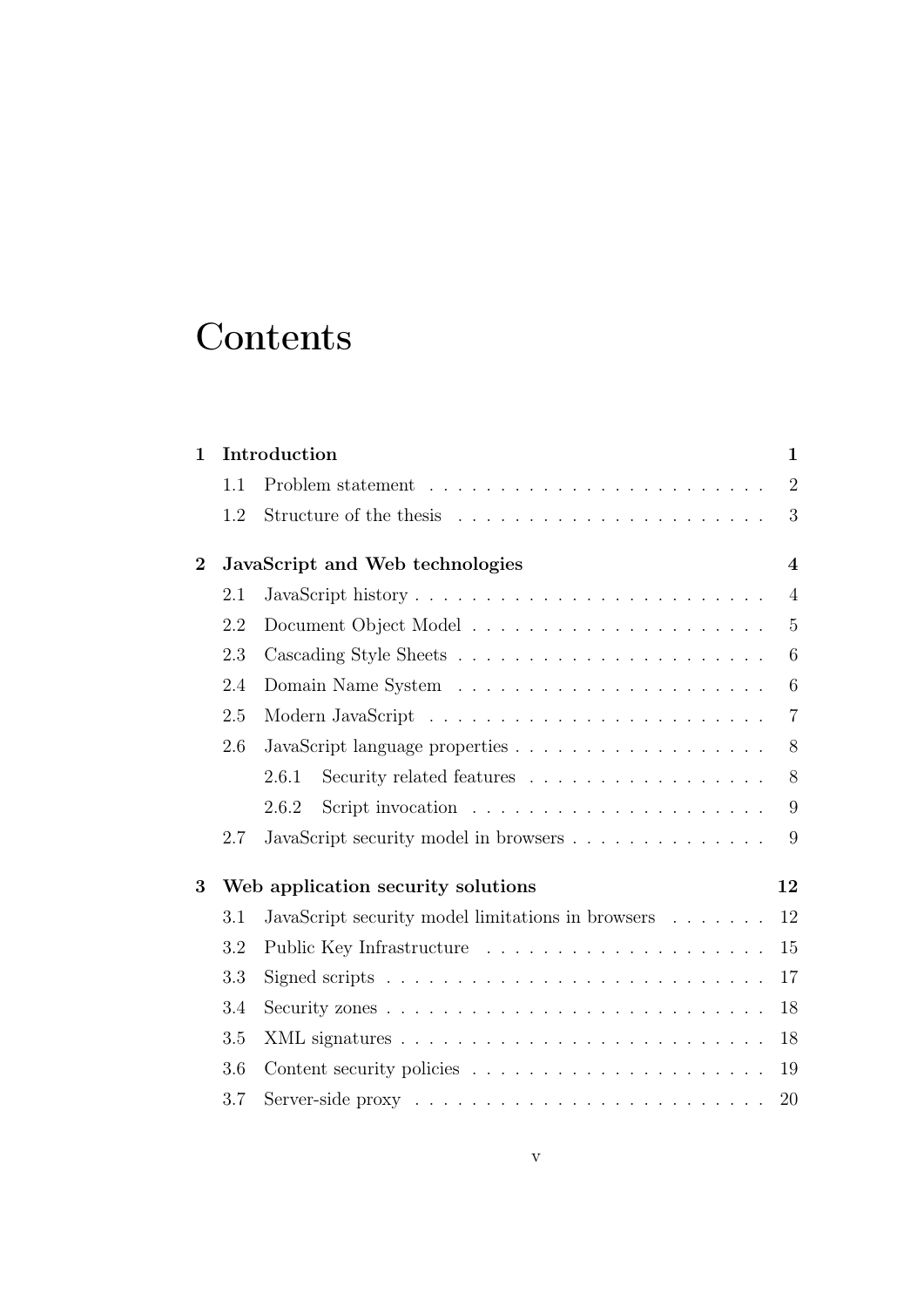| $\overline{4}$ |     | JavaScript runtimes                                                      | 21 |
|----------------|-----|--------------------------------------------------------------------------|----|
|                | 4.1 |                                                                          | 21 |
|                | 4.2 |                                                                          | 22 |
|                | 4.3 |                                                                          | 23 |
|                | 4.4 |                                                                          | 24 |
| $\bf{5}$       |     | Trust establishment design                                               | 26 |
|                | 5.1 |                                                                          | 26 |
|                |     | 5.1.1                                                                    | 27 |
|                | 5.2 |                                                                          | 28 |
|                | 5.3 |                                                                          | 28 |
|                | 5.4 |                                                                          | 30 |
|                | 5.5 | Trust establishment requirements                                         | 32 |
| 6              |     | Implementation of originating domain utilization                         | 34 |
|                | 6.1 |                                                                          | 34 |
|                | 6.2 |                                                                          | 35 |
|                | 6.3 |                                                                          | 37 |
|                | 6.4 | Proposed alternative implementation                                      | 42 |
|                | 6.5 |                                                                          | 44 |
|                | 6.6 |                                                                          | 45 |
| 7              |     | Evaluation                                                               | 49 |
|                | 7.1 | Evaluation against design requirements                                   | 49 |
|                | 7.2 | Comparisons                                                              | 51 |
|                |     | 7.2.1<br>Certificates versus originating domain                          | 51 |
|                |     | 7.2.2<br>One package versus two packages                                 | 53 |
|                |     | Complementary versus alternative implementation<br>7.2.3                 | 53 |
|                | 7.3 | Evaluation against browser security model limitations                    | 54 |
|                | 7.4 |                                                                          | 56 |
|                |     | Decentralized trust $\dots \dots \dots \dots \dots \dots \dots$<br>7.4.1 | 56 |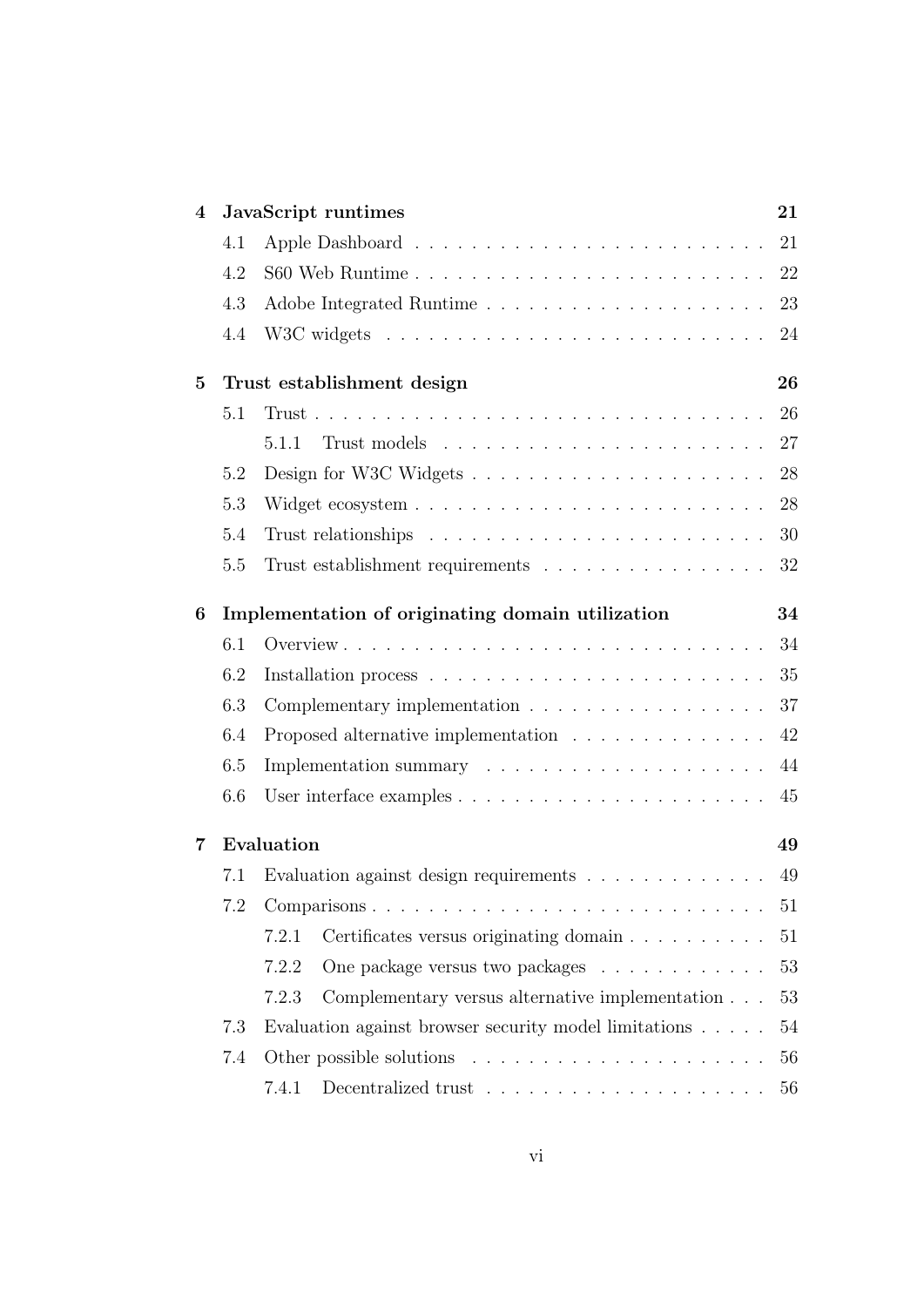|  | 7.4.2 Source code and behaviour analysis 56 |     |
|--|---------------------------------------------|-----|
|  |                                             |     |
|  | 8 Conclusion                                | 60. |
|  |                                             |     |
|  | A Markup and code examples                  |     |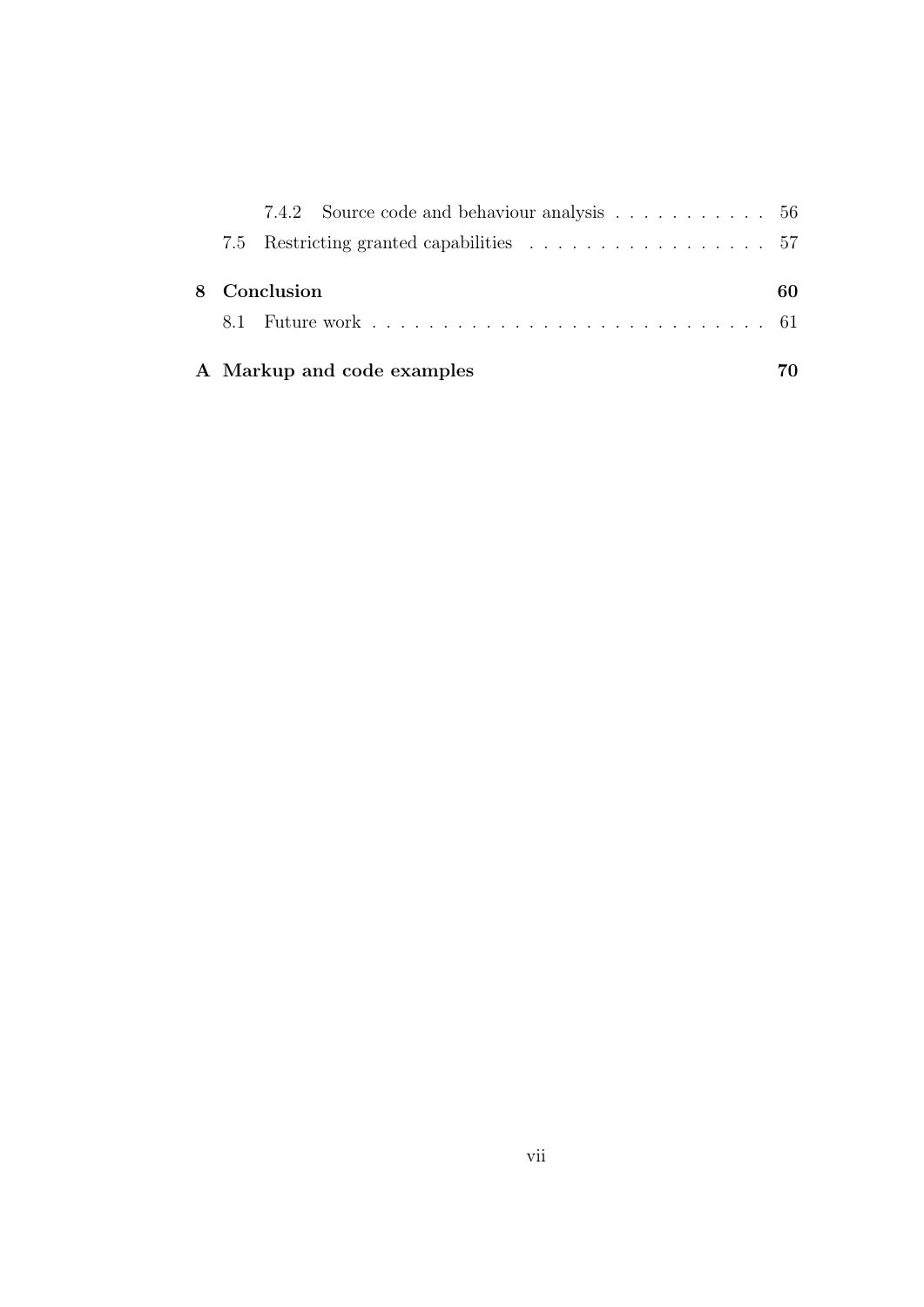## List of Tables

| 2.1 Comparing domains when forcing the same origin policy $\ldots$ 10 |  |
|-----------------------------------------------------------------------|--|
|                                                                       |  |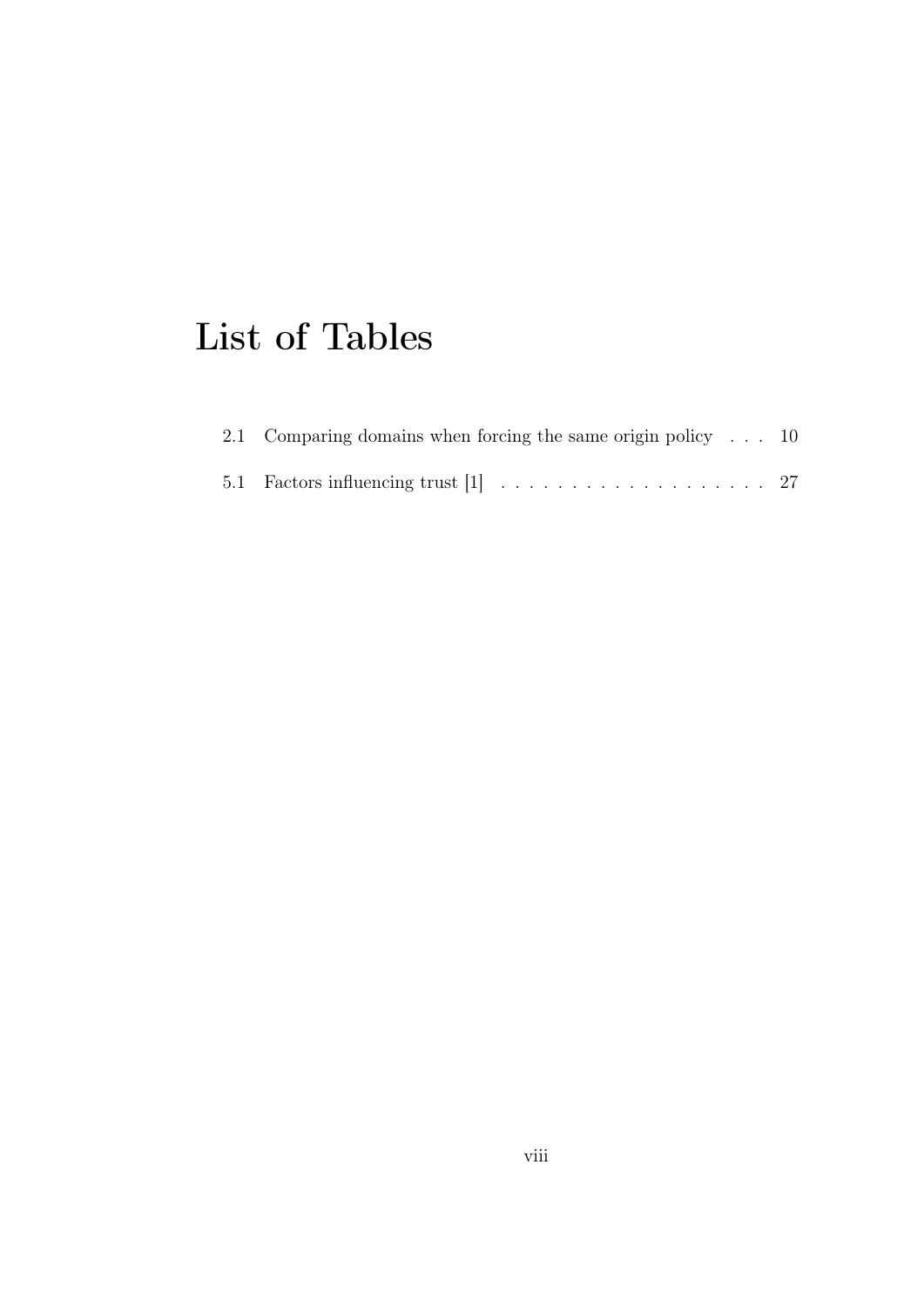# List of Figures

| 1.1     | The amount of Web application vulnerabilities per year ex-<br>tracted from the web hacking incident database [2]<br>$\sim$                                                                                                                 | $\mathbf{1}$ |
|---------|--------------------------------------------------------------------------------------------------------------------------------------------------------------------------------------------------------------------------------------------|--------------|
| 4.1     | Apple Dashboard widget installation prompt $\ldots \ldots \ldots$                                                                                                                                                                          | 22           |
| 4.2     | S60 Web Runtime widget security prompts                                                                                                                                                                                                    | 23           |
| 4.3     | Security prompts of a verified and unverified Adobe Air appli-<br>cation<br>$\mathbf{r}$ . $\mathbf{r}$<br>$\mathbf{1}$<br>$\mathbb{R}^2$<br>$\sim$                                                                                        | 24           |
| 5.1     | The architecture of W3C Widgets $[3]$                                                                                                                                                                                                      | 29           |
| 5.2     | Functional roles in the widget ecosystem $[4]$                                                                                                                                                                                             | $29\,$       |
| 5.3     | Relevant trust relationships between roles in the widget ecosys-<br>tem.<br>$\mathbf{r}$ , $\mathbf{r}$ , $\mathbf{r}$ , $\mathbf{r}$ , $\mathbf{r}$                                                                                       | 31           |
| 6.1     | Traditional widget installation process                                                                                                                                                                                                    | 36           |
| 6.2     | Proposed widget installation process that utilizes originating<br>domain.<br>$\mathbf{1}$ $\mathbf{1}$ $\mathbf{1}$ $\mathbf{1}$ $\mathbf{1}$ $\mathbf{1}$ $\mathbf{1}$<br>$\mathbf{r}$ and $\mathbf{r}$ and $\mathbf{r}$ and $\mathbf{r}$ | 38           |
| $6.3\,$ | An example of a widget resource and a widget stub                                                                                                                                                                                          | $39\,$       |
| 6.4     | An example of a resource file without signatures $\ldots \ldots \ldots$                                                                                                                                                                    | 40           |
| 6.5     | An example JAD file that describes an example MIDlet                                                                                                                                                                                       | 42           |
| 6.6     | Widget description file with XML and JSON syntax                                                                                                                                                                                           | 47           |
| 6.7     | Widget description file signature definition format when using<br>JSON syntax                                                                                                                                                              | 48           |
| 6.8     | Example security prompts for a widget from an arbitrary domain 48                                                                                                                                                                          |              |
| 6.9     | Example prompts for widgets with various source configurations 48                                                                                                                                                                          |              |
| A.1     | Python reference implementation of the digest value calculation 70                                                                                                                                                                         |              |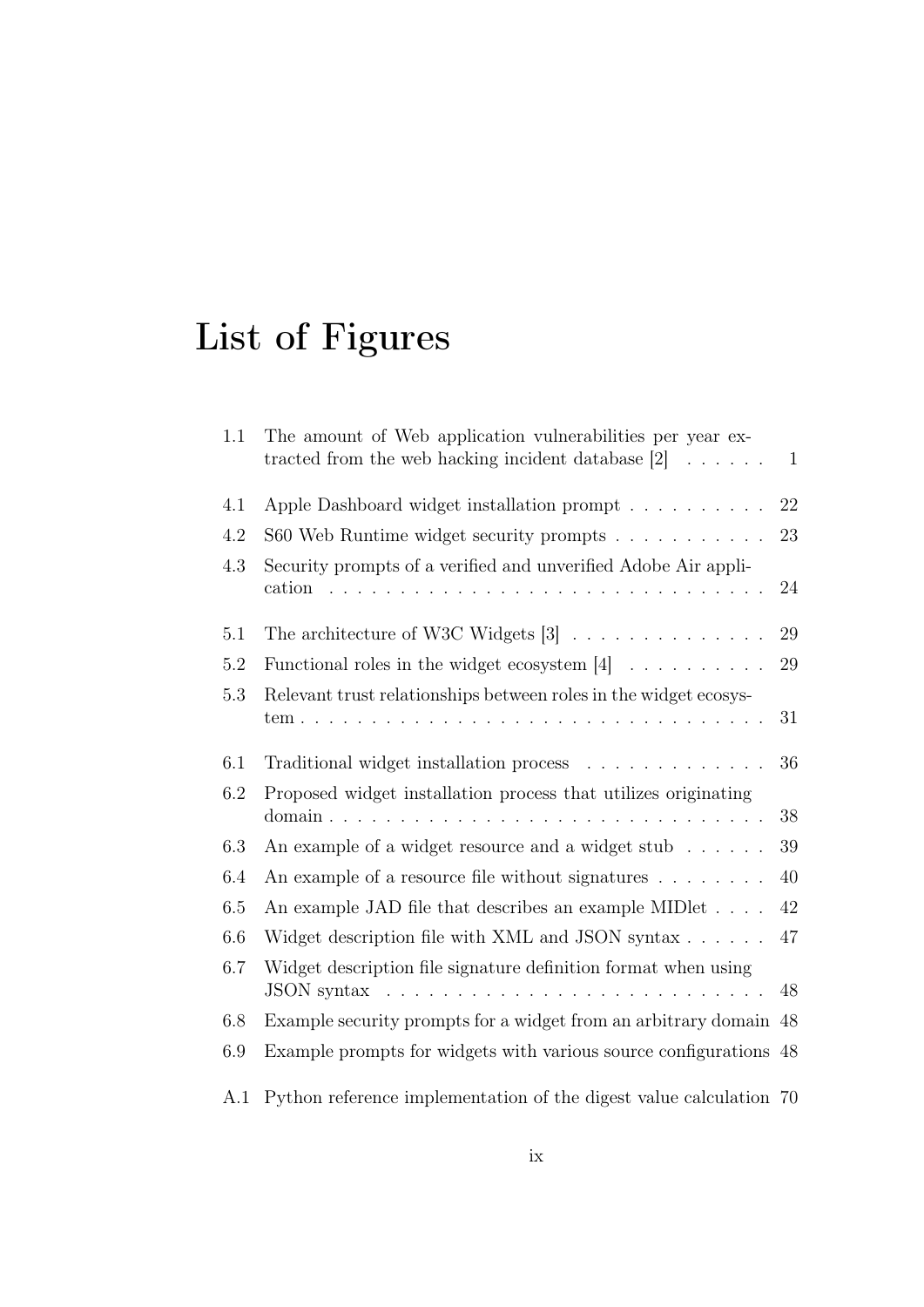| A.2 Python reference implementation of the signature calculation    |  |  |
|---------------------------------------------------------------------|--|--|
|                                                                     |  |  |
| A.3 An example of a resource file with one distributor signature 71 |  |  |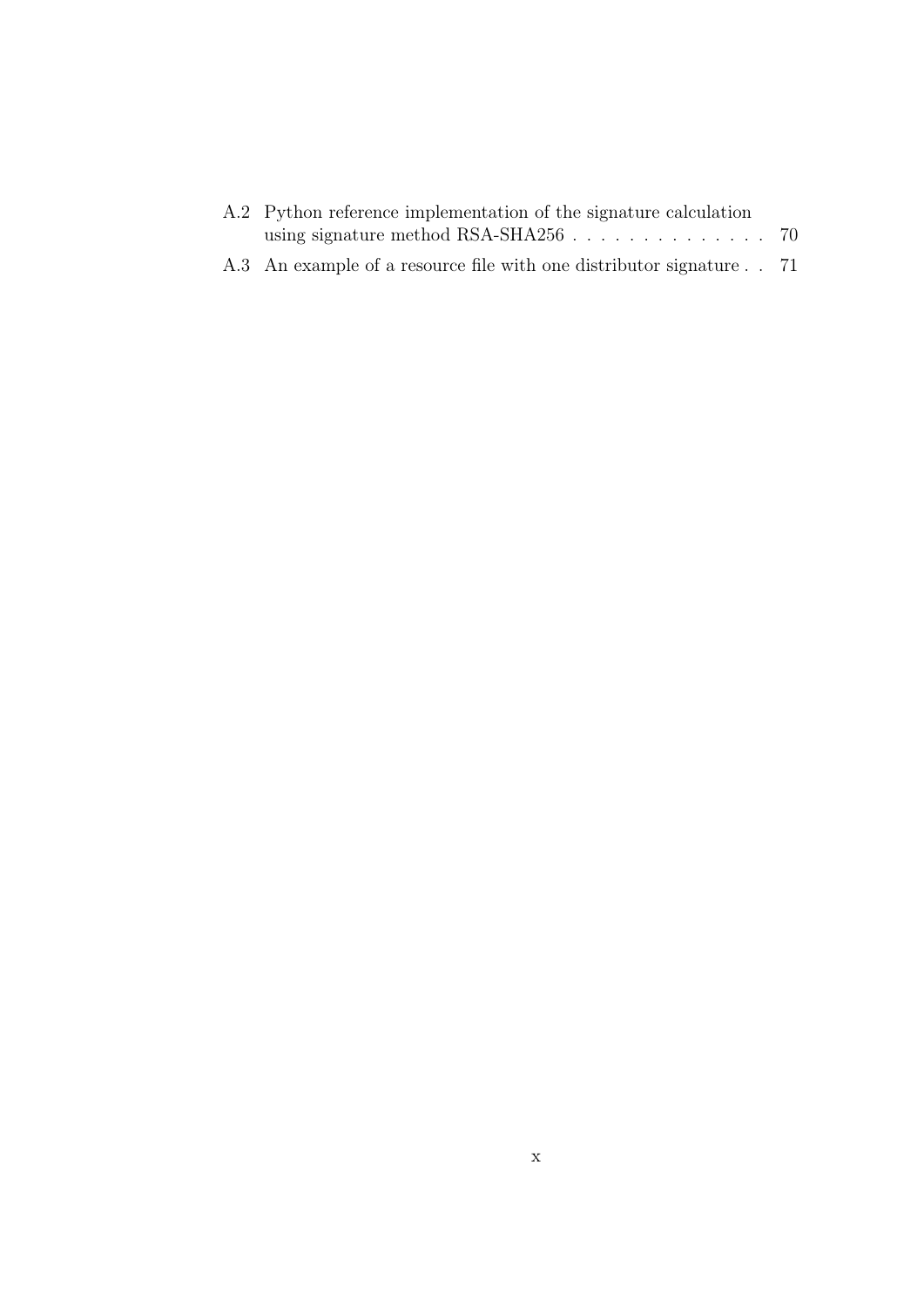### <span id="page-10-0"></span>Chapter 1

### Introduction

Web applications are a growing trend. Data moves from local storages to online services so that it is ubiquitously accessible. Applications that handle the data can access people's and companies' sensitive information. In many cases, the information is so valuable that it is worth stealing or making unavailable. Information unavailability can cause damage to the parties that are dependent on that information. News about Web attacks are not uncommon. Examples include the Gaza conflict cyber war and the Twitter Web service vulnerabilities. Figure [1.1](#page-10-1) shows how the amount of reported incidents has developed over the time.



<span id="page-10-1"></span>Figure 1.1: The amount of Web application vulnerabilities per year extracted from the web hacking incident database [\[2\]](#page-71-1)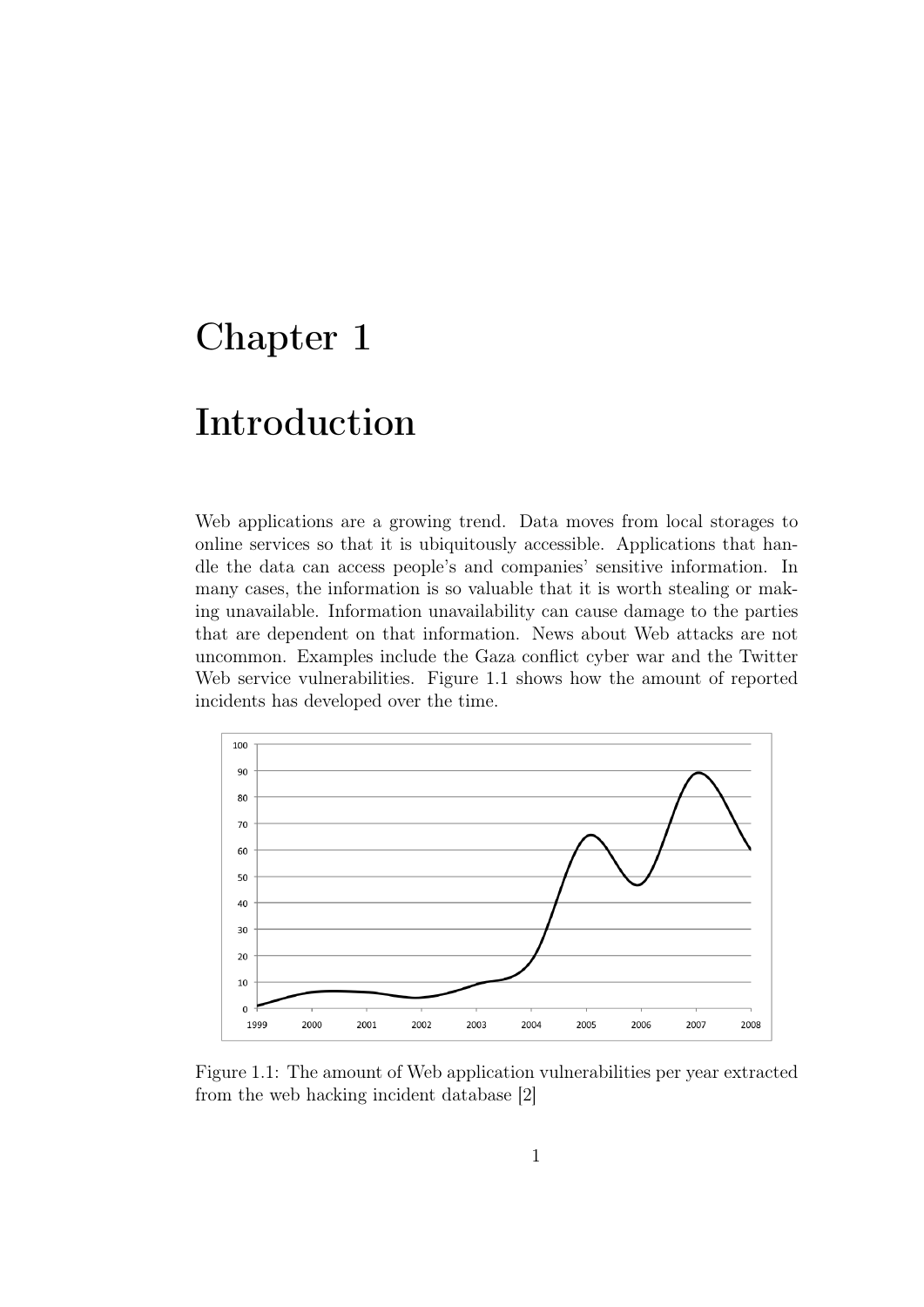Incidents can have numerous root causes, but one important aspect is how can Web application users trust the application they use. Trust establishment in Web browsers works implicitly. Users allow JavaScript applications to run on their computer when they browse the Web. Certificates and digital signatures have been used for trust establishment with installable applications. Then the trust decision can be delegated to a trusted party, which has a process in place to verify applications on behalf of the users.

Besides the popularity of applications, the amount of different applications is growing. Application stores like the Apple App Store or Nokia Ovi Store have thousands of applications in their catalogues. Many of them are developed by individual developers rather than software companies. This is a trend that creates different kind of requirements for application development and distribution. Digital signatures have proven to have limitations in a such environment. This is true, especially in the case of JavaScript applications that have a strong Web presence, that use data from multiple sources and that can change their behaviour dynamically. The scope of this thesis is to study trust establishment and to design and implement a better trust establishment mechanism for JavaScript widgets that comply with the W3C Widgets 1.0 specification [\[5\]](#page-71-4).

#### <span id="page-11-0"></span>1.1 Problem statement

The problem is that applications acquired by users can be malicious. The majority of users are not experienced enough to recognize malicious applications as it would require deep knowledge about the used technology and the ability to examine the application in question. That is why the application trustworthiness analysis must be delegated. Today digital signatures are used to present statements about the trustworthiness. If a trusted party has verified an application, the user can assume it to be benevolent and not to behave maliciously.

Digital signatures have their drawbacks especially when the amount of signed applications is large and when the applications can change dynamically. This is often the case with JavaScript applications. The properties of the JavaScript programming language make applications dynamic. Digital signatures also have a tendency to centralize trust authority to individual companies. Consequently, these companies have lots of control in the content distribution and adoption phases. In this thesis, the trust establishment is studied and a new proposal is made. The proposal tries to help in the problems that exist with the digital signatures. The main research question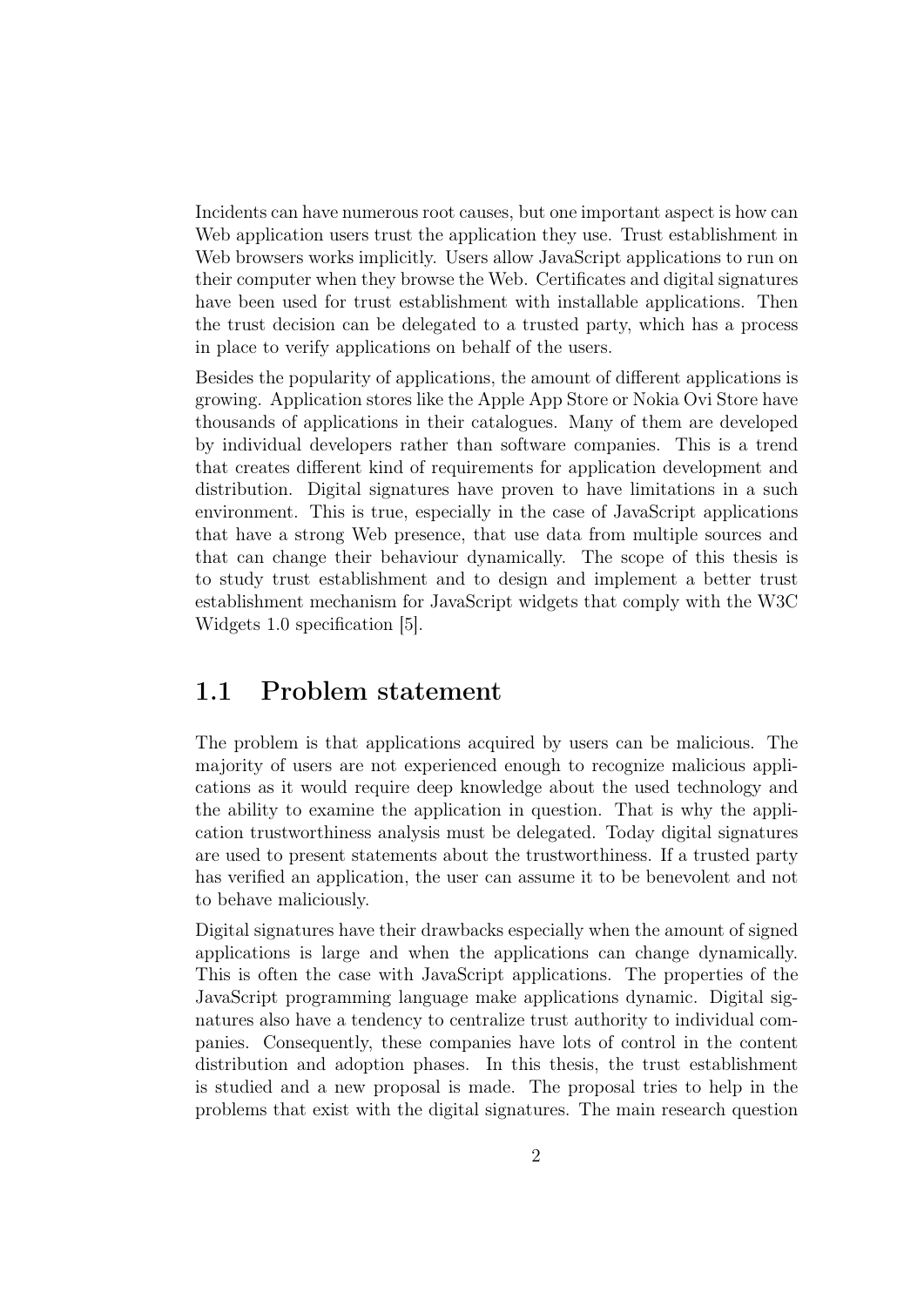How can trust be established to provide usable security?

The word usable in the question covers usability aspects from different angles. The usability can be looked from the end-user, developer or content distributor perspective. The security of a system can be designed robustly, but its usability might then suffer. Design is often a trade off between usability and security [\[6\]](#page-71-5). Digital signatures work quite well if only the security aspect is looked at. The usability of them can be considered inadequate for today's needs as discussed in chapter [7.](#page-58-0)

#### <span id="page-12-0"></span>1.2 Structure of the thesis

The thesis begins with a chapter about JavaScript and Web technologies to describe the foundation for JavaScript applications. After that in chapter [3](#page-21-0) the browser security model limitations are discussed and solutions that try to fix those limitations are introduced. Browser security model is studied in detail because the same engine used in browsers is often used as the engine for other JavaScript runtimes. Some of those runtimes are presented in the next chapter along with their way to establish trust. Each runtime has a different mechanism for the establishment and how that is shown to the end-user. In chapter [5,](#page-35-0) a design for a trust establishment mechanism for a selected JavaScript runtime is described. The selected runtime is a runtime based on the W3C Widgets specification. After the design comes the implementation chapter. The methodology to evaluate the implementation is to compare it against the design principles and other criteria in the chapter. This is done in the evaluation chapter, chapter [7.](#page-58-0) Finally, a conclusion is presented in the last chapter.

is: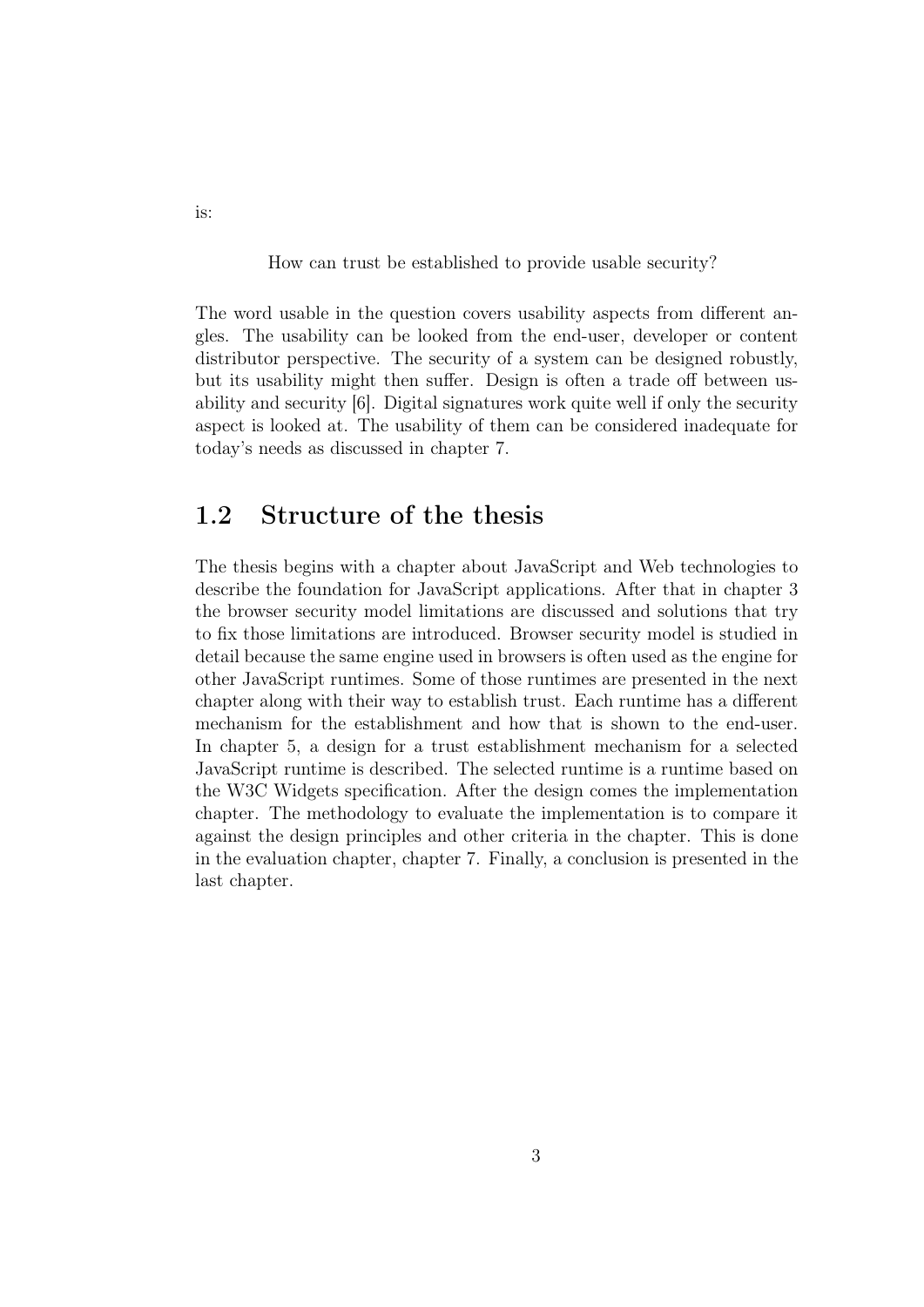### <span id="page-13-0"></span>Chapter 2

### JavaScript and Web technologies

JavaScript programming language history starts from the Web browser. JavaScript language and other Web technologies are introduced in this chapter to form the basis on which other JavaScript runtimes are built. The security model implemented in current Web browsers is described at the end of this chapter.

#### <span id="page-13-1"></span>2.1 JavaScript history

The JavaScript language has become very popular due to its almost universal support in the Web browsers today. JavaScript programming language was originally developed by Brendan Eich while working at Netscape. The browser scripting language was first named Mocha, later LiveScript and finally renamed to JavaScript. JavaScript was announced in a press release in December 1995 by Sun Microsystems and Netscape. Netscape Navigator 2.0 was the first browser which supported JavaScript. It became available in March 1996. In the same year Microsoft released Internet Explorer 3.0 which also featured similar a scripting language called JScript.

Scripting language standardisation began soon after Netscape and Microsoft had released their browsers. ECMA International started to develop a standard based on JavaScript and JScript and other related technologies in November 1996. The first edition of the ECMAScript scripting language standard was adopted by the ECMA General Assembly in June 1997.

According to the first ECMAScript standard, ECMA-262 [\[7\]](#page-71-6), the language was originally designed to be a client-side Web scripting language. It was to provide a mechanism to enliven Web pages which were mainly static HTML documents at the time. Scripting languages were not the only way to create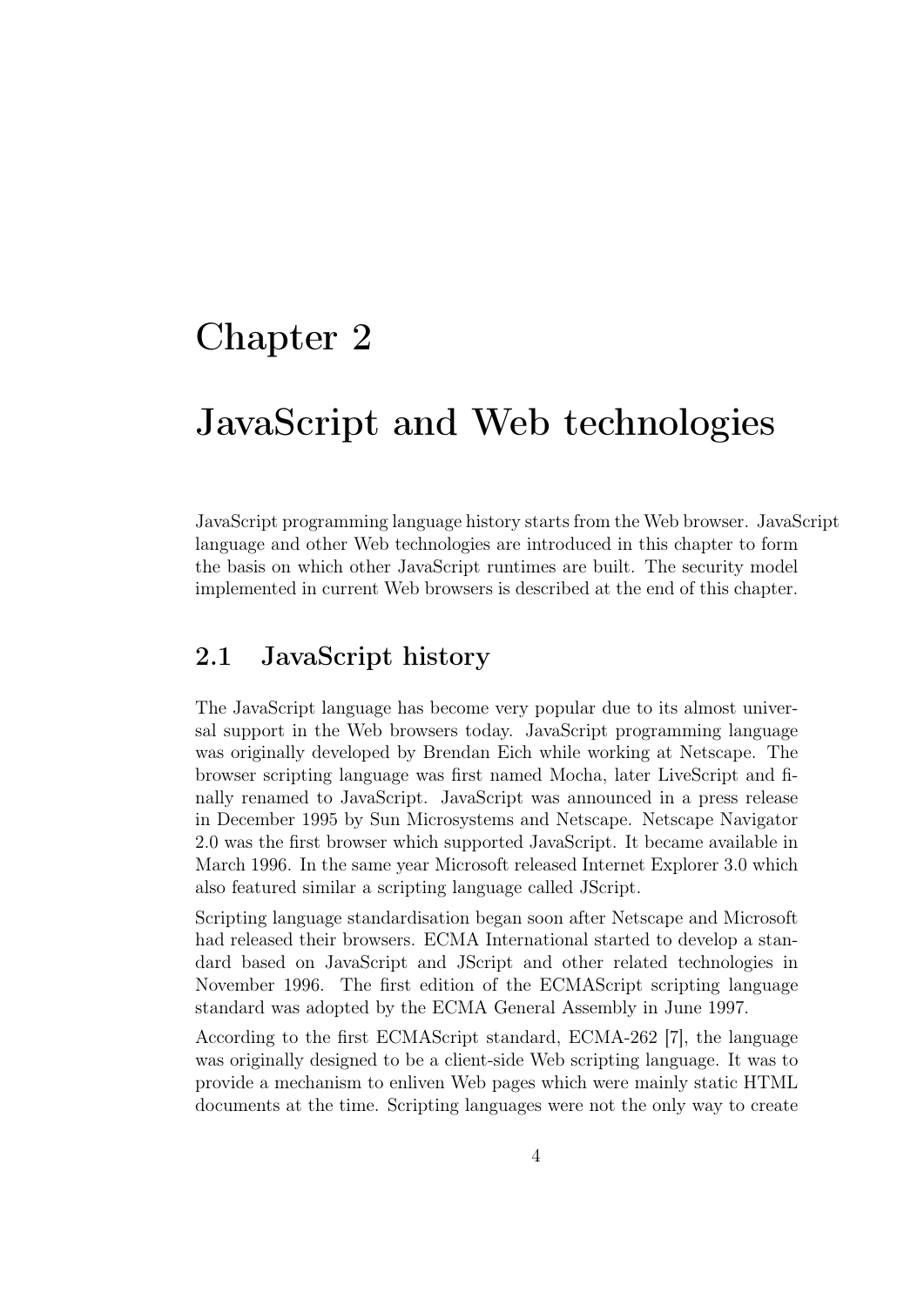dynamic content. HTML 3.0 specification included some elements for styles and dynamic content and different browser vendors had their own HTML extensions. Extensions could be used, for example, to play sounds, loop images and create scrolling texts. Besides HTML, there were also other mechanisms for enlivening Web pages, such as Virtual Reality Modeling Language (VRML) and Java applets. In the early days of JavaScript, Java applets and other technologies got more attention, but today JavaScript has overtaken them in popularity. [\[8\]](#page-71-7)

Dynamic HTML (DHTML) is the term that is used to describe the technologies that can be used to create dynamic and interactive Web pages. DHTML was supported in Internet Explorer 4.0 and the same kind of methodology is in use today. [\[9\]](#page-71-8) DHTML includes the usage of HTML, JavaScript, Cascading Style Sheets (CSS) and Document Object Model (DOM). HTML is used to represent the structure of the resources. JavaScript offers ways to implement the control and the logic of the applications. DOM is the interface that is used from the JavaScript code to access HTML document content. CSS is used to create the layout and styles for the application. Even though DOM and CSS are not a part of the scripting language itself, they are important when talking about JavaScript application security. For Web developers they are a seamless part of the whole Web application development.

#### <span id="page-14-0"></span>2.2 Document Object Model

Document Object Model (DOM) is a platform-independent and languageneutral way to represent structured documents as object models. DOM is used to represent HTML and XML documents as a collection object in a tree format. DOM defines an Application Programming Interface (API) for accessing and manipulating the DOM. It is essentially a programming API for documents.

DOM is today specified by the World Wide Web Consortium (W3C). The support was included in some form already in the early DHTML-featured browsers and the DOM Level 1 specification was recommended by W3C in 1998 [\[10\]](#page-72-0). Since then W3C has published DOM Level 2 and Level 3 specifications. Specifications include language bindings, from which ECMAScript binding is the most relevant when talking about JavaScript.

Data that the applications handles usually comes either from the resource document through the DOM API or from a server-side API. DOM is the interface to the document information, but it does not define any access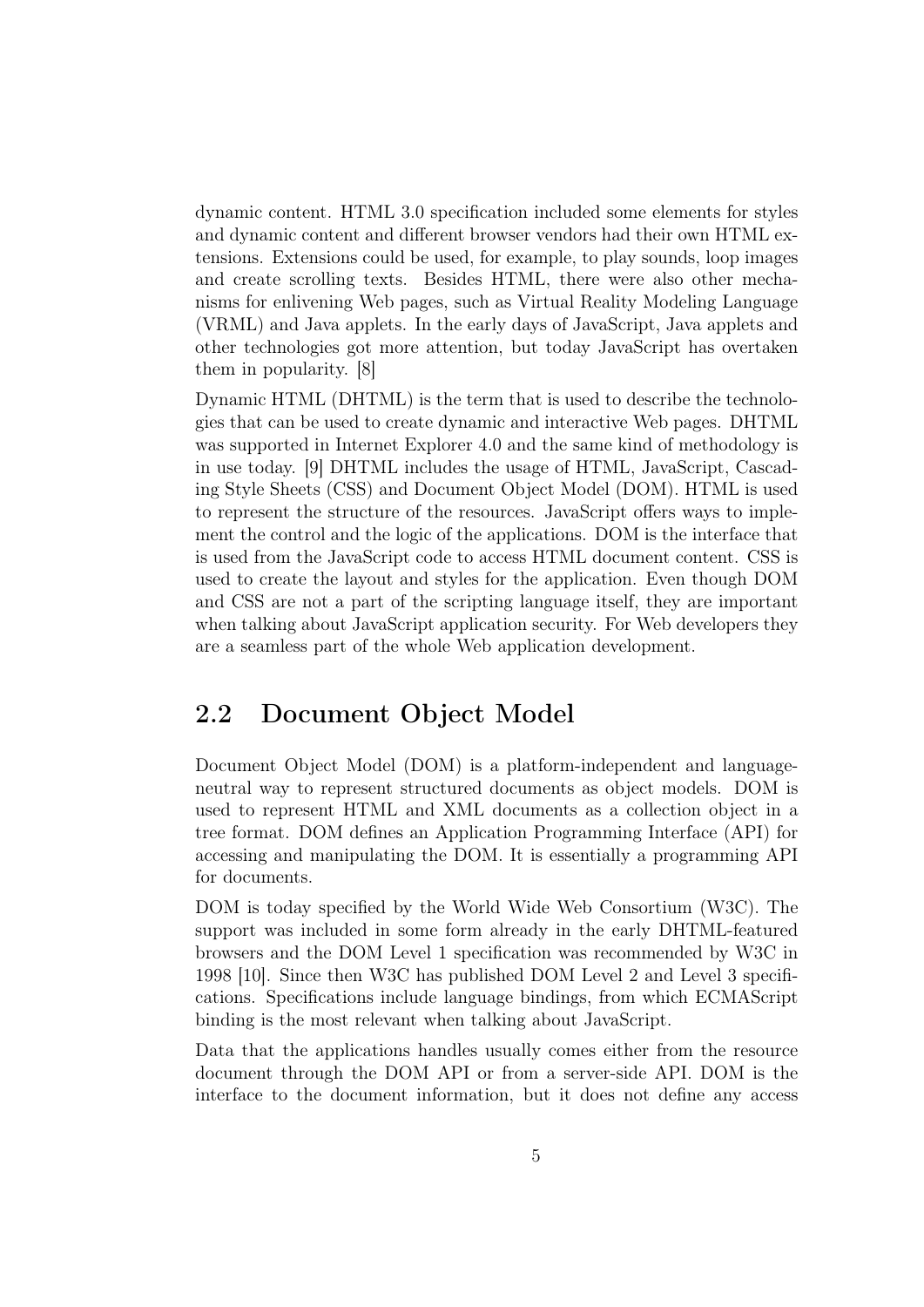control model. This means that the access control must be defined and forced in the upper layers of the application.

#### <span id="page-15-0"></span>2.3 Cascading Style Sheets

Cascading Style Sheets (CSS) is used for adding styles to documents (i.e., the visual representation). Styles define the layout of documents and they can be used, for example, to apply fonts and colors. CSS is a W3C specification and the level 1 specification has been a recommendation since 1996 [\[11\]](#page-72-1). Style sheets consist of selectors and properties. Properties are used to define what kind of styles to apply and selectors to select the elements the styles are applied to. CSS styles can be included in the documents or they can be stored in separate files. Referring to CSS styles is done either using the style-tag or the @import declaration.

CSS can be used as an attack vector when inserting malicious JavaScript code to the applications. Microsoft and Mozilla have created their own extensions to the CSS specification that allow scripts defined as CSS properties to execute. For that Internet Explorer introduces  $expression<sup>1</sup>$  $expression<sup>1</sup>$  $expression<sup>1</sup>$  and  $binding<sup>2</sup>$  $binding<sup>2</sup>$  $binding<sup>2</sup>$ properties and Firefox  $-moz-binding<sup>3</sup>$  $-moz-binding<sup>3</sup>$  $-moz-binding<sup>3</sup>$  property.

#### <span id="page-15-1"></span>2.4 Domain Name System

Domain Name System (DNS) is a hierarchical naming mechanism for clients and servers in the Internet. Data transfers over the Internet are routed based on the IP addresses of the communicating parties and DNS is used to map those IP addresses to meaningful names which are called domain names.

An important aspect of DNS is its hierarchical nature and the way how authority over names is delegated. There is no single entity that controls how names are assigned, but the authority is divided into subnames of a domain name.

<span id="page-15-5"></span> $www.some.company.com$  (2.1)

A domain name consists of subnames which are divided using periods. For

<span id="page-15-2"></span> $1$ http://msdn2.microsoft.com/en-us/library/ms537634.aspx

<span id="page-15-3"></span><sup>2</sup>http://msdn.microsoft.com/en-us/library/ms533503.aspx

<span id="page-15-4"></span><sup>3</sup>http://developer.mozilla.org/en/docs/CSS:-moz-binding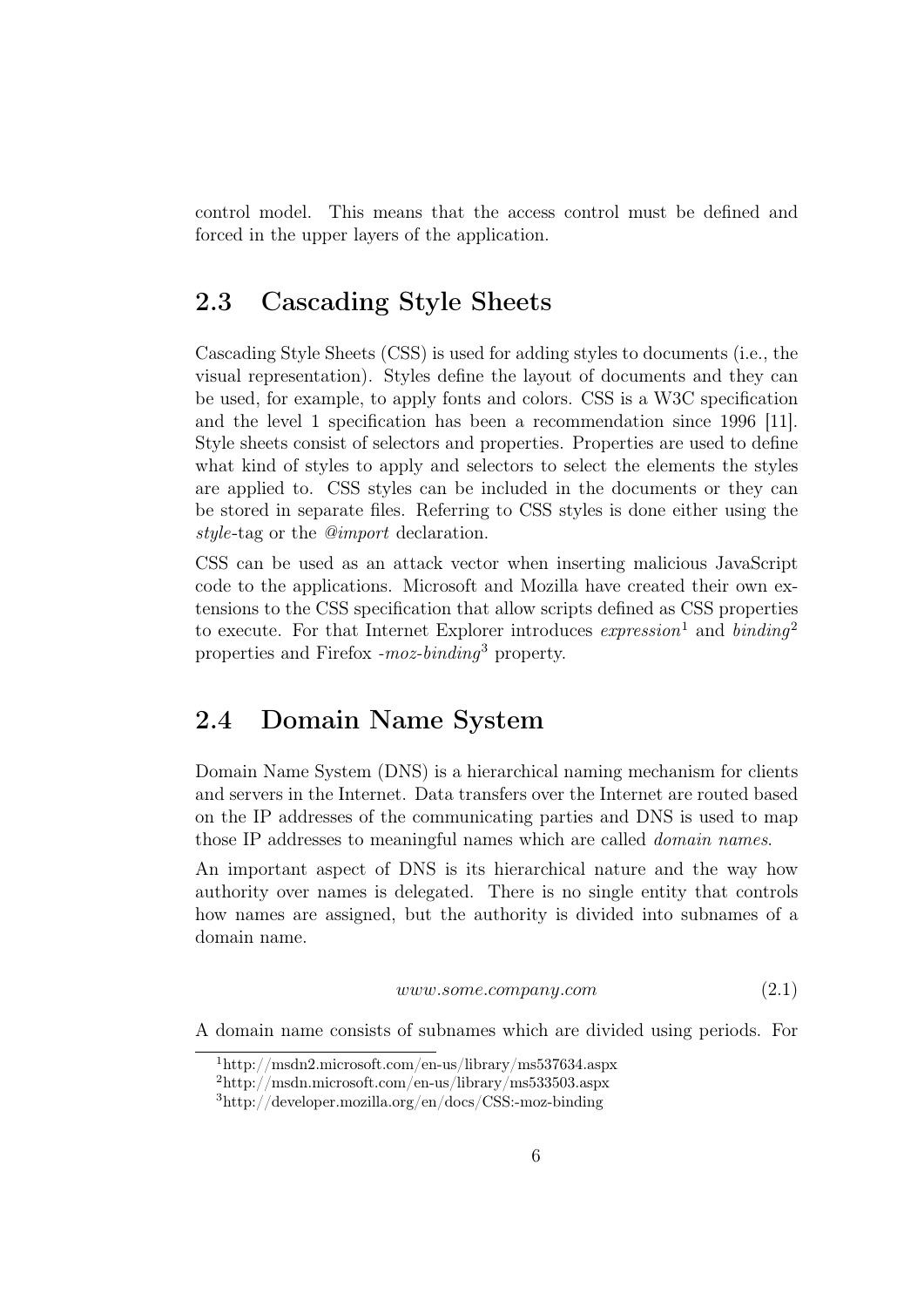example the domain name [2.1](#page-15-5) is divided into four subnames that are also called labels. The rightmost part of domain names is called the Top-Level Domain (TLD) which in the example is com. TLDs are controlled by the Internet Corporation for Assigned Names and Numbers (ICANN), which is responsible for delegating authority of the subdomains to different parties. The next level in the example domain is company. The way how subdomains after this level is delegated is not controlled by the TLD authority anymore. The authority of the *company* subdomain may delegate the next level and so on. Compared to the flat naming scheme, the hierarchical scheme scales better when there are lots of addresses and the administration of the mappings become easier. [\[12\]](#page-72-2)

DNS plays an important role in the security model that is implemented in the modern Web browsers. It works as the basis of trust, as described in section [3.1.](#page-21-1)

#### <span id="page-16-0"></span>2.5 Modern JavaScript

In the 1990s when the Web gained popularity also the amount of JavaScriptcapable browsers increased. The focus of the Internet changed from a readonly document repository to a read-write application platform. This transformation brought new requirements for Web browsers. New requirements include, for example, higher interactivity, more responsive user interfaces and more personal browsing experience. To fulfil these requirements, more features are required, especially from the client-side of the applications. JavaScript as the client-side scripting language has an important role in modern Web applications, also called Rich Internet Applications (RIA).

The movement from the traditional Web browsing towards RIA required the page paradigm interaction model to be changed. Page paradigm is a model where user is forced to load an entire Web page after every interaction. User clicks a hyperlink and a new page is fetched by the browser. This kind of interaction model has limitations when it comes to responsiveness and other requirements of RIA. In JavaScript applications, Ajax-style programming is used to break the page paradigm.

The term Ajax was introduced in 2005 by Jesse James Garrett and it comes from Asynchronous JavaScript and XML [\[13\]](#page-72-3). The core of Ajax applications is in asynchronous data loading. It means that data can be fetched from the server asynchronously without interrupting the user experience. This interaction pattern enables RIA written with JavaScript and run in a Web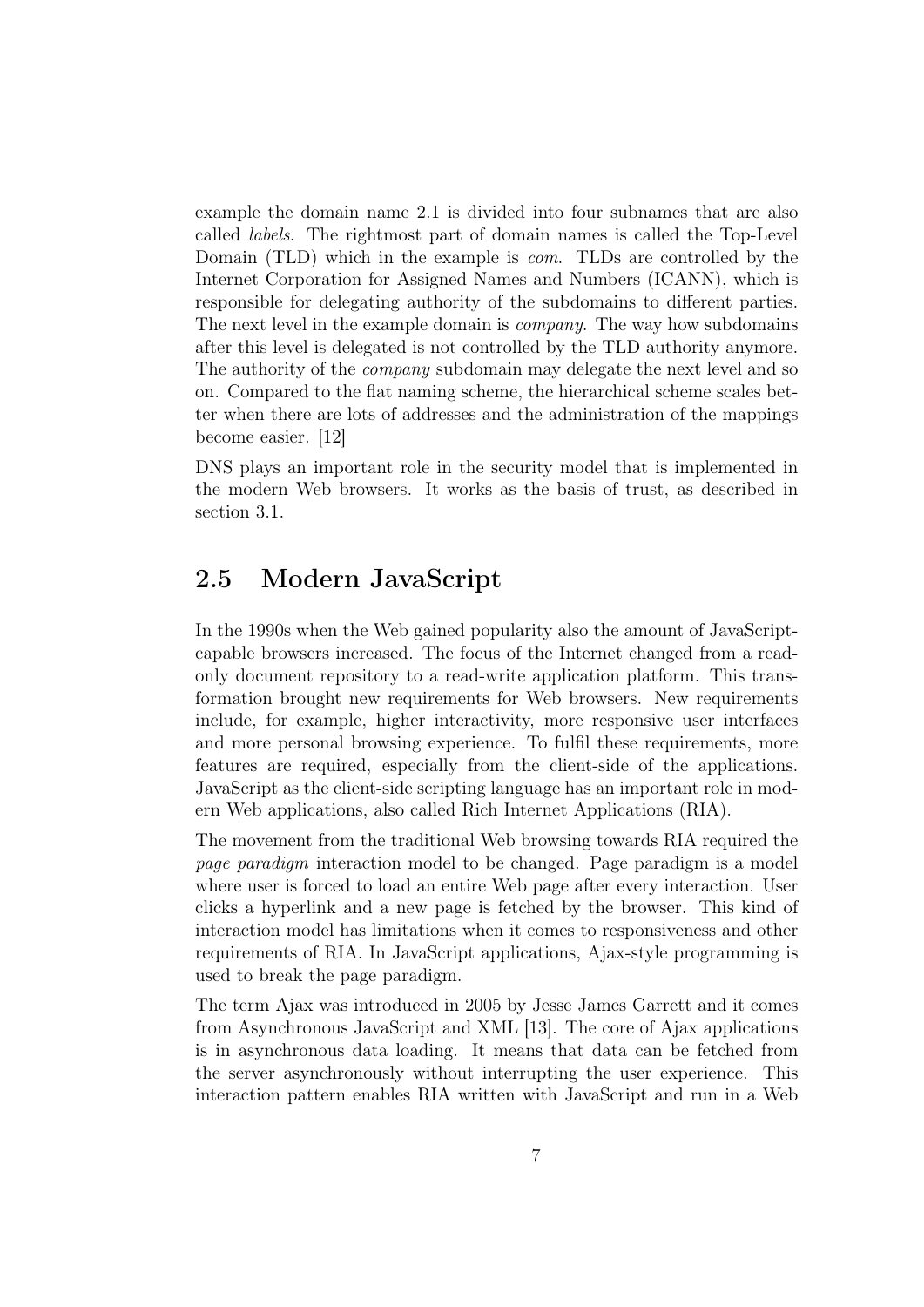browsers environment.

The technical enabler for asynchronous data loading is the XMLHttpRequest (XHR) object. XHR is an API that provides functionality for transferring data between a client and a server and it is specified by the W3C [\[14\]](#page-72-4). XHR is an important object in the context of JavaScript application security because it is one of the APIs that is used to read and write data and to transfer it over the Internet.

#### <span id="page-17-0"></span>2.6 JavaScript language properties

#### <span id="page-17-1"></span>2.6.1 Security related features

- Execution context Every executable JavaScript code runs in an execution context. Every execution context has associated with it a scope chain. Code can only access variables listed on its scope chain. In JavaScript, only function declarations produce a new scope. Every execution context also offers the this keyword whose value depends on how the execution context is invoked.
- Global object Global object is a unique object, which is created before control enters any execution context. In Web browsers the name of the global object is window. Built-in objects and additional environment specific objects are defined as properties of the global object. The global object is referable within the whole execution context.
- Global variable A global variable is a variable that is visible in every scope. This means that global variables are accessible and mutable from any execution context. Global object is the container for all global variables.
- Run-time evaluation In JavaScript, it is possible to evaluate strings as JavaScript code at run-time. To do this, there is the built-in function eval. Run-time evaluation can also be performed with the Function constructor and with setTimeout and setInterval functions.
- Dynamic typing In JavaScript type checking is performed at run-time as opposed to static typing where checking happens at compile-time. Variables do not need to be introduced before their use and the type of a variable may vary during the execution.
- Prototypal inheritance Object-oriented programming languages with classical inheritance model have the concept of classes from where other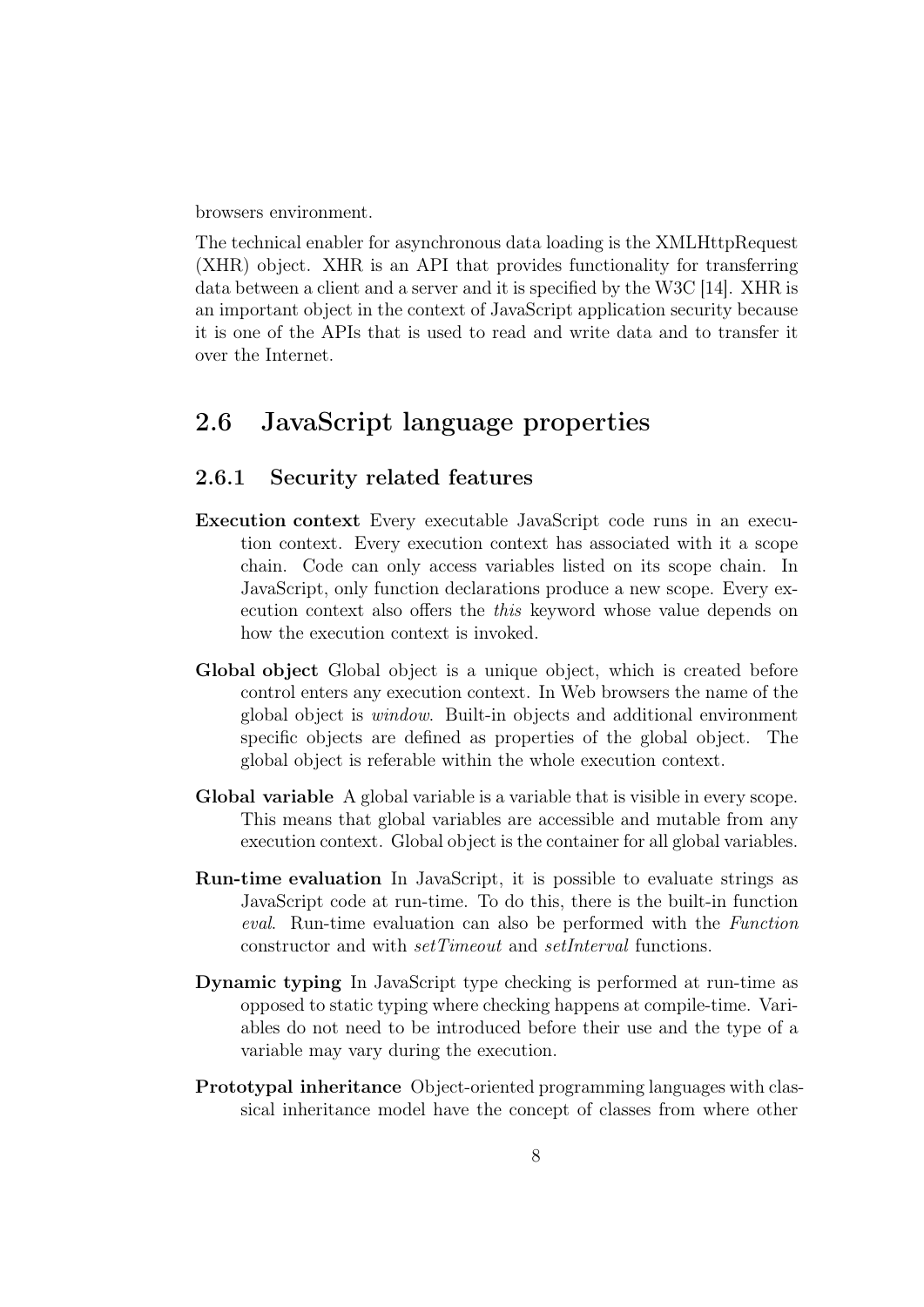classes can be inherited. JavaScript has prototypal inheritance model which means that it does not have the concept of class and objects inherit directly from other objects.

#### <span id="page-18-0"></span>2.6.2 Script invocation

JavaScript code can be referenced and invoked within HTML documents in many ways. The most common way is to use the script tag. It can be used to include code inline (embedded scripts) and from an external source (external scripts). Based on Opera's Metadata Analysis and Mining Application (MAMA) research, about 88% of sites using scripts use it inline with the script tag and about 63\% from an external source [\[15\]](#page-72-5).

The second way is to define JavaScript code in event handlers that are tied to HTML tags. For example one could define code that is run when a certain element is clicked with a mouse button. Other not that often used mechanisms are hyperlink URLs prefaced by *javascript:* and, as mentioned in section [2.3,](#page-15-0) using stylesheet expressions. All these need to be taken into consideration when analyzing application behaviour since any of them might contain malicious code.

#### <span id="page-18-1"></span>2.7 JavaScript security model in browsers

The JavaScript security model that is included in all modern Web browsers is based on sandboxing the executed application. A sandbox isolates scripts from other scripts and from the operating system so that applications are not able to access operating system resources, such as, local file system or the networking layer. Every execution sandbox is associated with one global window object which corresponds to a single Web browser window. Windows can also be nested. So from a user's perspective, a single Web page can contain many execution sandboxes.

The primary security policy is the Same Origin Policy (SOP). The way scripts are isolated depends on what DNS domain the page, to which the script is embedded to, is loaded from. That is not necessarily the domain that the script itself originates. [\[16\]](#page-72-6) The context that the script runs in, and that is defined by the originating domain, is called script's security context. Scripts that run in the same security context can by default access each other's global object when they are embedded in the same page, for example, by using frame-tags.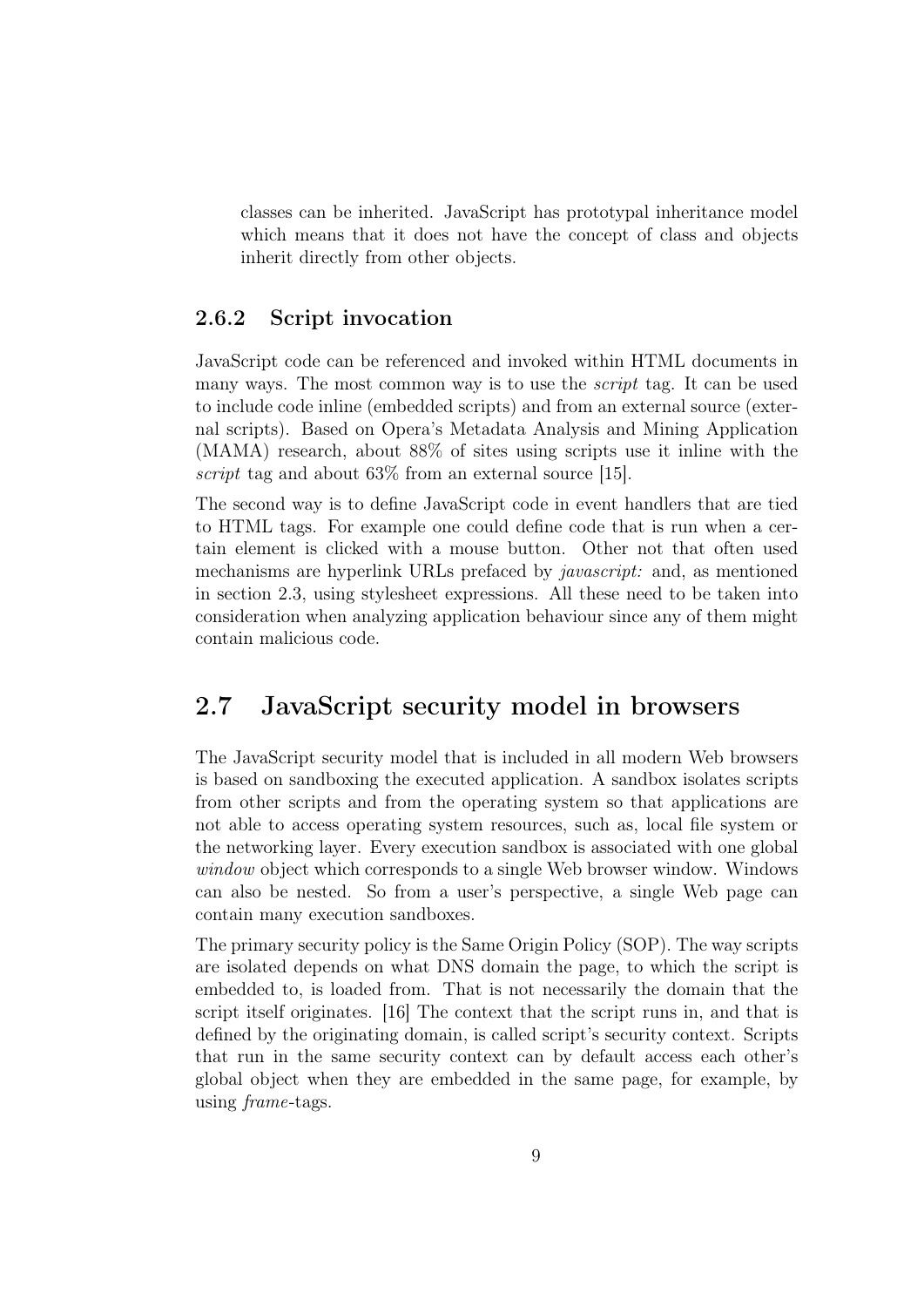Every global window-object has also a reference to a document-object that is the DOM representation of the window's content. This means that if a script has an access to a global object, it has also access to the content of that window through the DOM interface.

|                | URL                                                                     |              | Match   Explanation   |
|----------------|-------------------------------------------------------------------------|--------------|-----------------------|
|                | http://example.com/ $\sim$ username/index.html                          |              | the reference URL     |
| 2 <sup>7</sup> | http://example.com/ $\sim$ another/user.html                            | yes          | only path changes     |
| 3              | http://example.com:8080/index.html                                      | no           | port is different     |
| 4              | $\frac{https://example.com/index.html}{https://example.com/index.html}$ | no           | protocol is different |
| 5              | http://www.example.com/index.html                                       | no           | host is different     |
| 6              | http://208.77.188.166                                                   | $\mathbf{n}$ | host is different     |

<span id="page-19-0"></span>Table 2.1: Comparing domains when forcing the same origin policy

When forcing SOP, browsers check that the originating domains of the windows match. Domains match when protocol, host and port values of the domain are the same. Table [2.1](#page-19-0) contains examples about the comparison. Host names are matched before the translation to an IP address is done. That is why the example number 6 does not comply to the SOP even if example.com would translate to 208.77.188.166. There is an exception to the policy that can be used to make scripts at different domains to execute in the same security context. The domain property of a document object can be changed to a more general form. This means that for example property value  $http://www.example.com$  could be changed to  $http://example.com$  to make these two documents reside in the same security context. [\[17\]](#page-72-7)

SOP isolates scripts in the client runtime, but also affects on what resources the script can access through the XHR API. Scripts can only make HTTP requests to the domain of their security context. This does not however affect what resources can be loaded to the security context with, for example, script- and *img*-tags.

The third concept that's access control is controlled by the SOP is cookies. Cookies are textual data that is stored in the client-side by a Web browser. They can be used to store data about the client and to save state information. Cookies are scoped and the path that they are effective in can be customized. By default cookie scope is limited to the origin of a Web page or to a domain of a security context. Scope can be modified to a fully-qualified right-hand segment of the domain at issue up to one level below Top-Level Domain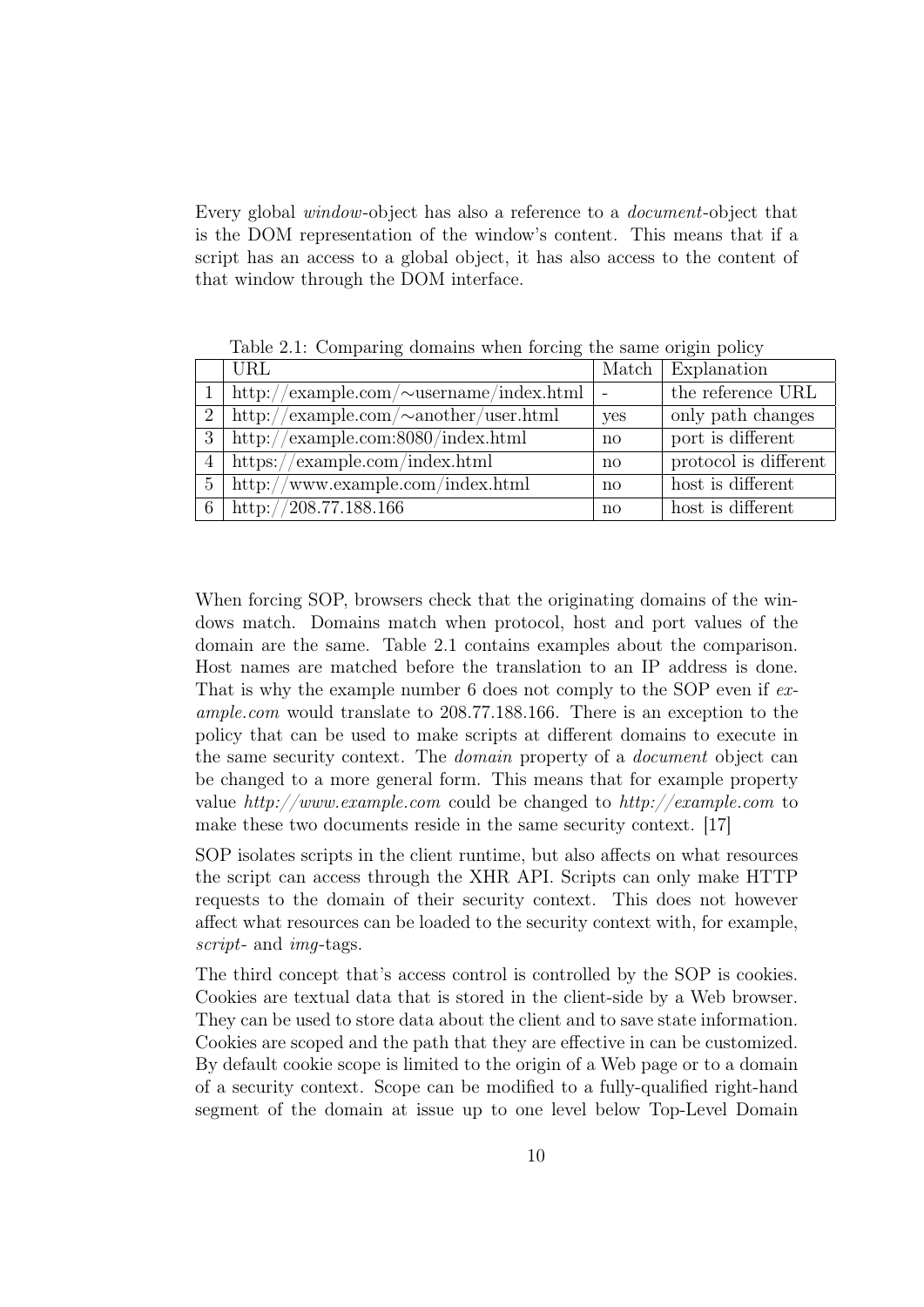(TLD). In practise this means that a Web page from  $http://www.example.com$ can modify the scope of a cookie to  $http://*.example.com, but not to <*.com.$ Cookie scope determines can a script access the cookie and is the cookie sent along with HTTP requests to a certain domain. Cookies can be protected from script access by using HTTP-only cookies. HTTP-only cookies are sent with HTTP requests, but they are not accessible from scripts. [\[18\]](#page-72-8)

The following is an example that demonstrates how SOP operates in practise. Let's assume we have a Web page A from  $http://domain.com$ . That Web page contains an iframe-element whose src-attribute point to http://another.com which is the URL of a Web page B. A and B have their own execution sandboxes and security contexts since their originating domains do not match. Scripts at A cannot access B's DOM object and vice versa. Only A can open connections with the XHR API to  $http://domain.com.$  B can only open connections to it's origin. When the browser makes an HTTP request to A's domain, only cookies set in A's context are sent along with the request.

As mentioned, one Web page can contain many sandboxed environments and they can access each other only if their originating domains match. However scripts running in different security context can navigate each others. To be able to navigate means for example changing other frame's location to some other URL. The way this navigation policy is implemented differs between browsers, but the current recommendation that many modern browsers implement is to use so called descendant policy [\[19\]](#page-72-9). It means that a frame can navigate only its descendant frames.

Because domain names determine how the policy is enforced, we can say that a domain is a security principal. Principals are entities that can be identified and verified. The process of identification and verification is called authentication. Authenticating in this context means that the browser checks what is the domain name of a Web page. Web browsers were designed as a single-principal platform, which means that different principals are not allowed to communicate with each other and are not able to share resources. SOP takes care that the scripts in different security contexts (i.e., different principals) are isolated from each other.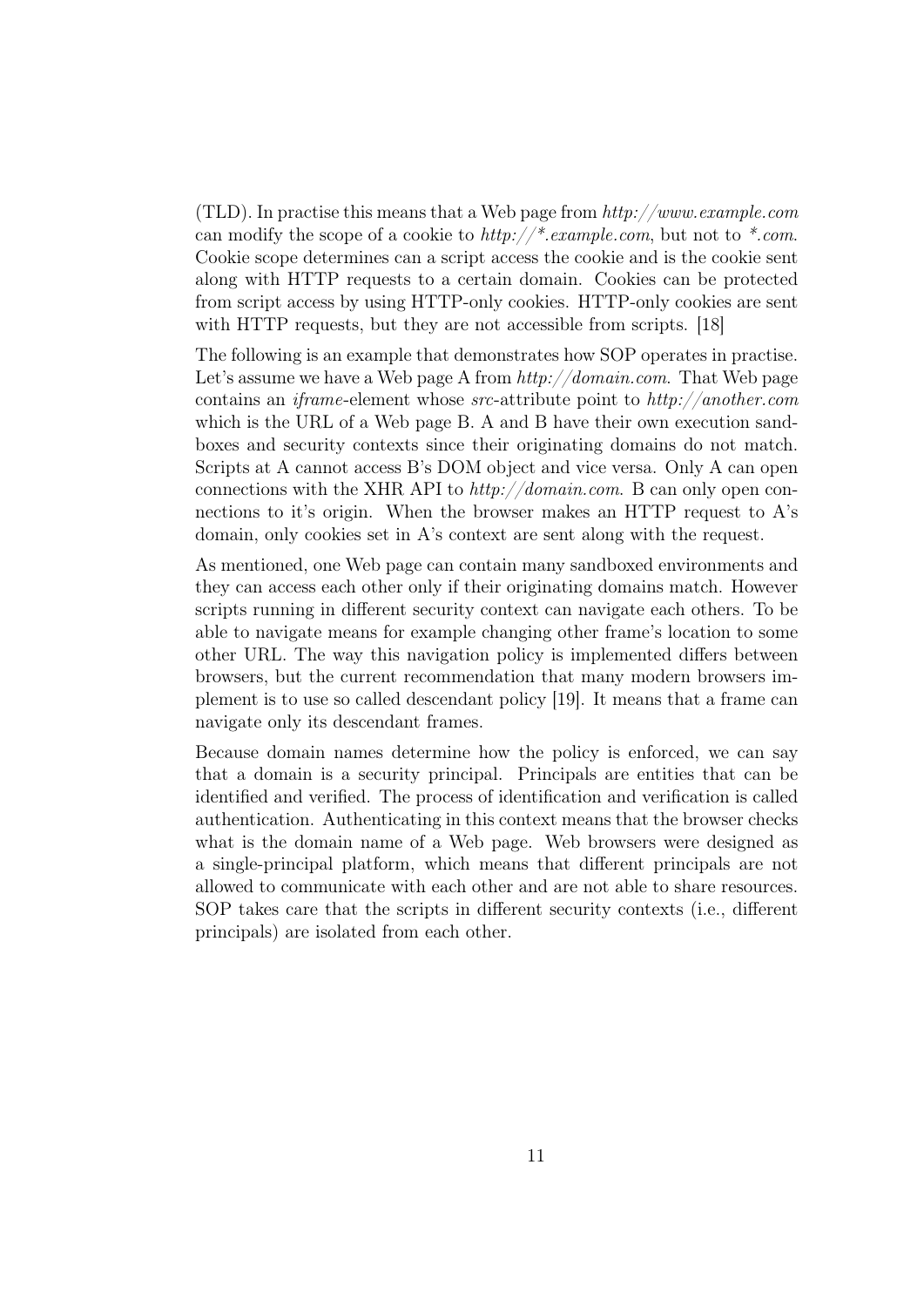### <span id="page-21-0"></span>Chapter 3

### Web application security solutions

The previous chapter described the security model in current Web browsers. This chapter discusses limitations of that security model and technologies that are developed to extend the security features of browsers.

#### <span id="page-21-1"></span>3.1 JavaScript security model limitations in browsers

Already in the early days of JavaScript the implemented security model was considered inadequate by researchers [\[20\]](#page-72-10). Since then, many research projects have had the goal to improve the security of Web applications in browsers [\[21,](#page-72-11) [22,](#page-73-0) [23,](#page-73-1) [24,](#page-73-2) [25\]](#page-73-3).

The way Web has evolved brings additional challenges. When the Web was mainly used to get static documents over a network, the domain-based SOP was applicable. Today the Web is used more and more with applications that collect data from multiple locations and mash it together. These kind of applications are called mashups. SOP makes implementing mashups hard, since it is designed to prevent access to multiple domains. Browsers were designed as a single-principal platform, where as mashups would require multiprincipal security models [\[24\]](#page-73-2). Another change in the nature of the Web is that today it is not just about Web sites. It is also about data APIs. An API is a data source that is accessible with URL. Web applications must conform to SOP when they want to use those APIs.

SOP is designed to rely on the DNS domains of the resources. The way domains are matched against each other does not always correlate to the entity that provides a resource. For example the first two lines in table [2.1](#page-19-0) conform to SOP even if these two resources might be controlled by different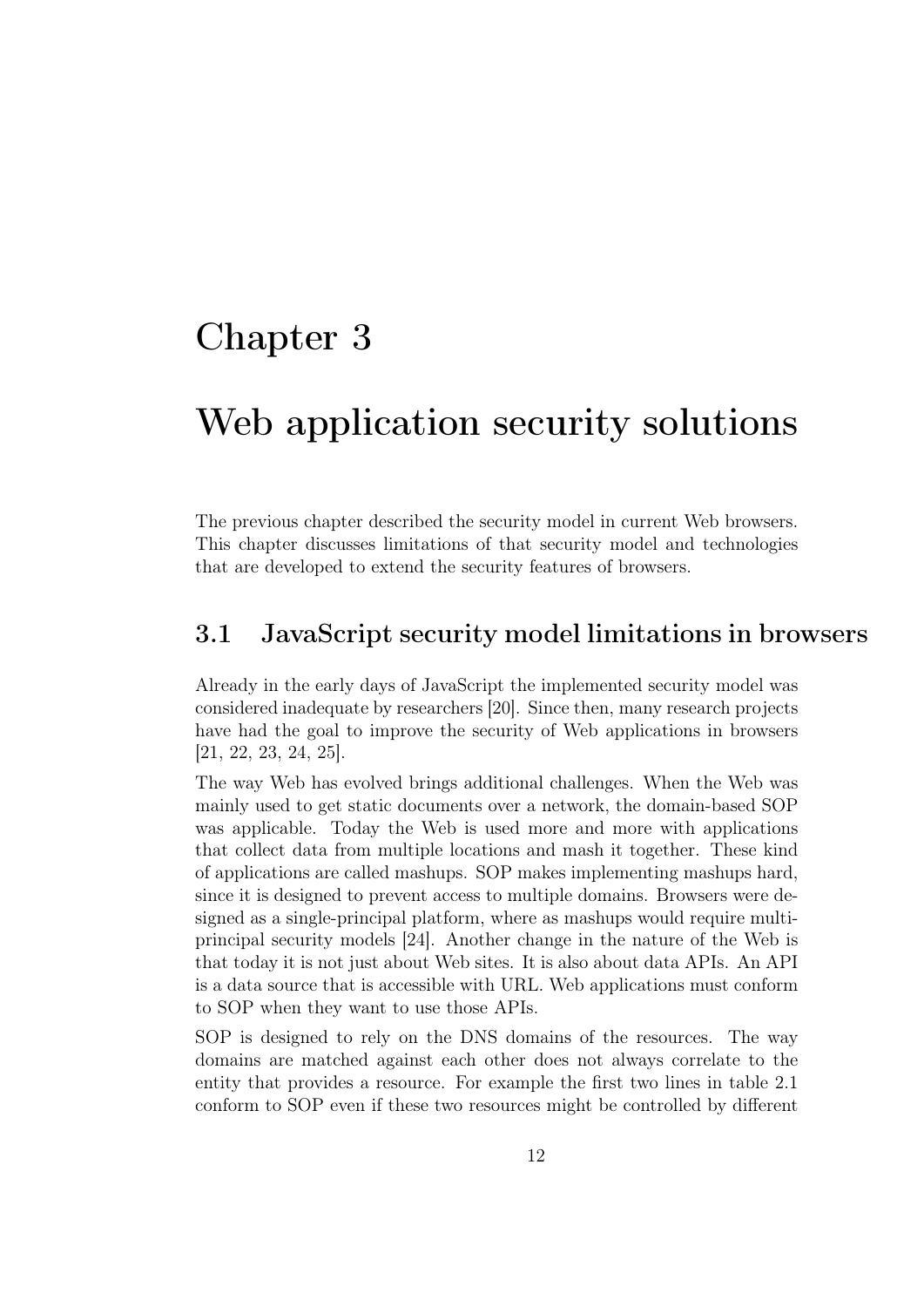entities. The first one is controlled by *username* and the second by *another*. This is an example of a false positive case. Domain matching can also create false negatives. For example, the last two rows in table [2.1](#page-19-0) may very well be the same entity even though the other contains www prefix. The prefix causes these two to not conform to SOP. DNS names can also be rebinded for malicious purposes and to subvert the SOP [\[26\]](#page-73-4).

The root cause of a vulnerability can be in the browser security model or in some other factor or in a combination of these. Other factors are, for example, problems in browser implementations, careless authors, careless users or badly designed authentication flows. Here we concentrate on vulnerabilities that are caused by or related to the security model implementation. The following list is gathered based on the research done in this area and on the Open Web Application Security Project (OWASP) Top 10 list from 2007 [\[27\]](#page-73-5). The OWASP Top 10 is a list of the most serious Web application vulnerabilities collected by a world-wide security community. The list contains JavaScript security issues and vulnerabilities.

- SOP issues The SOP was designed to isolate applications from different domains from each other. It does not, however, have an affect on from where the data can be loaded with, for example, script- and  $imq$ -tags. With them it is possible to define any URL in the src attribute, and the resource from that URL will be loaded to current security context. Because JavaScript supports run-time evaluation, it is possible to load scripts from external domains that will run in the context they are loaded to. Besides loading data, the src attribute of the various elements can be used to transfer data outside a sandbox. Data can be defined as query string parameters and sent along with a HTTP GET request. An example of this data transfer scenario is the URL <http://any.domain.com/path?data=somedata>. Content security policies (section [3.6\)](#page-28-0) have been proposed to make these workarounds more controllable by the page authors.
- Cross Site Scripting (XSS) XSS flaws occur when an attacker is able to run code in a security context where it is not intended to run. In practise, this happens when an application renders user generated content to a Web page without properly validating and encoding it. XSS is possible because browsers determine the security context based on the origin of the document and not on the origin of the script itself. XSS can be prevented in the applications, but also more general solutions, such as, browser-enforced embedded policy [\[28\]](#page-73-6), static vulnerability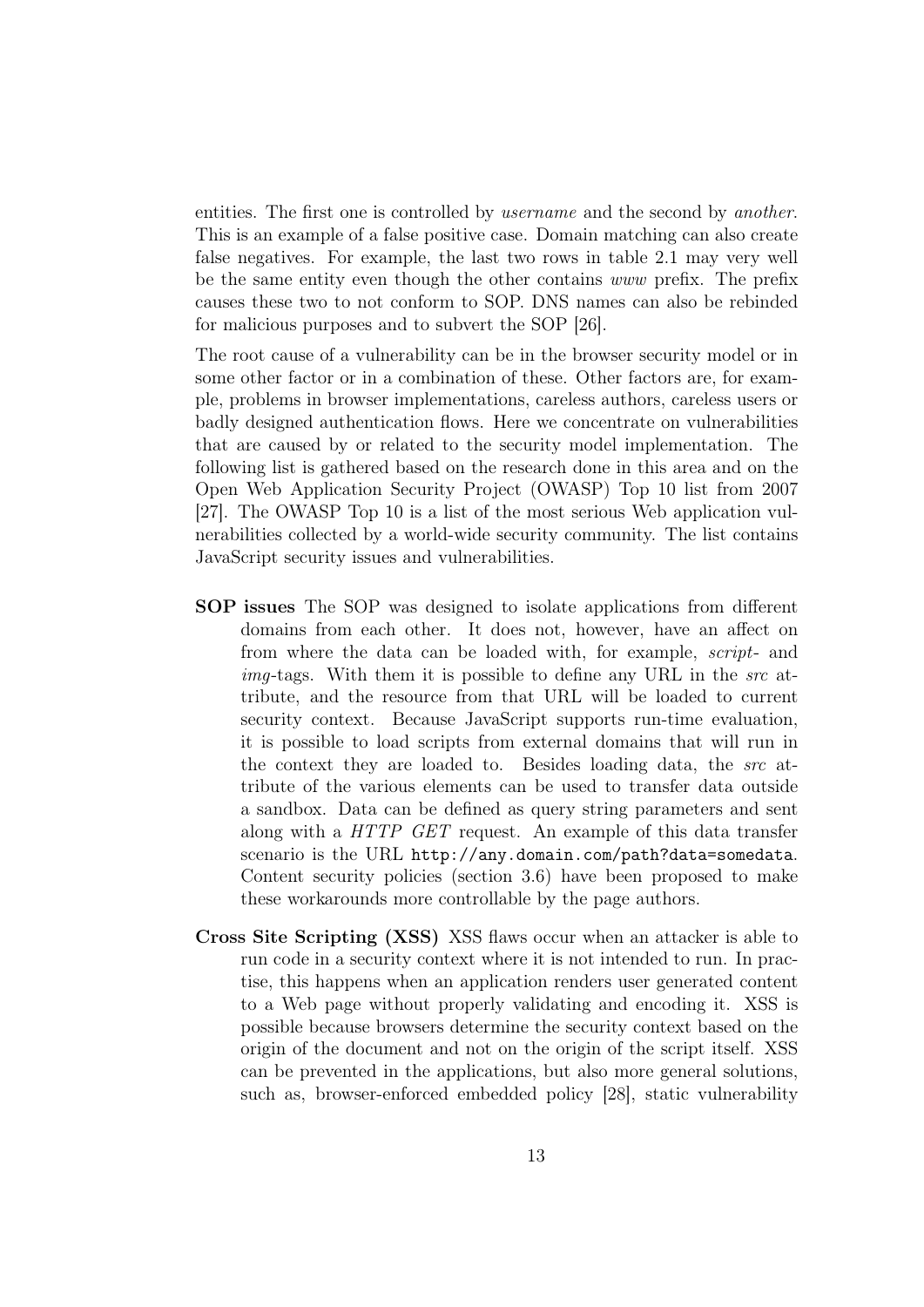detection [\[29\]](#page-73-7) and dynamic Web application analysis [\[30\]](#page-73-8) have been proposed.

- Cross Site Request Forgery (CSRF) CSRF attacks happens when a malicious Web site causes user's Web browser to perform an unwanted HTTP request to some other site. This is possible when the browser's security policy allows Web sites to send requests to any domain. Typically cross site requests can be more harmful if the trusted site uses HTTP cookies to store the user session. Browsers are implemented so that they send cookies associated with a domain along with a request that is made to that domain, regardless of the origin of the request. Based on the browser security model design, there is no way to tell where a request originates. To accomplish this researchers have proposed an Origin HTTP header [\[31,](#page-73-9) [32\]](#page-74-0). Currently, the CSRF vulnerability prevention must be implemented in the application layer above the browsers, because it cannot yet be assumed that the proposed additional header is implemented in all browsers. Both client- and serverside solutions for application level CSRF protection have been proposed [\[33\]](#page-74-1).
- Session stealing Stealing of a user session happens when an attacker can access the session identifier that identifies the session between a client and a server. If session identifiers are stored in HTTP cookies, an attacker may be able to read them programmably with JavaScript or by eavesdropping HTTP traffic. Cookies were designed to enable the implementation of state on top of the stateless HTTP protocol. Today, they are used as the primary mean to authenticate a user in Web applications, but as such, their applicability has been questioned and more secure cookie protocols have been proposed [\[34\]](#page-74-2). Browser sandbox security model was designed to prevent access to the user file system. This is why cookies are currently practically the only way to store data on the client side. The limitation causes application developers to use cookies for purposes they were not designed to be used for, such as, authentication and authorization.
- Absent content security methods When a document is loaded to the client browser, it is fully accessible to every script that is running in the same security context through the DOM API. If the document contains sensitive data, malicious scripts may be able to read it and compromise the confidentiality, integrity or availability of the data. The SOP protects the content, but because it does not have an affect on, for example, script-tag source, sensitive data can be transmitted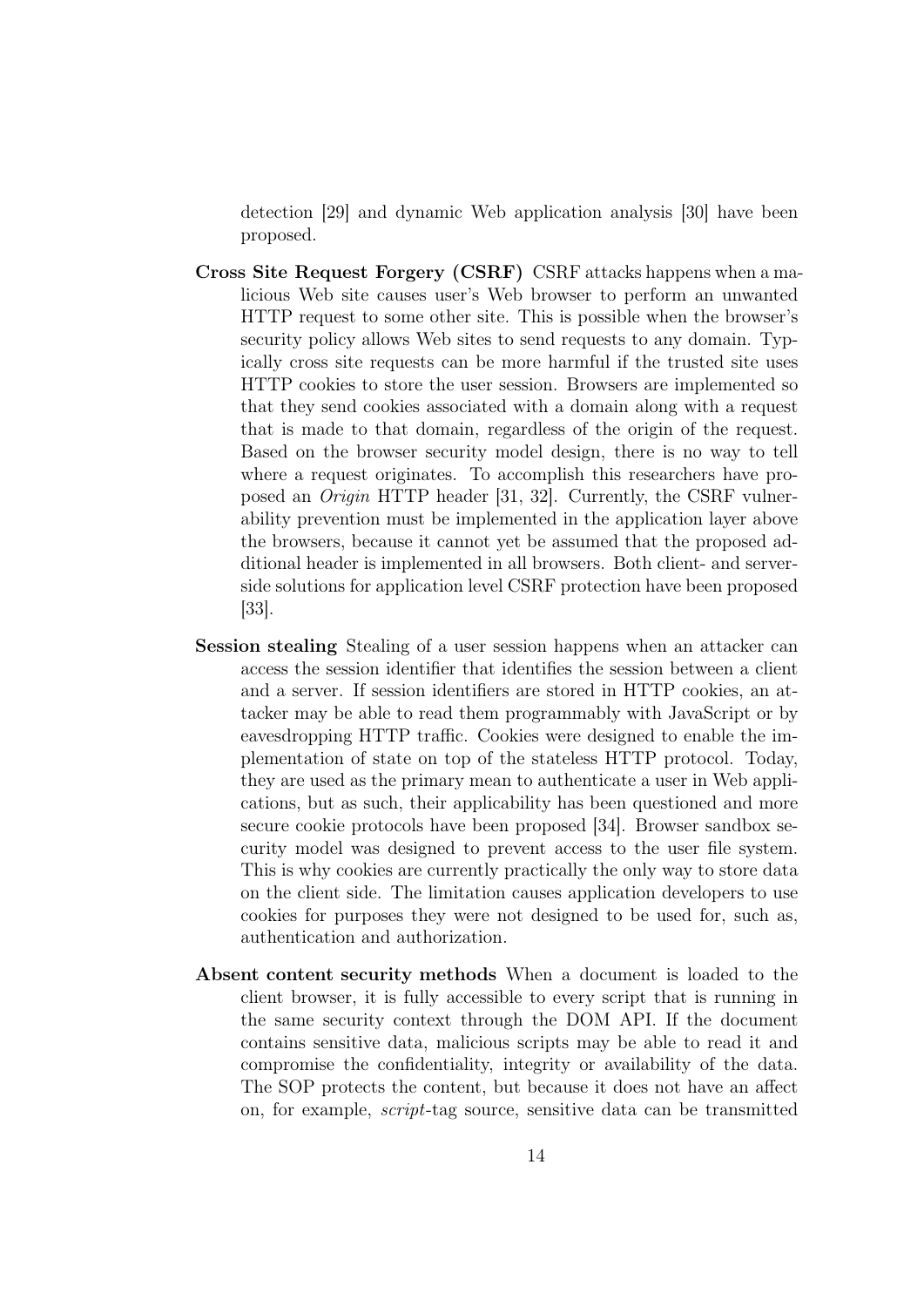outside the current security context to any domain by sending it as query string parameters.

- Implicit trust in domains When users browse to a Web page they implicitly trust the party that controls that page. The implicit trust allows scripts in that page to run in the user's computer. The party in control can be authenticated using Hypertext Transfer Protocol Secure (HTTPS) with certificates signed by known Certificate Authorities (CA). But, users browse also pages without this protection.
- Integrity issues Browser security model does not guarantee Web page integrity, unless the connection between the server and the client is protected with Transport Layer Security (TLS) or some similar mechanism. A user might browse to a Web page from a trusted domain, but the page might be modified by an attacker before it is rendered to the user. These integrity issues affect the informational content of the page and also the JavaScript code that might be embedded to that page. Attacks of this type are called Man-In-The-Middle (MITM) attacks. Even protection on the HTTP layer is not always enough. It can be ineffective itself [\[35\]](#page-74-3) and it can be only used to guarantee transport layer security. It is not suitable for ensuring application layer integrity (i.e., has the embedded JavaScript code changed after the trusted author wrote it).

#### <span id="page-24-0"></span>3.2 Public Key Infrastructure

Public Key Infrastructure (PKI) is the infrastructure needed for digital signatures that are applied in the Web. Digital signatures together with certificates can be used for authentication and data integrity. With authentication it is possible to confirm an identity you are dealing with. In the Web, it is used, for example, to identify that a user actually deals with the correct party when making money transactions. Data integrity makes sure that the information related to the transactions stays the same end-to-end and that it is not tampered by unknown parties (i.e., protects from a MITM attack).

The implementation of digital signatures is based on public-key cryptography. It is a form of cryptography in which asymmetric key algorithms is used. Asymmetric key algorithm means that the key used to encrypt a message is different than the one used for decryption. The different key types are called a public key and a private key. Data that is encrypted with a public key can only be decrypted with the corresponding private key. Also the reverse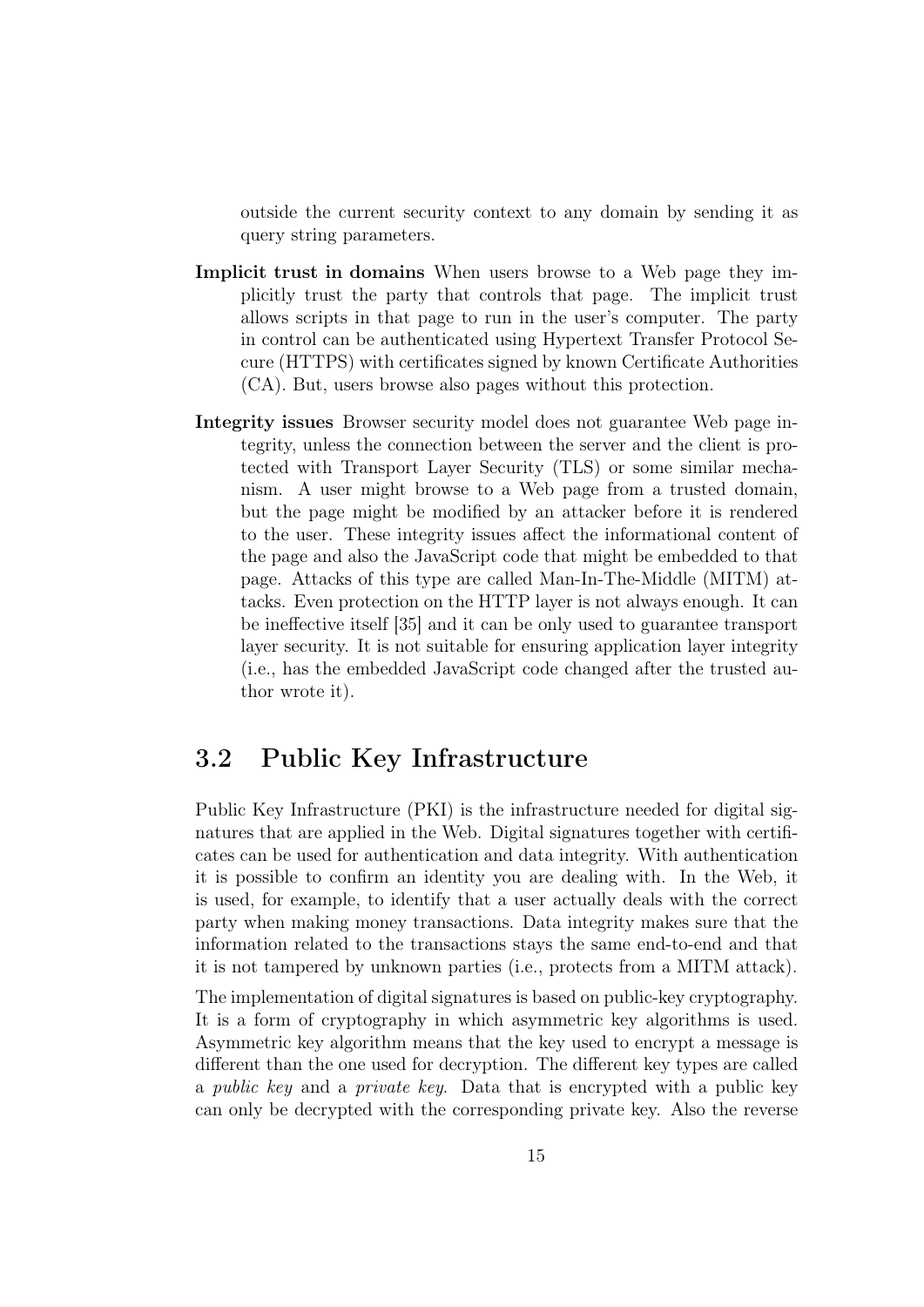is true, data encrypted with a private key can be decrypted only with the corresponding public key.

Data integrity is implemented using public and private key pairs and a hashing algorithm. First a hashing algorithm is used to create a message digest from the data. Message digest is also called a one-way hash because the calculation can only happen one-way. It is not possible to calculate the original data from the hash. Other important characteristics of message digests are that they are fixed length and unique for the hashed data. Fixed length makes them applicable for efficient encryption and uniqueness makes sure that whenever the data is changed the message digest changes too. After the message digest is calculated, it is encrypted with the sender's private key. The encrypted value is the digital signature of the message. When the receiver gets the data, the signature can be decrypted with sender's public key to unpack the message digest value. Receiver can verify data integrity by calculating the message digest from the message and comparing it to the unpacked value. By making this check the receiver can also be sure that the sender of the message has the private key corresponding to the public key used for decryption.

Linking a public key to a real-world entity is done with certificates. Digital certificates are used to claim that a public key belongs to a certain entity. The entity can be, for example, a name of a company or a name of a server. A certificate includes information about the entity in question, information about the issuer and most importantly, the digital signature of the certificate for ensuring that some trusted entity is linked to a certificate. The linkage is checked by going up a chain of certificates and making sure that a trusted certificate is found from the chain. Trusted certificates are called root certificates. A common application for certificates in the Web is the Transport Layer Security (TLS) protocol [\[36\]](#page-74-4). It is used to provide data integrity and server authentication in a client-server communication over the Internet.

A list of trusted CAs can be found from an operating system level or it can be shipped along with an application. For example Web browsers such as the Firefox comes with a list of trusted root certificates that are decided by Mozilla. Mozilla has a public policy for managing the list of certificates  $<sup>1</sup>$  $<sup>1</sup>$  $<sup>1</sup>$ .</sup>

Because real-world trust relationships can change, there is a need for a dynamic certificate verification. For example a list of trusted certificates hardcoded in a mobile device Read Only Memory (ROM) years ago might not reflect the current state. Also a trusted party may become untrusted, for example, if agreements have been violated or if the party is compromised and

<span id="page-25-0"></span><sup>1</sup>http://www.mozilla.org/projects/security/certs/policy/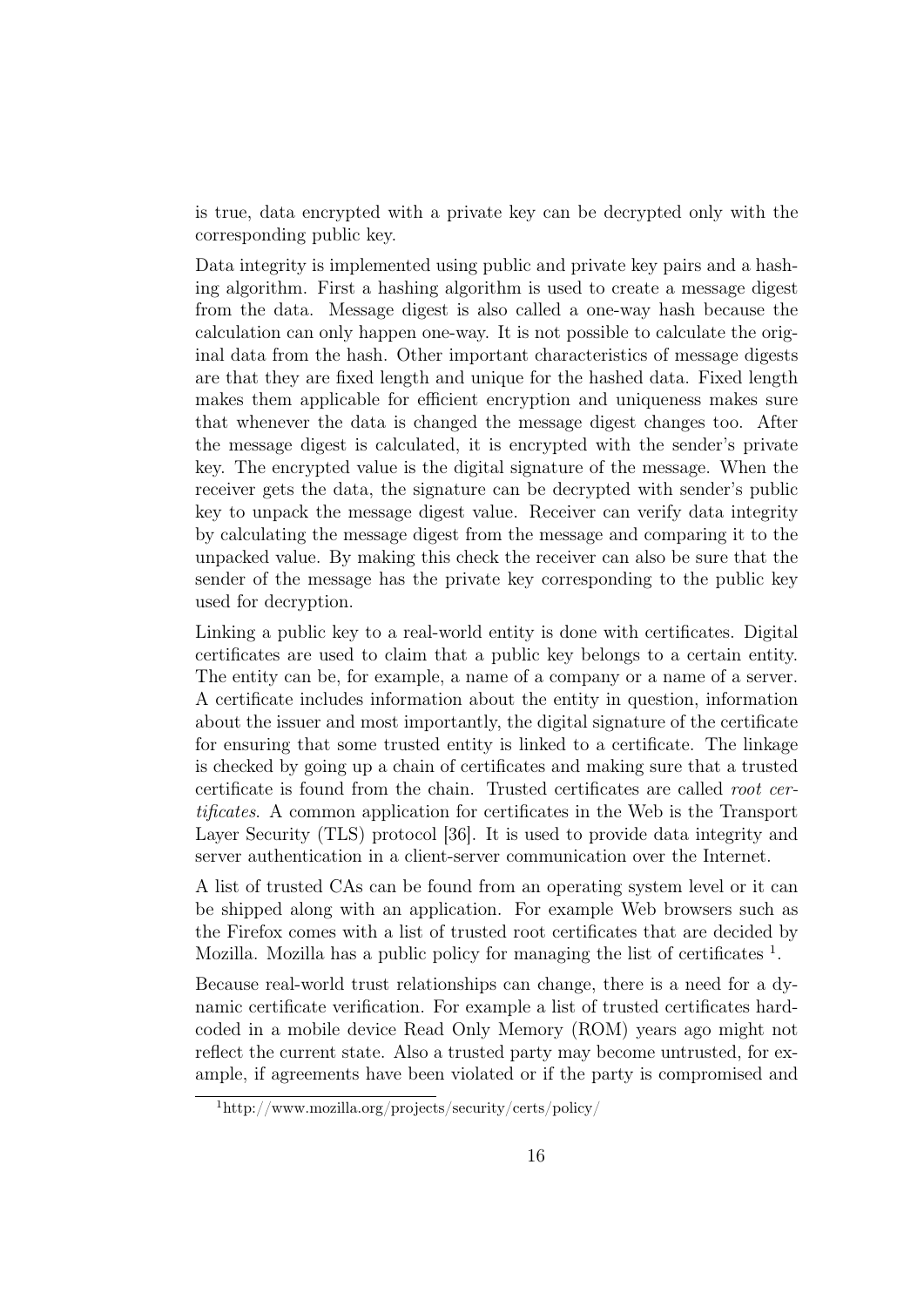the private key is leaked. Then anyone that have an access to the private key can pretend to be the trusted party. Certificate Revocation List (CRL) is one of the mechanisms to handle revoked certificates. A user agent using certificates can be configured to check the certificate status online using a defined CRL location before making a trust decision. Another mechanism is the Online Certificate Status Protocol (OCSP) that is designed to be more efficient protocol [\[37\]](#page-74-5). Also OCSP Mobile Profile has been specified by Open Mobile Alliance (OMA) to make the protocol more suitable for mobile environments [\[38\]](#page-74-6).

#### <span id="page-26-0"></span>3.3 Signed scripts

Signed scripts can be used to identify and authenticate the source of the scripts and to guarantee that it hasn't been modified or tampered since it was signed. When the source of the script is known, it is possible to implement more fine-grained security policies. Scripts can for example be granted different privileges and capabilities based on the origin.

If a script is signed by a trusted entity, such as a well known CA or some other Trusted Third Party (TTP), users can assume that the script does not contain any malicious parts. It can be then granted more privileges than to a script from an unknown source. It is possible for example to define that a system access is allowed to all scripts that have been signed by Nokia or an entity verified by VeriSign. VeriSign is one of the publicly recognized CAs. [\[39\]](#page-74-7)

Signed scripts are supported by Mozilla-based browsers such as Firefox. It supports signing entire Web pages. Signed resources are placed into a Java ARchive (JAR) file along with the associated signature that has been calculated from the resources. The signed page is referenced with a special URI scheme, for example jar:http://example.com/secure.jar!/page.html. Extra privileges that can be assigned to signed scripts include access to browser settings, user browsing history and browser internal APIs. [\[40\]](#page-74-8)

Signing scripts and Web pages addresses many of the limitations presented in section [3.1.](#page-21-1) It is still possible to perform XSS attacks, but it is impossible to abuse extra privileges of signed scripts. Signed scripts are isolated from other scripts and one cannot call functions defined in the signed part outside. Implicit trust based only on a domain and integrity issues can be handled with signatures. The trust is not anymore fully implicit because signed Web pages are allowed to run only if they are signed by trusted authority. Trusted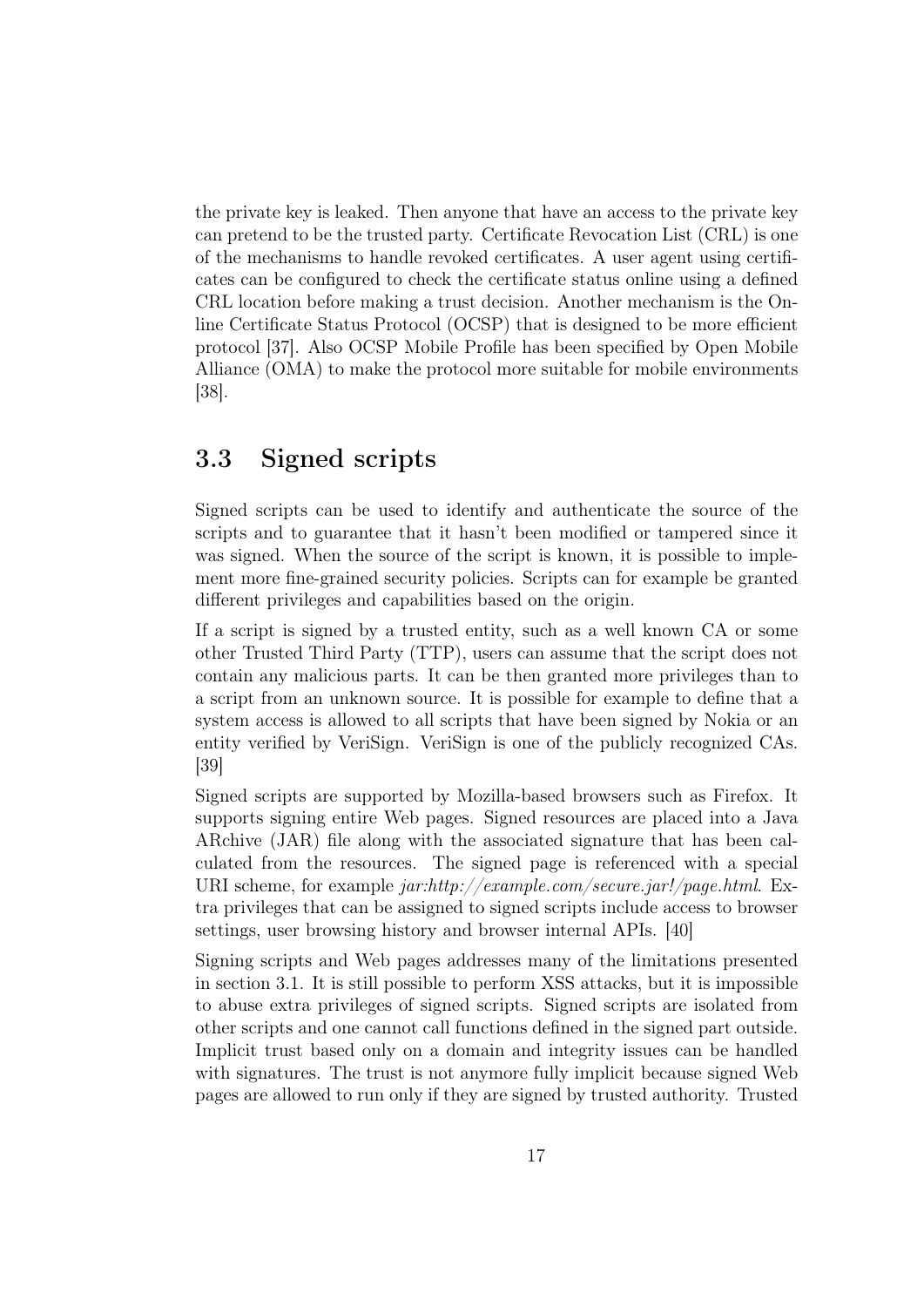authorities can be predefined in browsers or users can have their own trust chains. Integrity of the pages can be guaranteed in more higher level than using transport layer security solutions, such as, SSL or TLS. Users can validate that the integrity has not been compromised and that the application has not been modified between the signing and the execution.

#### <span id="page-27-0"></span>3.4 Security zones

Microsoft Internet Explorer (IE) has a feature called security zones that can be used to configure different levels of security for groups of Web sites. Web site belonging to a group belongs to a security zone. IE includes five predefined zones: Internet, local intranet, trusted sites, restricted sites, and my computer. All zones are by default assigned to a security level. Security levels contains configurable security options, such as, file access, ActiveX control or scripts and level of capabilities given to Java programs. Some security zones are automatically recognized from the originating domain of a page and some must be configured manually by the user or the system administrator. [\[41,](#page-74-9) [42\]](#page-74-10)

Like signed scripts, security zones make trusting domains more explicit. They also allow more configurable and controllable policies. In the traditional browser security model scripts have all or nothing type of rights, but with security zone configurations, users can modify the settings in a more detailed manner.

#### <span id="page-27-1"></span>3.5 XML signatures

XML Signature is a W3C recommendation that defines an XML syntax for digital signatures. It can be used to sign any digital content. When external content is signed the signature is called detached and when the signed content is inside the XML signature document the signature is called enveloped. Because XML signatures can be used to sign any content, it can also be used to sign for example Web pages. [\[43\]](#page-74-11)

XML signatures are not meant directly for Web browsers in the same way as signed scripts (section [3.3\)](#page-26-0), but they can be used to implement data integrity validation and source authentication in browser-like environments. For example the W3C Widgets specification takes advantage of the XML signatures [\[5\]](#page-71-4). Like signed scripts, XML signatures depend on the PKI.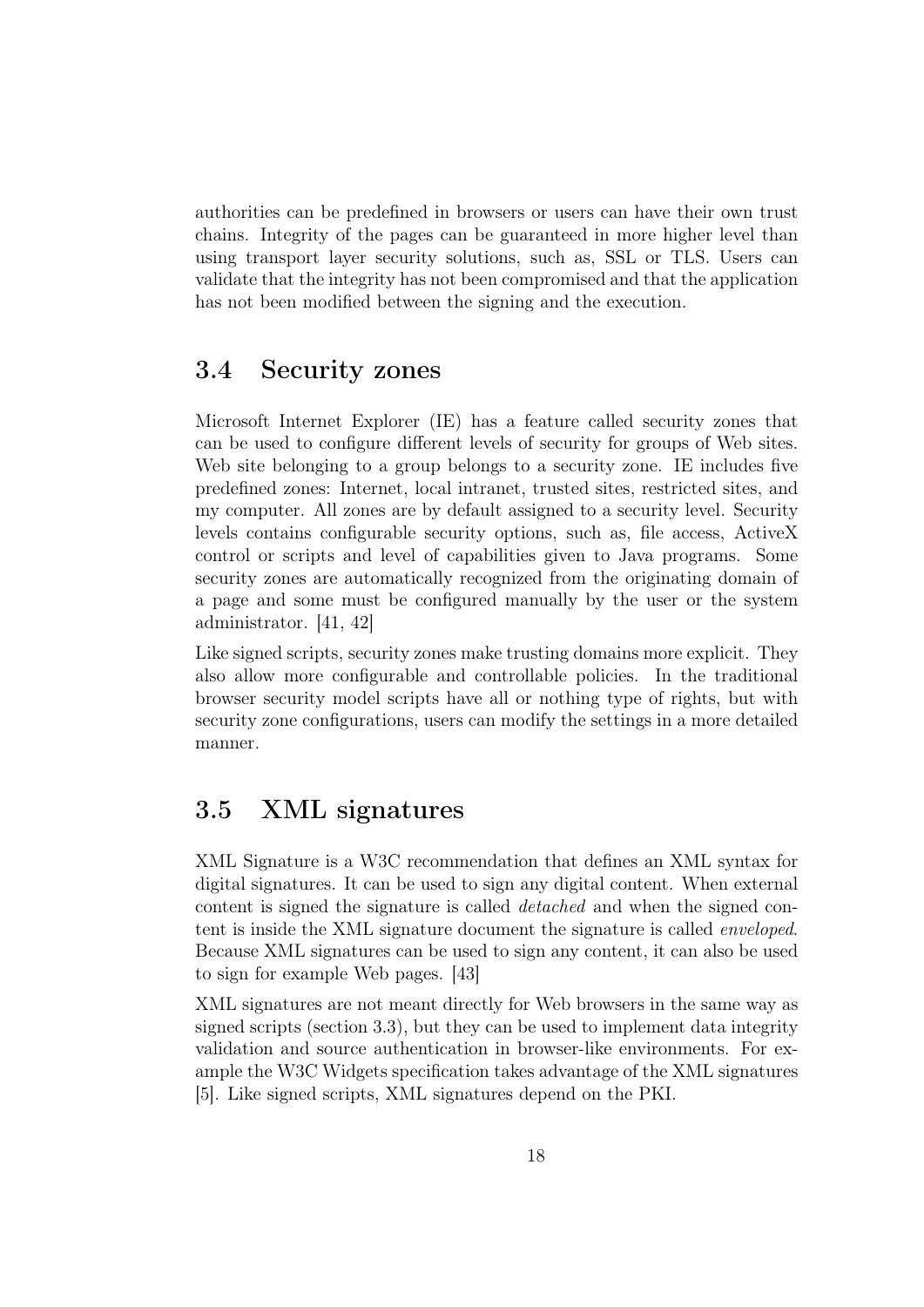#### <span id="page-28-0"></span>3.6 Content security policies

Content security policies are policies that restrict or allow content access and that operate on the client-side. With these policies, Web page authors can define what kind of content and from what source can be accessed on that page. Web application authors know what kind of content and what scripts are needed for the application to function properly [\[28\]](#page-73-6). Because of this, content security policies can be predefined by the authors and enforced in the browsers.

Examples of content policies include content security policy by Brandon Sterne [\[44\]](#page-75-0) and content restrictions by Gervase Markham [\[45\]](#page-75-1). In both, the main issue they tackle is XSS vulnerabilities. Content authors can define from where scripts can be included to the same security context. That prevents malicious scripts from arbitrary domain to be injected. An example use case from the content security policy documentation is described next. An auction site wants to allow images from any domain, plugin content from only a list of trusted media providers and scripts only from its internal server. With content security policy proposal that use case could be defined with the value allow self; img-src  $*$ ; object-src media1.com media2.com; script-src userscripts.example.com in the HTTP header named X-Content-Security-Policy.

Same Origin Mutual Approval (SOMA) policy is a proposed policy for the same kind of functionality [\[46\]](#page-75-2). It defines a manifest file that can be used to specify what domains can access resources. The idea in all of the proposals is that the content authors can specify from where a resource can be accessed from. It can be said that the access control decision is a mutual agreement between the content author and the content integrator. Adobe Flash has implemented this using the crossdomain.xml policy files [\[47\]](#page-75-3).

Besides Adobe's implementation, the content security policies are not widely implemented in the modern Web browsers. Recently W3C has been specifying this kind of policy. It is called Cross-Origin Resource Sharing [\[48\]](#page-75-4). It specifies a syntax to define how resources are accessible from different domains. It helps to deal with XSS and also makes it possible to perform client-side cross-origin requests.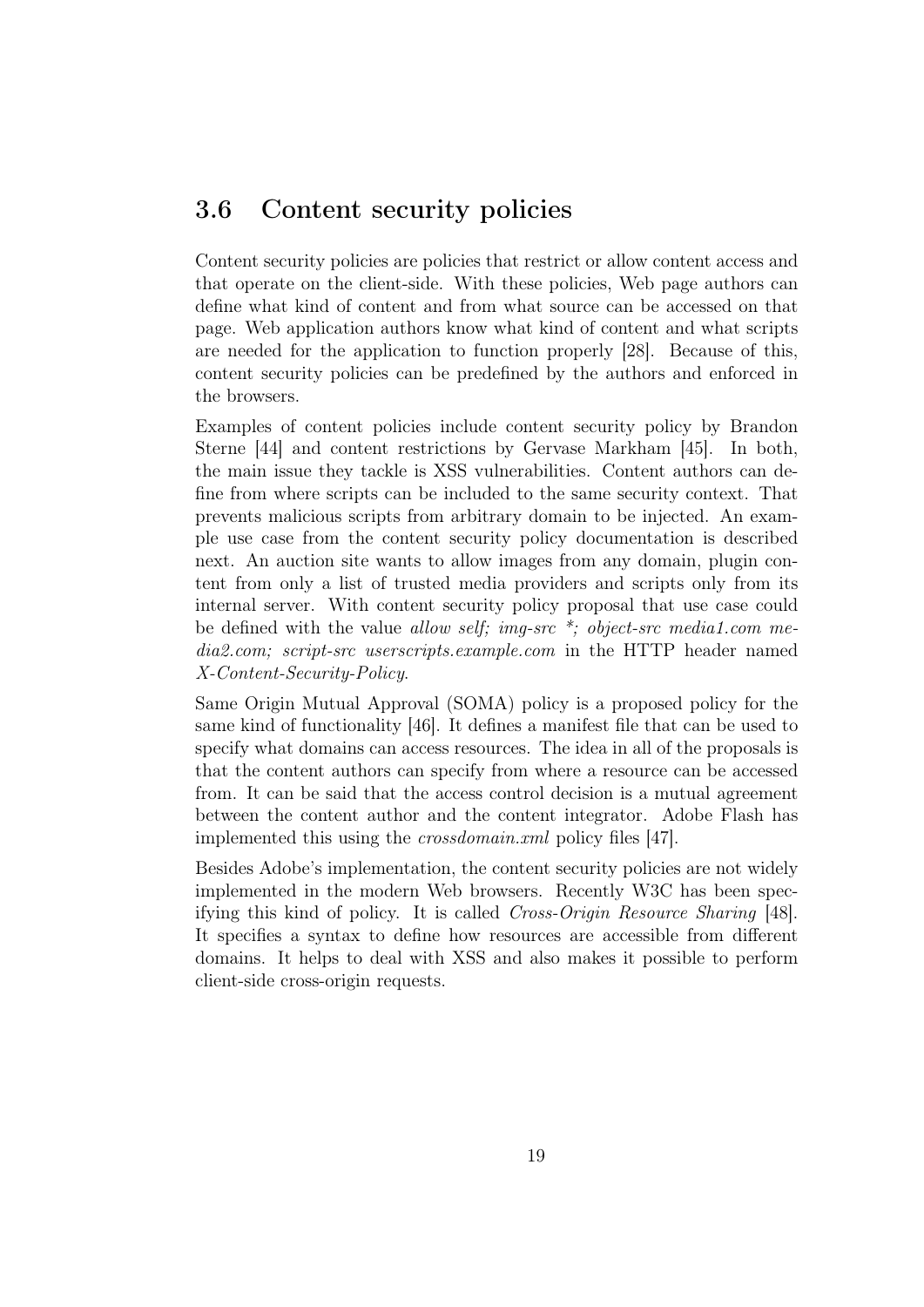#### <span id="page-29-0"></span>3.7 Server-side proxy

Server-side proxies can be used to allow cross-domain communication with JavaScript applications running on Web browsers. The SOP restricts communication to the domain the application originates, but the originating domain can contain a proxy which forwards requests to an arbitrary domain. It is then possible to create mashup applications that use data from different sources. The author of the application can control which domains can be contacted with policies that are applied in the server-side component.

An example application that uses server-side proxy is iGoogle and other OpenSocial containers [\[49\]](#page-75-5). iGoogle is a customizable Web page to where users can embed JavaScript gadgets. Gadgets fetch data using the XHR API, so they are limited to the SOP restrictions. Cross-domain communication is made possible by sending requests through the iGoogle server. Proxy server forwards requests and returns them to the caller gadget.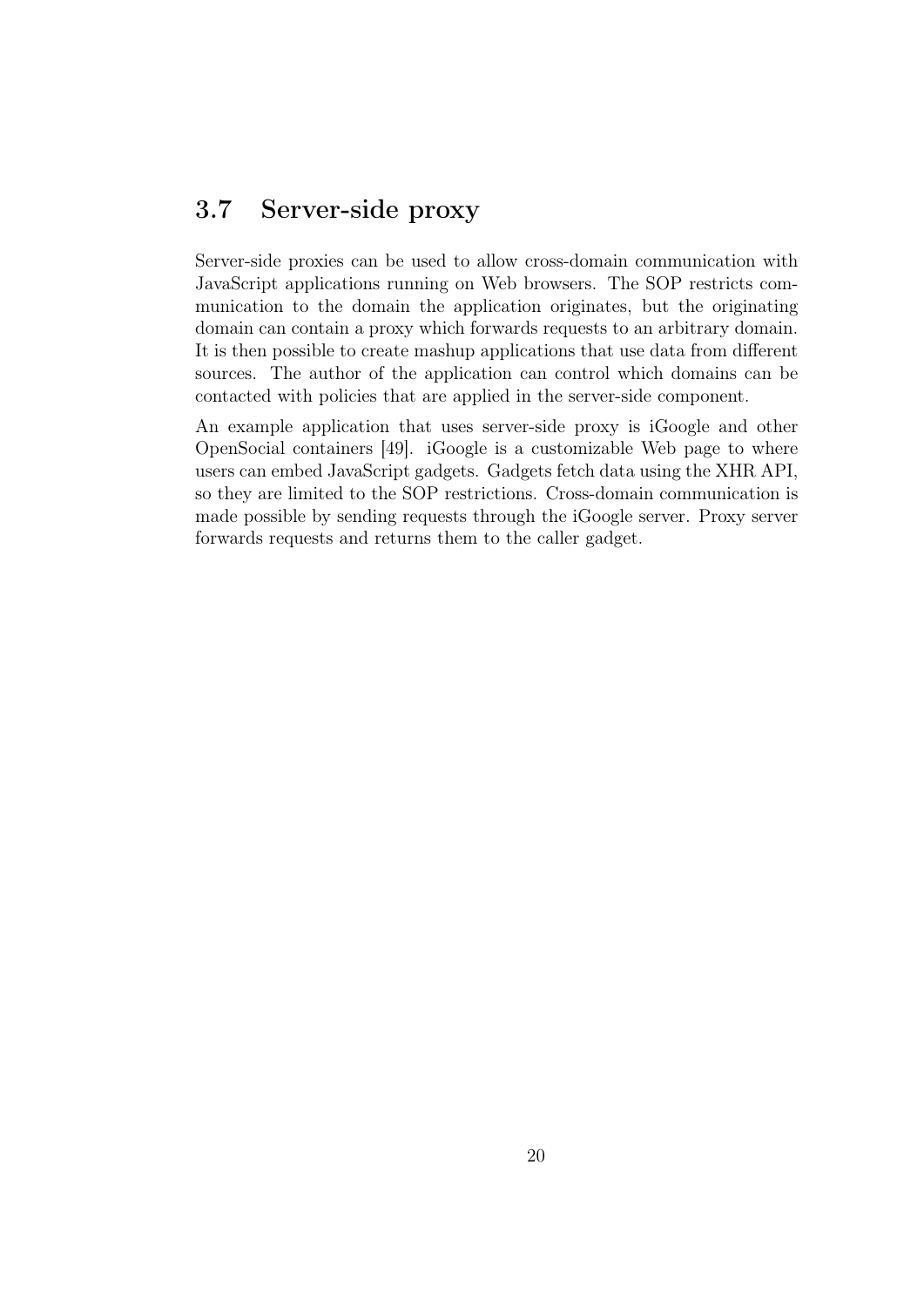### <span id="page-30-0"></span>Chapter 4

### JavaScript runtimes

Previous chapters of this thesis have concentrated on the Web browser. In this chapter four other JavaScript runtimes are introduced. Specifically, the application installation process is presented. The installation process is important because that is usually the phase where trust is established and trust decisions are made. Run-time behaviour is discussed later on in this thesis, in section [7.5.](#page-66-0)

#### <span id="page-30-1"></span>4.1 Apple Dashboard

Apple Dashboard is a runtime for Apple Dashboard widgets. A Dashboard widget is a set of source code files and other resources packaged in a folder that has the file extension .wdgt. The main metadata file for the widget is called Info.plist where the author can define widget properties and needed capabilities. Capabilities can include things like network access, command line access and the usage of Internet and Widget Plug-ins. The widget can have an access to the file system outside its container and it can call native OS X applications through the plug-ins. This means that widgets can have basically the same level of capabilities as the native applications. [\[50\]](#page-75-6)

Widget packages can be acquired from anywhere. Apple also provides a repository for widgets where users can search for widgets and download them. During the installation process, an installation prompt is shown to the user. An example of such prompt can be seen in figure [4.1.](#page-31-1) The prompt does not contain any information about the capabilities that the widget gets after it has been installed (i.e., the ones defined in the widget's metadata file). There is also no information about the origin of the widget. Only the widget's name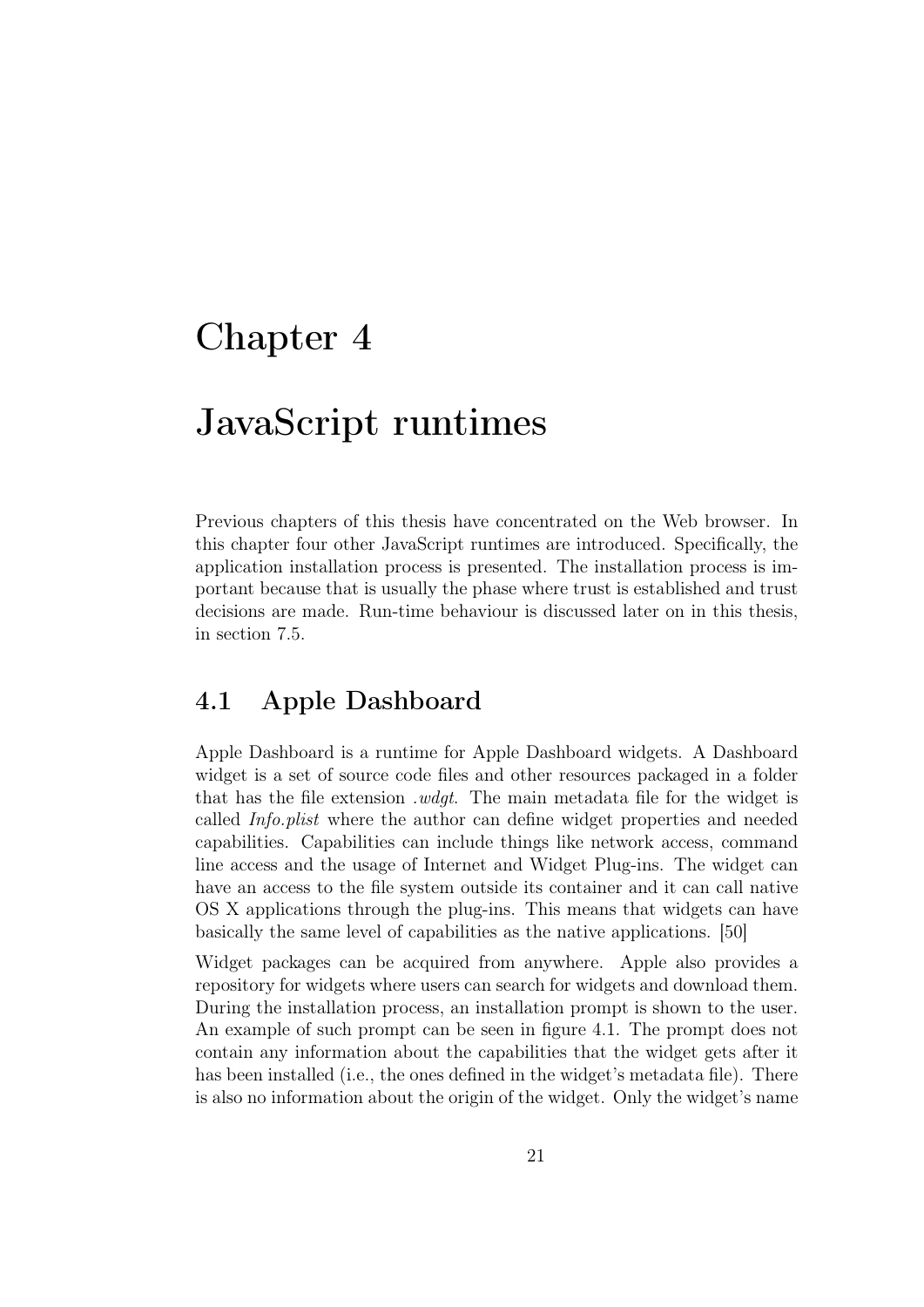and icon are shown. The question mark icon in the prompt opens the generic help documentation for installing Dashboard widgets. The trust decision must be made by the user based on the information that has been available before the installation begun. That information can be for example that it was downloaded from the Apple repository or that the package was received from a trusted friend. Dashboard does not support signing of widgets.



Figure 4.1: Apple Dashboard widget installation prompt

#### <span id="page-31-1"></span><span id="page-31-0"></span>4.2 S60 Web Runtime

S60 Web Runtime (WRT) widgets are JavaScript widgets for S60 mobile devices. They are structurally similar than Dashboard widgets [4.1,](#page-30-1) but before deploying they are packaged as Zip-archive with a file extension .wgz. The process of granting capabilities differs from the way it is handled in Dashboard so that capabilities are queried from the user during the run-time and not during installation. Before installation, one prompt is shown to the user. That prompt is the top left prompt in figure [4.2.](#page-32-1) If, after the widget is installed and instantiated, the widget tries to access an API that needs extra capabilities, additional prompts are shown. Additional prompts are the ones at the right side of the example figure. The bottom left prompt is the additional information dialog that is shown if the user selects More info from the security warning prompt. Additional information dialog lists the capabilities that are granted if the user accepts the request. None of the dialogs show information about the origin of the widget. Signatures are not supported. Consequintly no certification information can be available either.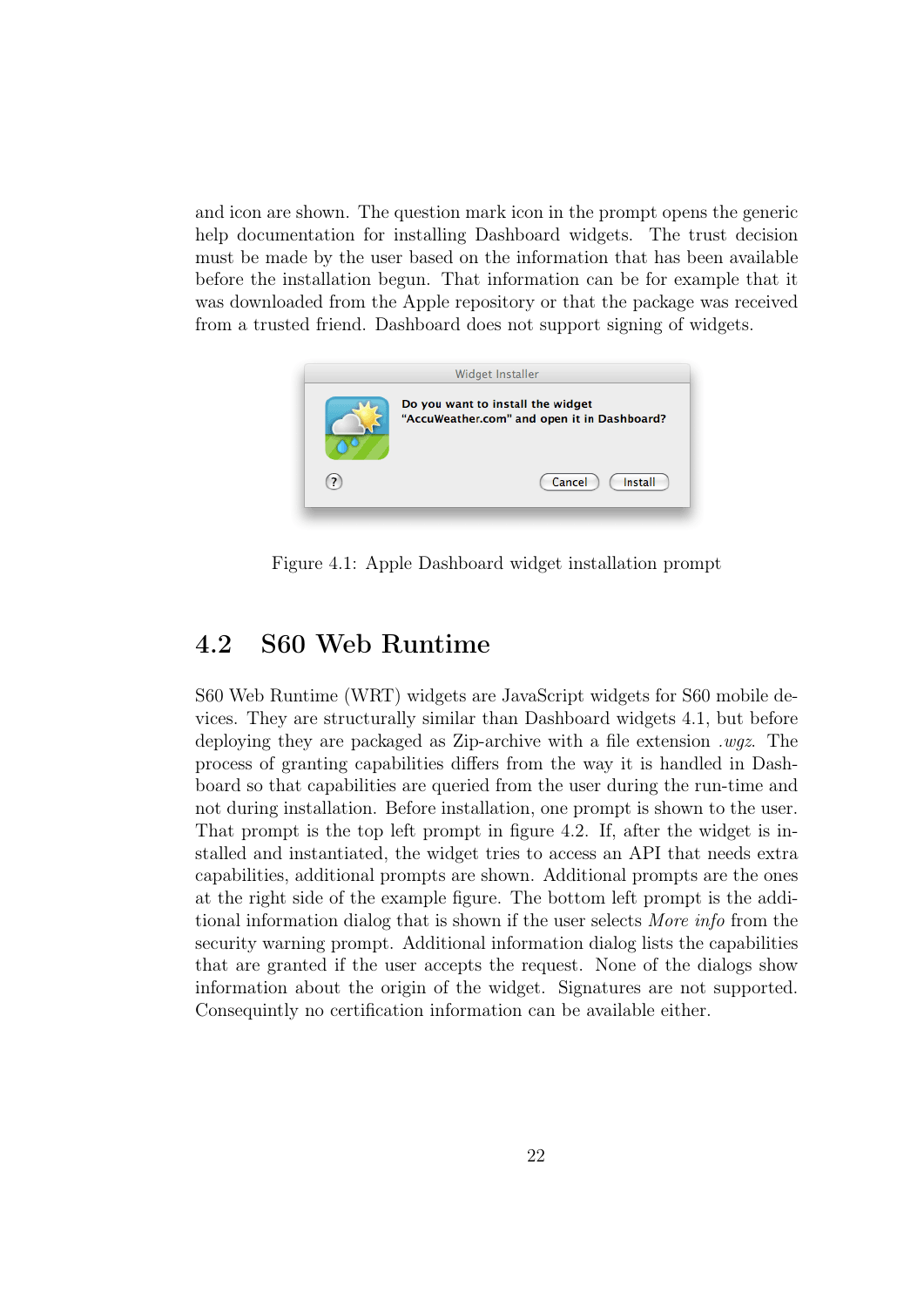

Figure 4.2: S60 Web Runtime widget security prompts

### <span id="page-32-1"></span><span id="page-32-0"></span>4.3 Adobe Integrated Runtime

Adobe Integrated Runtime (AIR) is a runtime that can be used to run applications that use JavaScript or other Adobe technologies such as Flash. Applications are run on desktop environment on top of the AIR and they can have access to the operating system services through the AIR APIs. An example of such service is file system access. All AIR applications must be digitally signed using either *self-signed* certificate or a certificate issued by a trusted CA [\[51\]](#page-75-7). The difference of the used certificate type is shown to the user when the application is installed. In figure [4.3](#page-33-1) the dialog at the bottom is shown if a self-signed certificate is used. It says that the publisher (i.e., the source of the application) is unknown and that the application will have unrestricted system access. The top left dialog is an example where the publisher of the application is verified by a trusted CA. The dialog still advices the user to think whether to trust the publisher in question. The top right dialog is an example where an AIR application is acquired from the Adobe AIR Marketplace<sup>[1](#page-32-2)</sup>. It shows the originating domain of the file that will be either installed directly or saved to the computer.

<span id="page-32-2"></span><sup>1</sup>http://www.adobe.com/cfusion/marketplace/index.cfm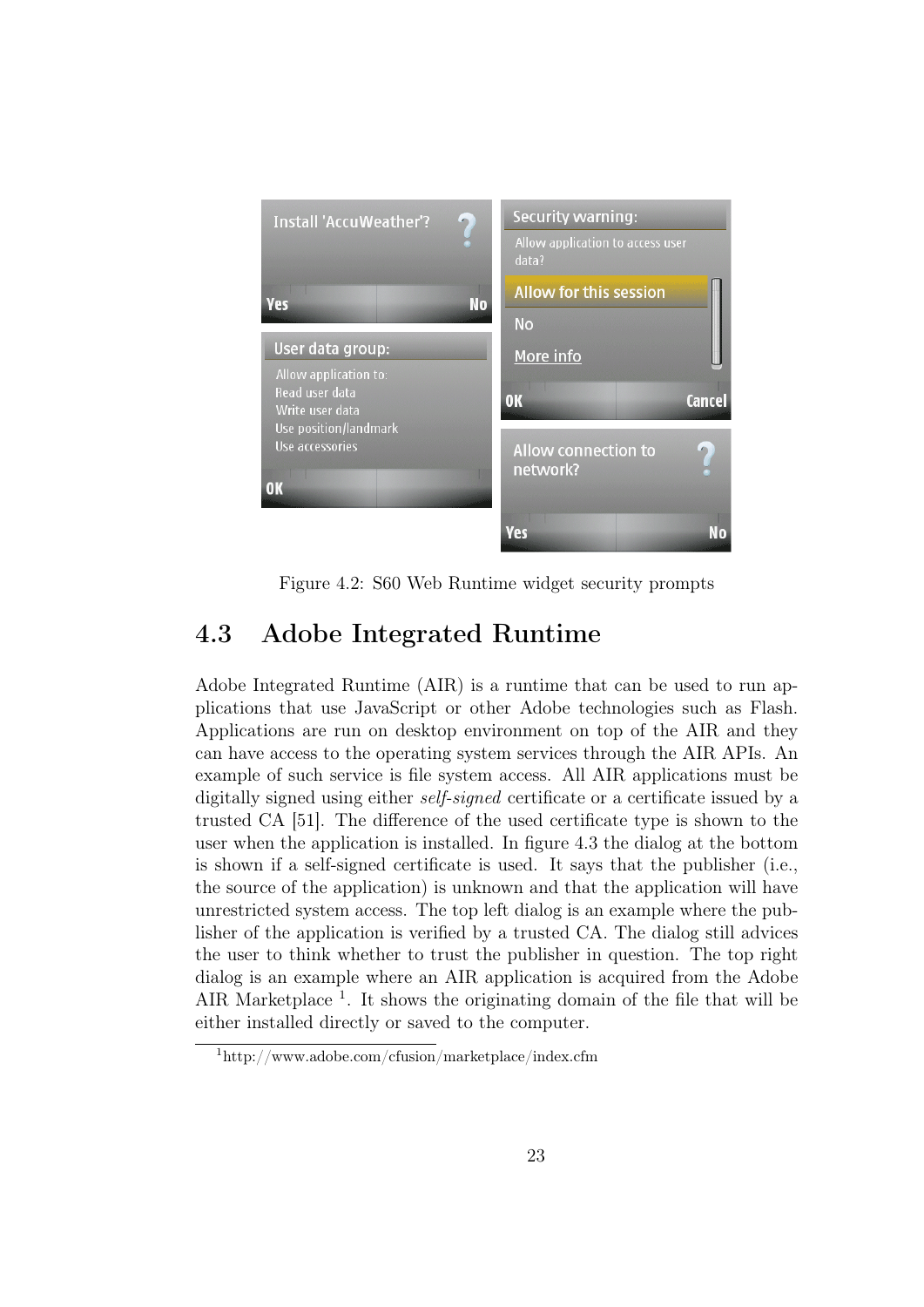

<span id="page-33-1"></span>Figure 4.3: Security prompts of a verified and unverified Adobe Air application

#### <span id="page-33-0"></span>4.4 W3C widgets

W<sub>3</sub>C widgets are JavaScript applications that are packaged according to the W3C Widget Packaging and Configuration specification [\[5\]](#page-71-4). The specification is W3C Candidate Recommendation from 23 July 2009. There already exists some widget user agents that support the W3C widget format. An example is an open source Apache Incubator project Wookie [2](#page-33-2) . Microsoft has announced that they will support W3C widget in Windows Mobile 6.5 [3](#page-33-3) and there exists supporting implementations for Symbian-based mobile devices  $4\text{ }^{5}$  $4\text{ }^{5}$  $4\text{ }^{5}$  $4\text{ }^{5}$ .

The W3C Widgets specification does not specify how security policies are defined or what is the conformation process. However, it does define how widgets can be signed using XML Signatures [\[52\]](#page-75-8). It means that imple-

<span id="page-33-3"></span><span id="page-33-2"></span><sup>2</sup>http://incubator.apache.org/projects/wookie.html

<sup>3</sup>http://blogs.msdn.com/windowsmobile/archive/2009/03/18/windows-mobile-6-5 what-s-in-for-developers.aspx

<span id="page-33-4"></span><sup>4</sup>http://www.samsungiq.com/

<span id="page-33-5"></span><sup>5</sup>http://www.betavine.net/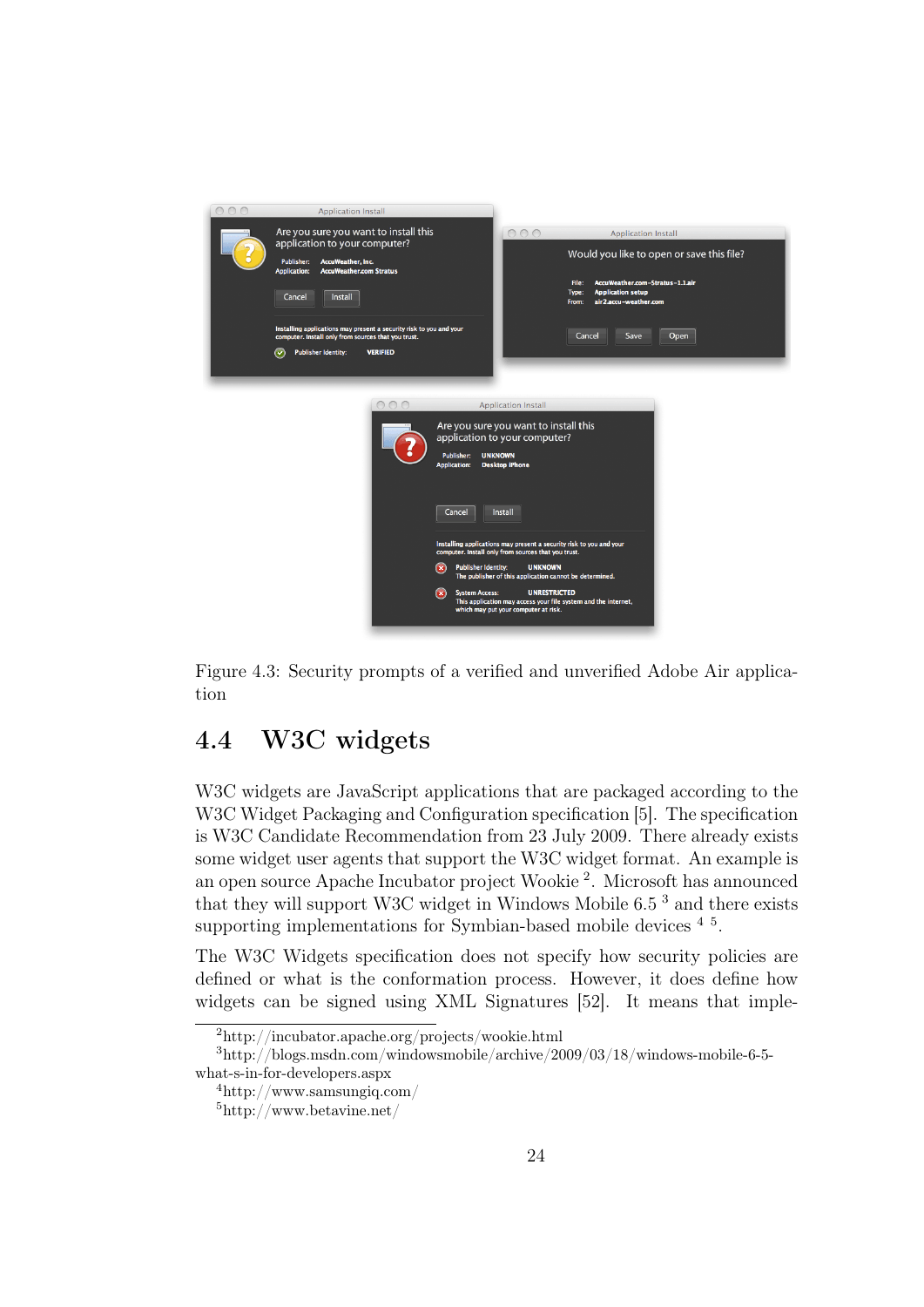menters of the user agents can include policies that require certifications and digital signature verifications. There is also an Access Request Policy specification that defines how widget network access policy must be defined [\[53\]](#page-75-9). Security policies might include things like a widget must be signed using a certificate issued by a trusted CA if it needs access to arbitrary DNS domains. Or that the user is prompted for an access for each domain listed in the widget's metadata.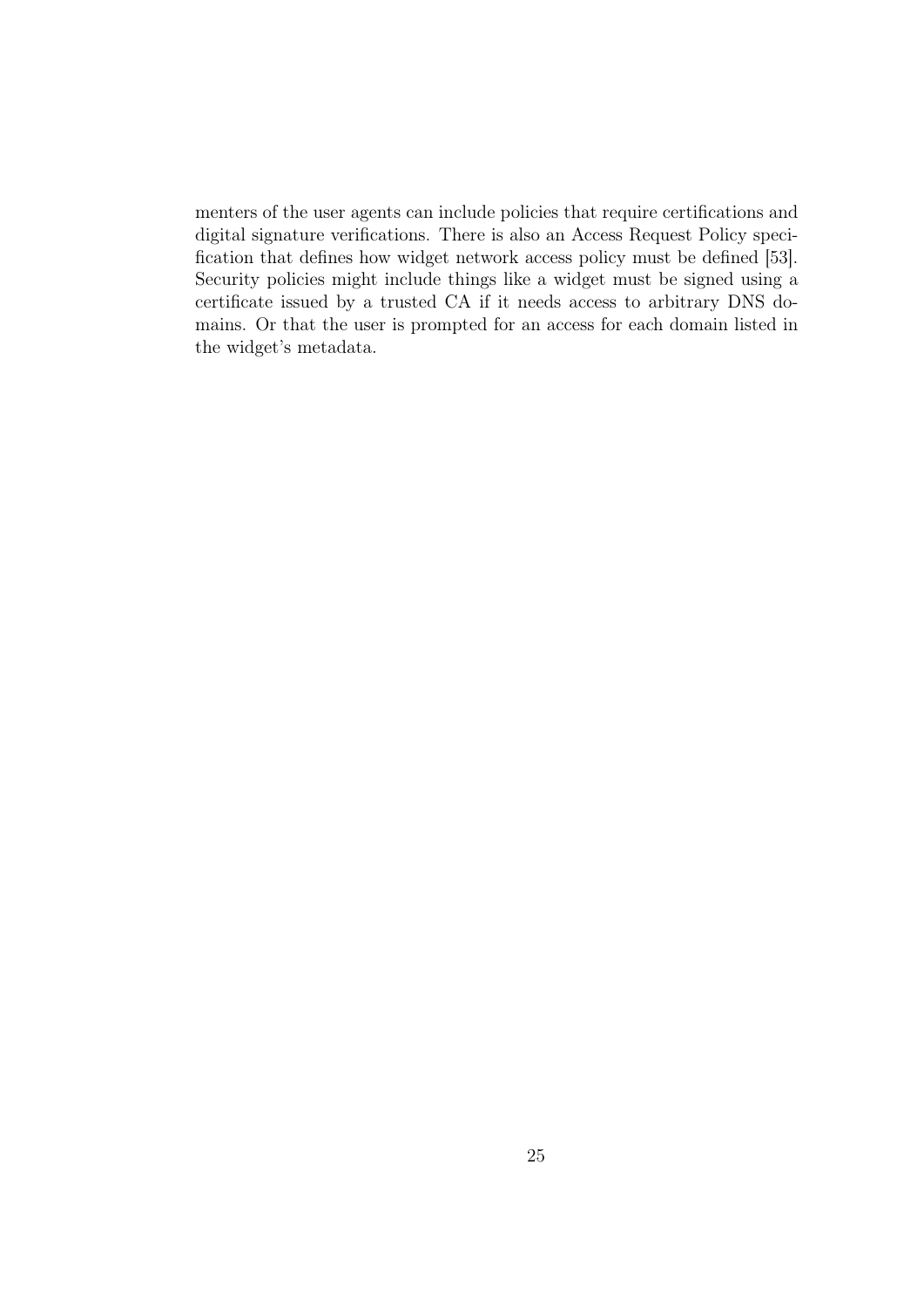### <span id="page-35-0"></span>Chapter 5

### Trust establishment design

This chapter first contains general trust and trust model definitions. After that a design of trust establishment for W3C Widgets is presented. The design contains a description about the widget ecosystem and the relevant trust relations. It also contains requirements for a good trust establishment mechanism. These requirements are used to evaluate the implementation which is described in the next chapter, chapter [6.](#page-43-0) Implementation chapter is followed by the evaluation chapter.

#### <span id="page-35-1"></span>5.1 Trust

Trust is a complicated phenomena that can be defined in many ways and that is studied from many viewpoints such philosophical, sociological, psychological, computer scientific, economic and legal view point. Essentially trust is a directed relationship between a trustor and a trustee which is affected by multiple factors. Trustor is a party that believes that a trustee is trustworthy and therefor trusts the trustee. The factors that influence trust can be classified, as shown in table [5.1.](#page-36-1) As seen in the table, both subjective and objective properties of the trustor and trustee as well as the contextual properties are influencing trust relationships.

The origin of trust relationships is in real world connections. The connections can be for example social or legal. In computer science these connections must somehow be modelled in a digital way so that they can be processed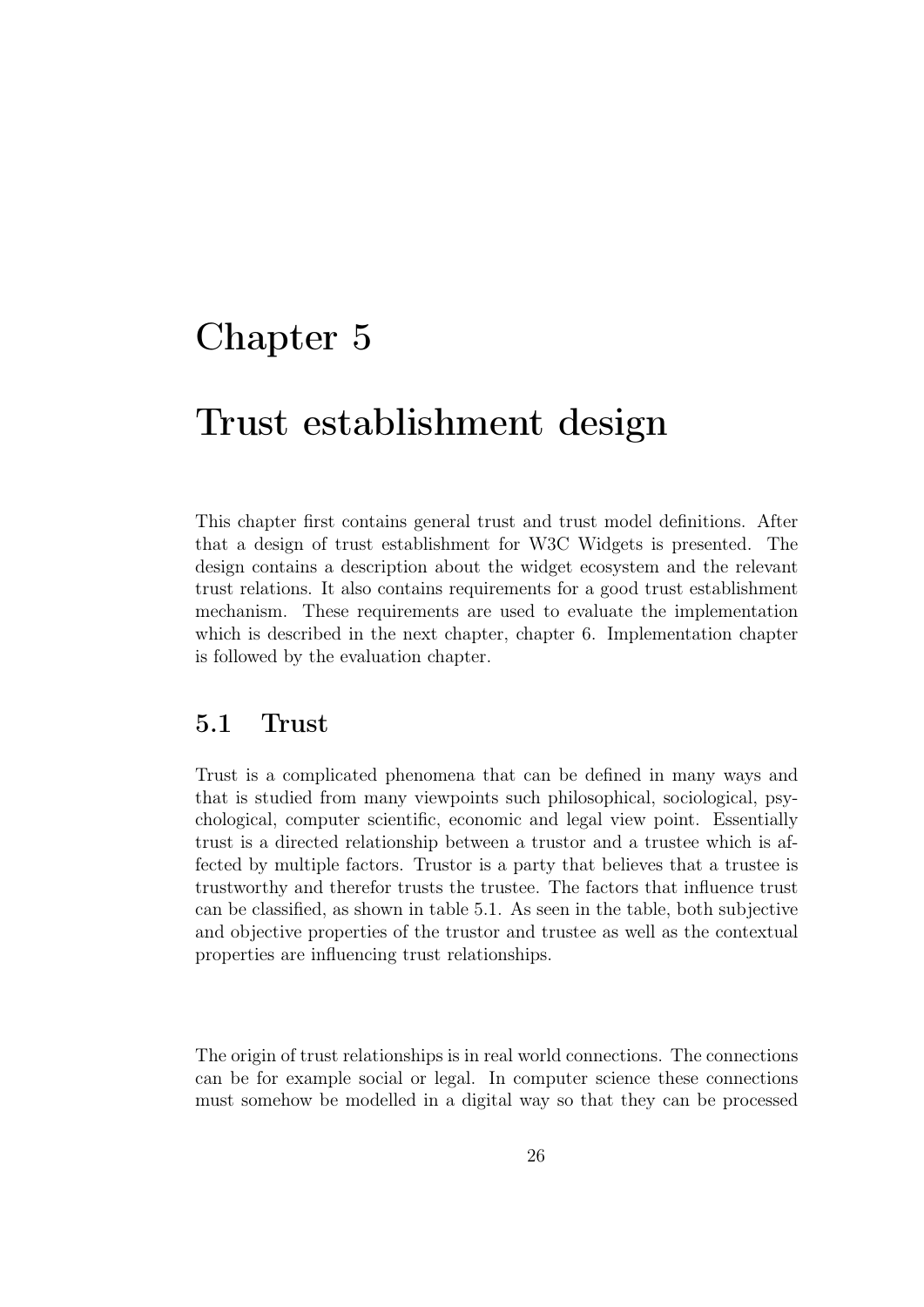Table 5.1: Factors influencing trust [\[1\]](#page-71-0)

| $10000$ $0.1$ . I accord intractions at about |                                                |
|-----------------------------------------------|------------------------------------------------|
| Trustor subjective                            | Confidence, Belief, Gratification, Disposition |
| Trustor objective                             | Goal/Purpose, Regulation, Laws, Standards      |
| Trustee subjective                            | Benevolence, Motivations, Honesty, Faith       |
| Trustee objective                             | Security/Safety, Reliability, Availability,    |
|                                               | Integrity, Dependability, Competence, Utility, |
|                                               | Predictability, Maintainability, Reputation    |
| $_{\rm Context}$                              | Situation, Risk, Environment                   |

computationally. This process is called trust modelling. Trust establishment in digital world and in the Internet is usually more challenging than in the real life because the communication channel between the different parties is not always secure and the visual trust impression is often missing. An important aspect of digital trust is also the fact that identities might be faked. [\[1\]](#page-71-0)

Trust evaluation is the technical methodology that is used to determine the trustworthiness of a trustee. In computational trust evaluation different factors of trust are taken in consideration and a trust value is outputted. Trust value can then be used to make trust decisions. Even though trust is a complicated concept, in the digital world the trust decision often ends up to be a binary value that reflects whether the trust is established or not. For example user either allows or does not allow a widget to run.

When a system has to make a trust decision based on a policy or based on a user interaction it has to consider whether some application is trusted by the system. After a positive trust decision the application in question gets capabilities. This does not however guarantee that it is trustworthy. It means that the security of the system relies on the trustworthiness of the application. If it proves to be untrustworthy the security of the system is compromised.

#### 5.1.1 Trust models

Trust model is the method to specify, evaluate and set up trust relationships amongst entities for calculating trust. Trust modeling is the technical approach used to represent trust for the purpose of digital processing. [\[1\]](#page-71-0) There are many ways to model trust. They can be based for example on the PKI [\[54\]](#page-75-0), user behaviour [\[55\]](#page-75-1) or reputation [\[56\]](#page-76-0).

A common trust model applied in Web browsers and with installable appli-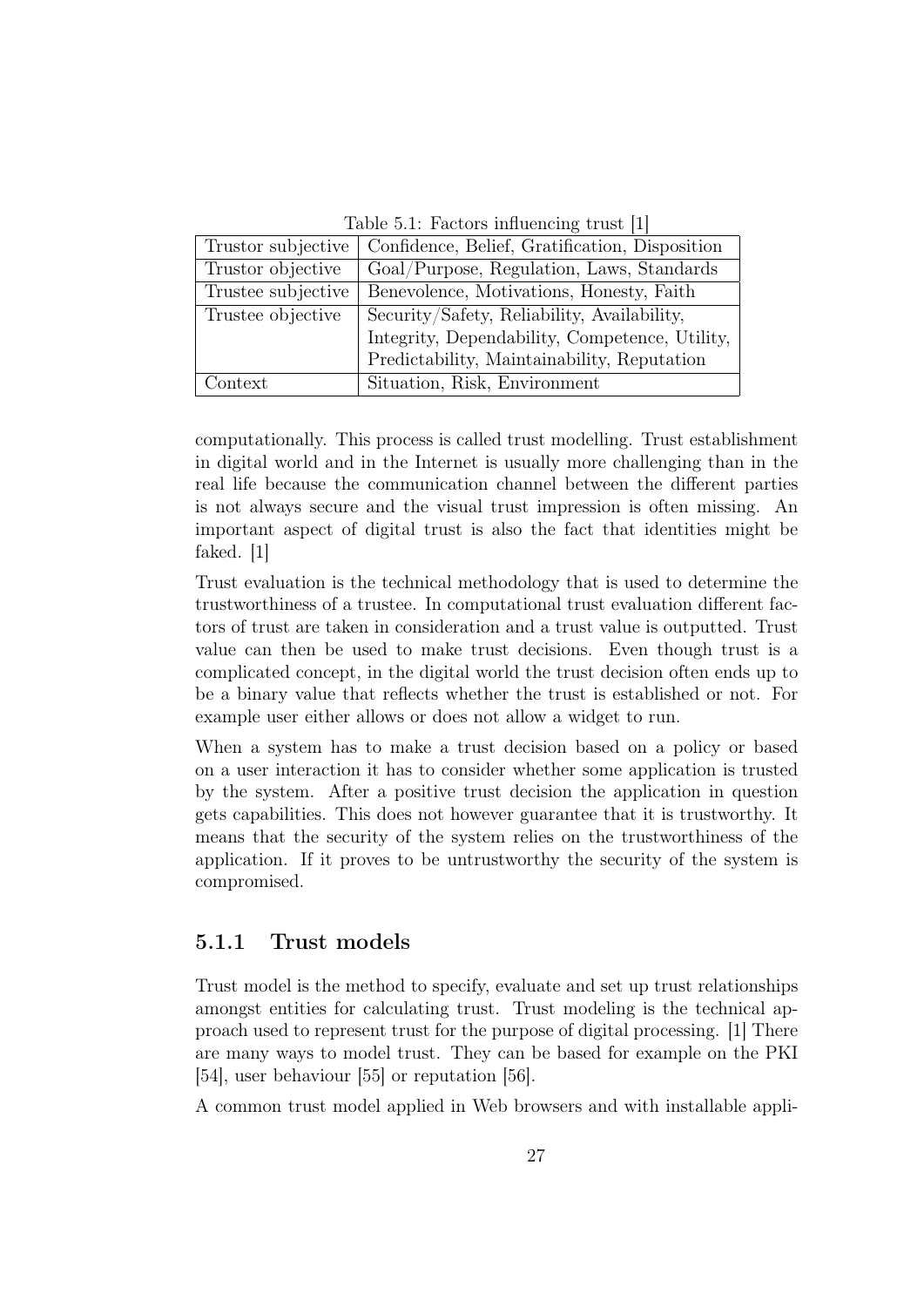cations is based on the PKI and trust towards a list of Certificate Authorities (CA). As mentioned in section [3.2,](#page-24-0) a popular Web browser - Firefox - is distributed with a default list of trusted CAs. The content of the list is decided by Mozilla. When a user downloads and installs the browser, an implicit trust relationship is formed between the user and the CAs that are listed in the default list.

Computational trust modeling can be used to help end-users to make trust decisions. However sometimes the aspects influencing trust are very hard to interpret with the means of computer science. For example, a study [\[57\]](#page-76-1) showed that people pay more attention to the visual design of a Web site than to more rigorous indicators when they assessed the credibility of the site. The scope of this thesis is the level that can be achieved with computational means.

## 5.2 Design for W3C Widgets

W<sub>3</sub>C Widgets specification has been selected as the target for the trust establishment design. The specification is still considerably young and there are not yet many major implementations in a production state. That is why it is possible that there is room for improvements that has not been discovered yet. The specification is getting lots of attention in the industry, which indicates that the content of the specification will make a difference once it gets implemented. W3C Widgets is also a good aggregation of different widget runtime features. It contains properties from many of the popular widget runtimes as described in the widget landscape document [\[58\]](#page-76-2).

The architecture of the W3C Widgets can be seen in figure [5.1.](#page-38-0) Parts marked with an asterisk are specified in the W3C Widgets specifications. Other parts are technologies that are used in a traditional Web browser environment.

## <span id="page-37-0"></span>5.3 Widget ecosystem

The widget ecosystem includes individual people and companies who operate in different roles. Functional roles of the different parties can be categorized as presented in figure [5.2.](#page-38-1) The source of the figure [\[4\]](#page-71-1) is about the mobile ecosystem, but the same functional role classification can be used in this context. Starting from the left side of the figure there are content owners. Content owners can be companies or individuals (i.e., user-generated con-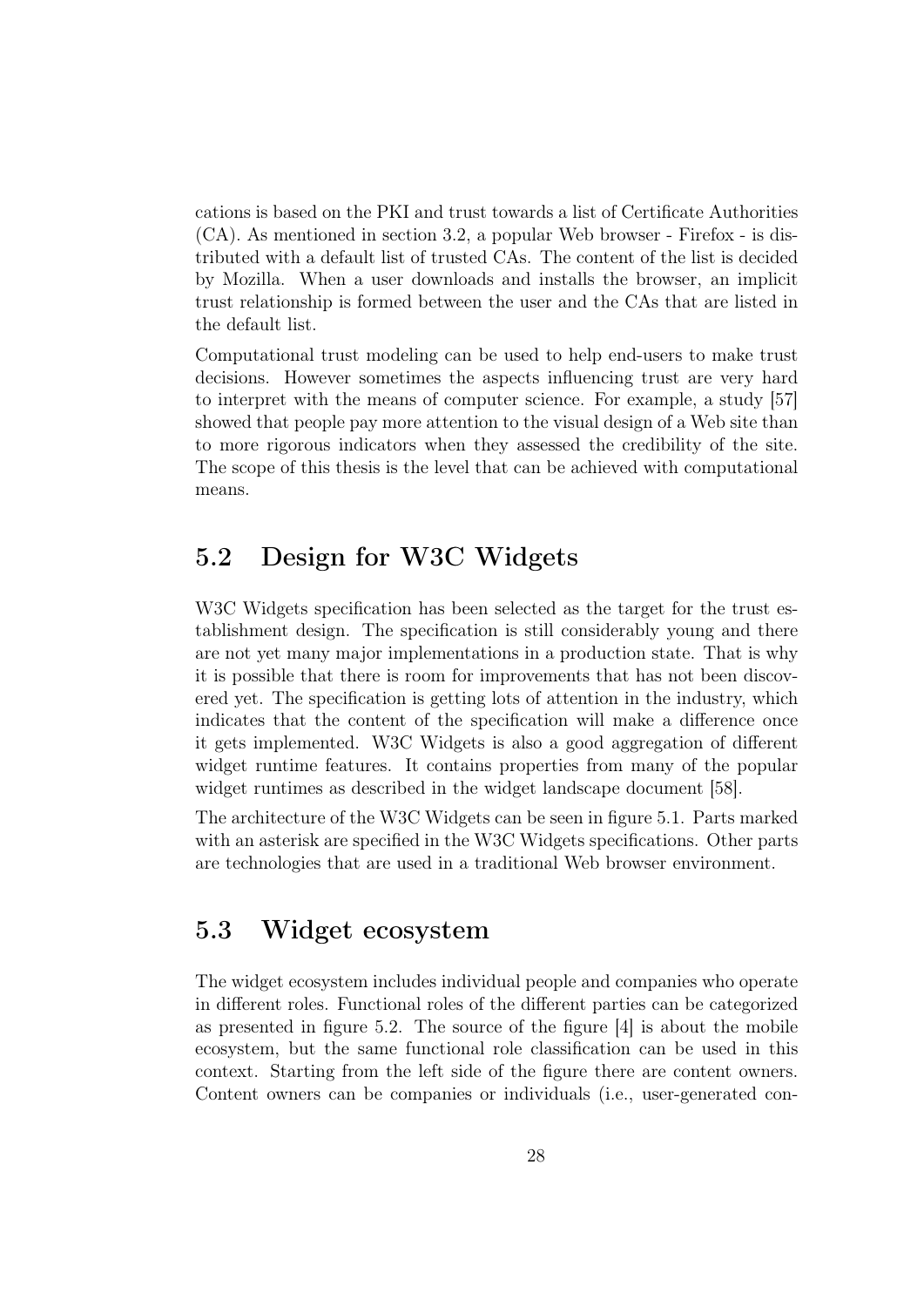

<span id="page-38-0"></span>Figure 5.1: The architecture of W3C Widgets [\[3\]](#page-71-2)

tent). The closer to the right side the role is the closer it is to the end-user.



<span id="page-38-1"></span>Figure 5.2: Functional roles in the widget ecosystem [\[4\]](#page-71-1)

In a W3C workshop on security for device access, the use cases for security policies were reported [\[59\]](#page-76-3). Those use cases relate to the widget ecosystem, since from there it can be extracted what kind of motivations different parties have. Trust establishment method is closely related to the security policy conformance, so they must be implemented so that the described use cases can be implemented.

Enterprise An enterprise that offers devices to its employees must be able to control the policies.

Delegation Security policies and trust decision must be delegatable. For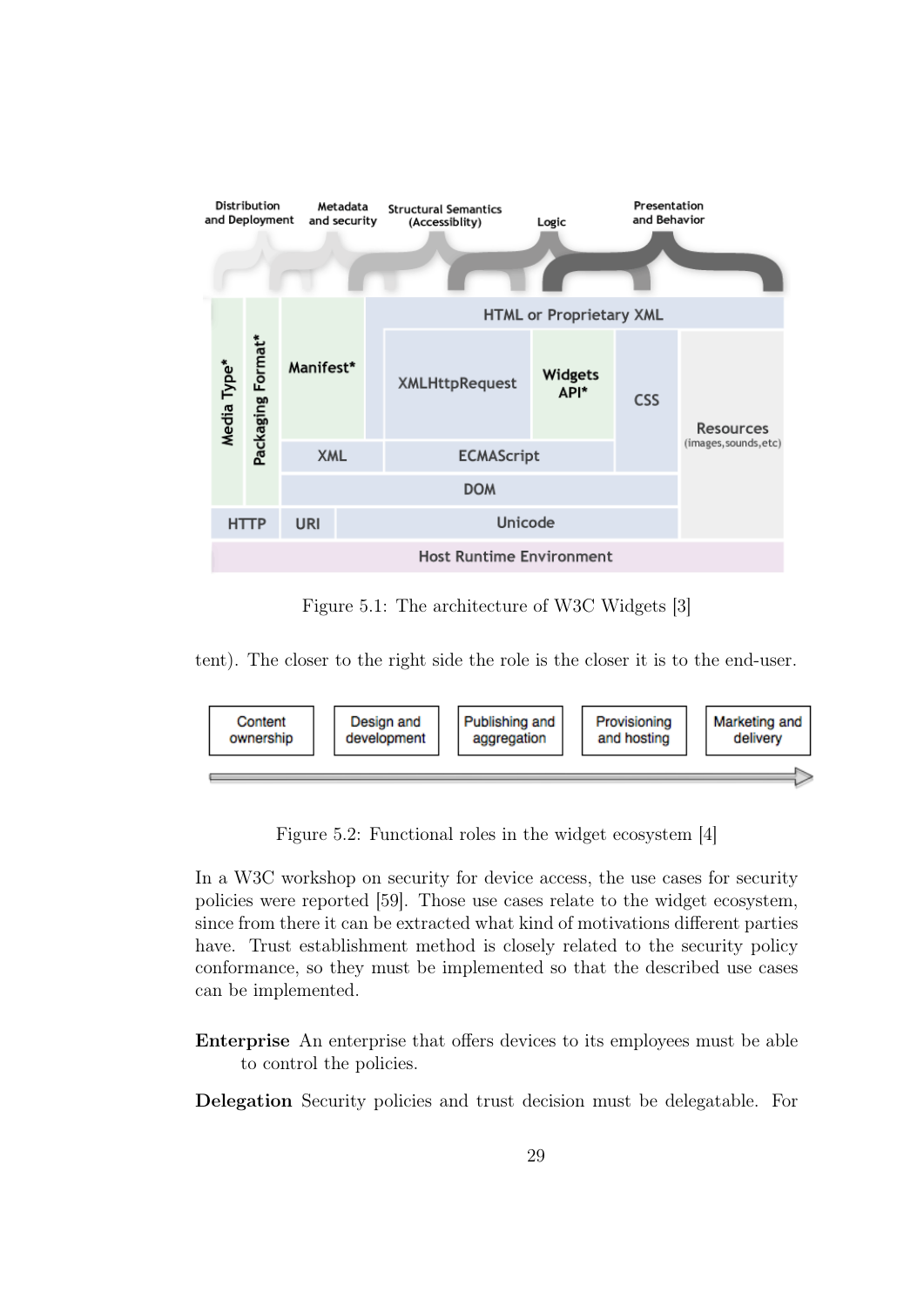example an end-user might want to delegate them to a trusted third party.

- Differentiation A party must be able to define security policies themselves in order to differentiate. They might, for example, want to give applications or services a privileged access to certain capabilities.
- Portability Used mechanisms should allow portability, so that whenever the used device is changed the policies can be transferred along.
- Duplication A user should have the opportunity to have the same applications with the same security configurations on multiple devices.

In this thesis the parties of the widget ecosystem are categorized in the following way. The categorization does not follow closely on the business environment, but rather concentrates how the trust relations between the parties can be described and defined on.

User is the end-user of an application.

- Application / Author is the application itself or the author of an application that has the capability to modify it and distribute it to a user through a Distributor. This role is separated to two parts because this role can be trusted based on the application itself (Application) or on the origin of it (Author).
- Distributor distributes applications to users, but only controls the distribution channel and not the applications themselves.
- Runtime in which the applications run and that is utilized by users. It can be either the runtime manufacturer or some party controlling the runtime policies such as a telecom operator.
- Data provider provides data that applications consume to be beneficial to Users, for example, in the case of mashups.

### 5.4 Trust relationships

In this thesis there are several relevant trust relationships between different parties that belong to the widget ecosystem. The ecosystem and the parties are described in section [5.3](#page-37-0) and the trust relationships between them are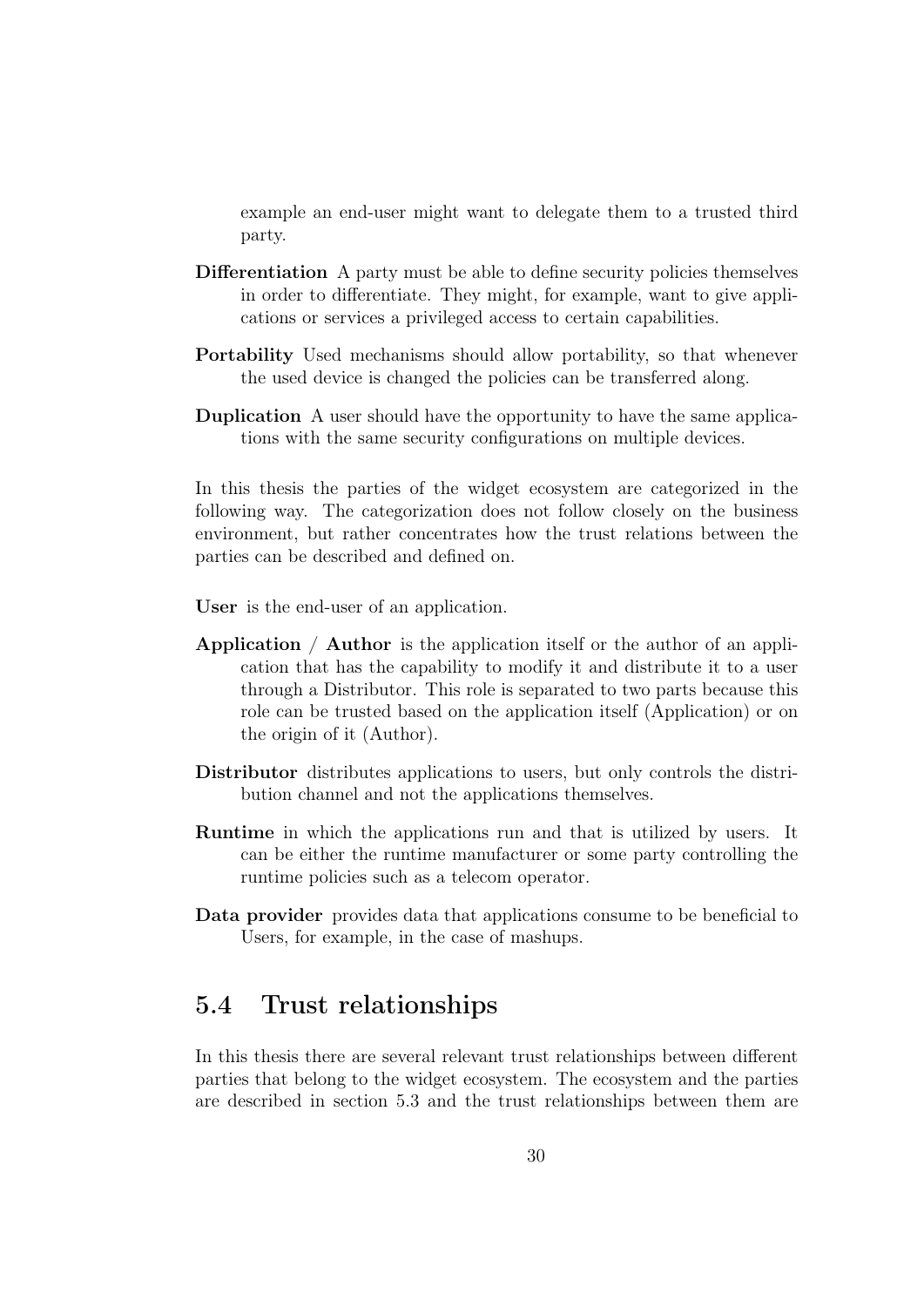

<span id="page-40-0"></span>Figure 5.3: Relevant trust relationships between roles in the widget ecosystem

presented in figure [5.3.](#page-40-0) Solid arrows represents explicit relations that require trust decisions to be made. Dashed arrows represent more implicit relations that are relevant, but are assumed to exist naturally. For example a user is expected to trust the runtime because she/he uses it and has decided to run applications on top of it. Application authors are expected to trust distributor and data providers. Distributor, because that is the only way to get their applications to users and data providers, because authors' application require data from those data sources to be valuable to users.

There are multiple explicit trust relations from the user and the runtime to other parties. This is because they are the end points of the application distribution chain and also the place where trust decisions are concretized. For example the user either installs an application or not, or the runtime either grants capabilities to running JavaScript code or not. Trust decisions can be made by the runtime by counting on the transitivity of trust. In general the transitivity means that if A trusts B and B trusts C then A also trusts C. Conceptually it can be argued that trust cannot be considered transitive [\[60\]](#page-76-4), but in this context that assumption can be used to ease the user role in making trust decisions and by doing that creating better usability. The delegation of trust is also one of the policy requirements defined in section [5.3.](#page-37-0)

An example of harnessing trust transitivity is the way Apple distributes applications through the App Store [\[61\]](#page-76-5). Users express their trust towards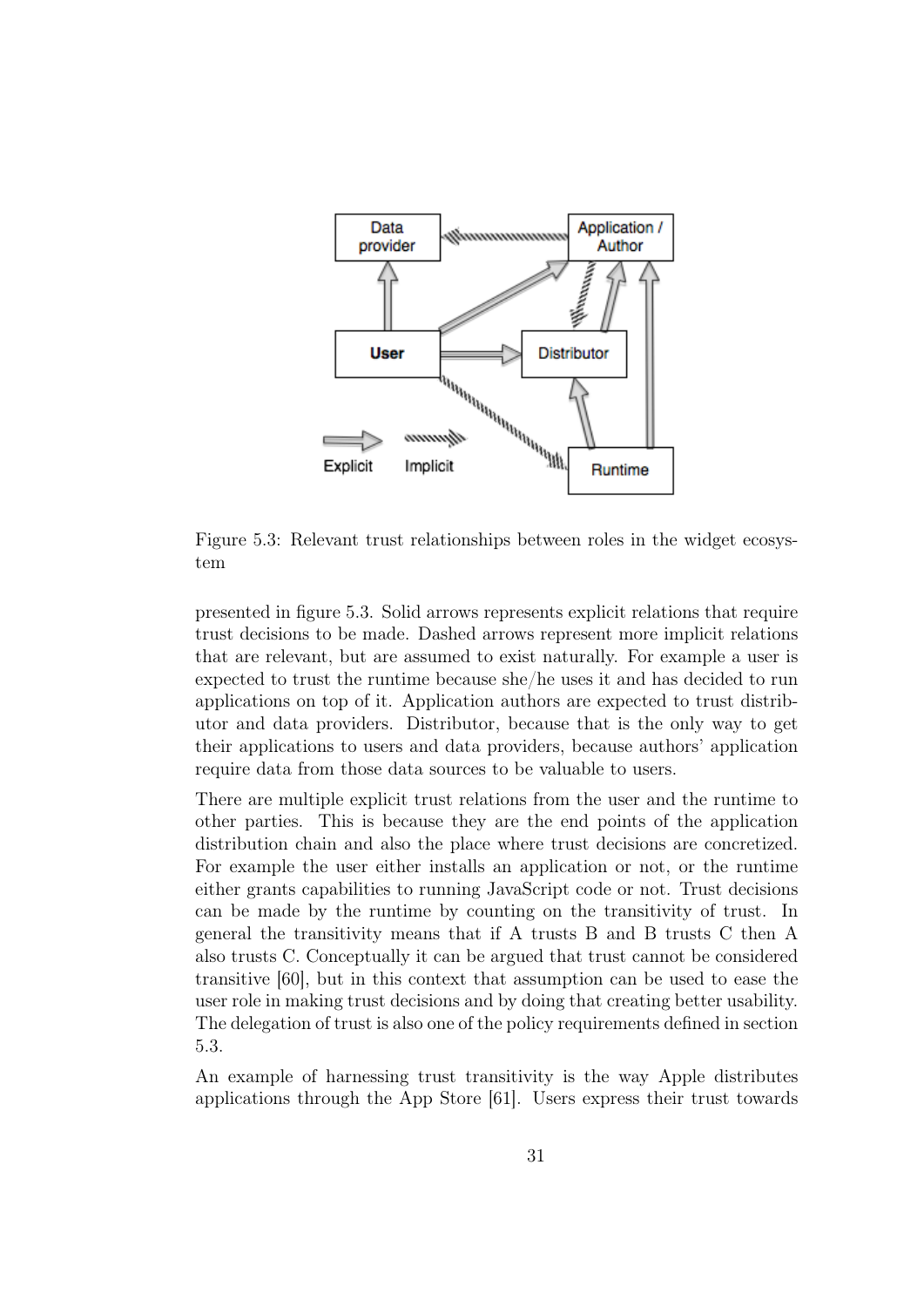the runtime by using their Apple devices and towards the distributor by downloading applications from the App Store. App Store takes care of the communication to the application authors. Authors must be a part of a developer program before they can submit applications to the App Store. After submission Apple checks the applications and only accepts the ones that can be downloaded and installed by the users. Consequently, users do not have to make an explicit choice whether to trust an application or its author and they can rely on Apple's judgement and policies.

### <span id="page-41-0"></span>5.5 Trust establishment requirements

This section lists properties that are required from a good trust establishment implementation. The requirements are gathered based on the information in the previous chapters of this thesis and the policy description use cases described in section [5.3.](#page-37-0)

- Effortless mapping to policies It should be easy to define security policies based on the trust establishment mechanism. Security policies must remain manageable even if they are complex.
- User experience Trust establishment should be implemented so that it is easy to represent to the end-user. On the other hand, an end-user must be able to delegate the trust decision to a trusted party, such as, a hardware manufacturer or some other organization.
- Developer experience Development and authoring of the applications should be easy. Developers or application authors should not be stressed with additional work or costs. An example of such a cost is the cost of the developer certificates, that are needed to test applications on the runtime they are targeted to run on.
- Application updatebility After the application is installed and the trust has been established, it must be possible to update the application without another trust decision making if that is not needed. For example if an application author updates the application logo there is no need to dissolve the established trust.
- Flexibility The mechanism should be flexible so that the different parties can act independently and there is no excess processes, which limit or slow down the application adaptation and usage.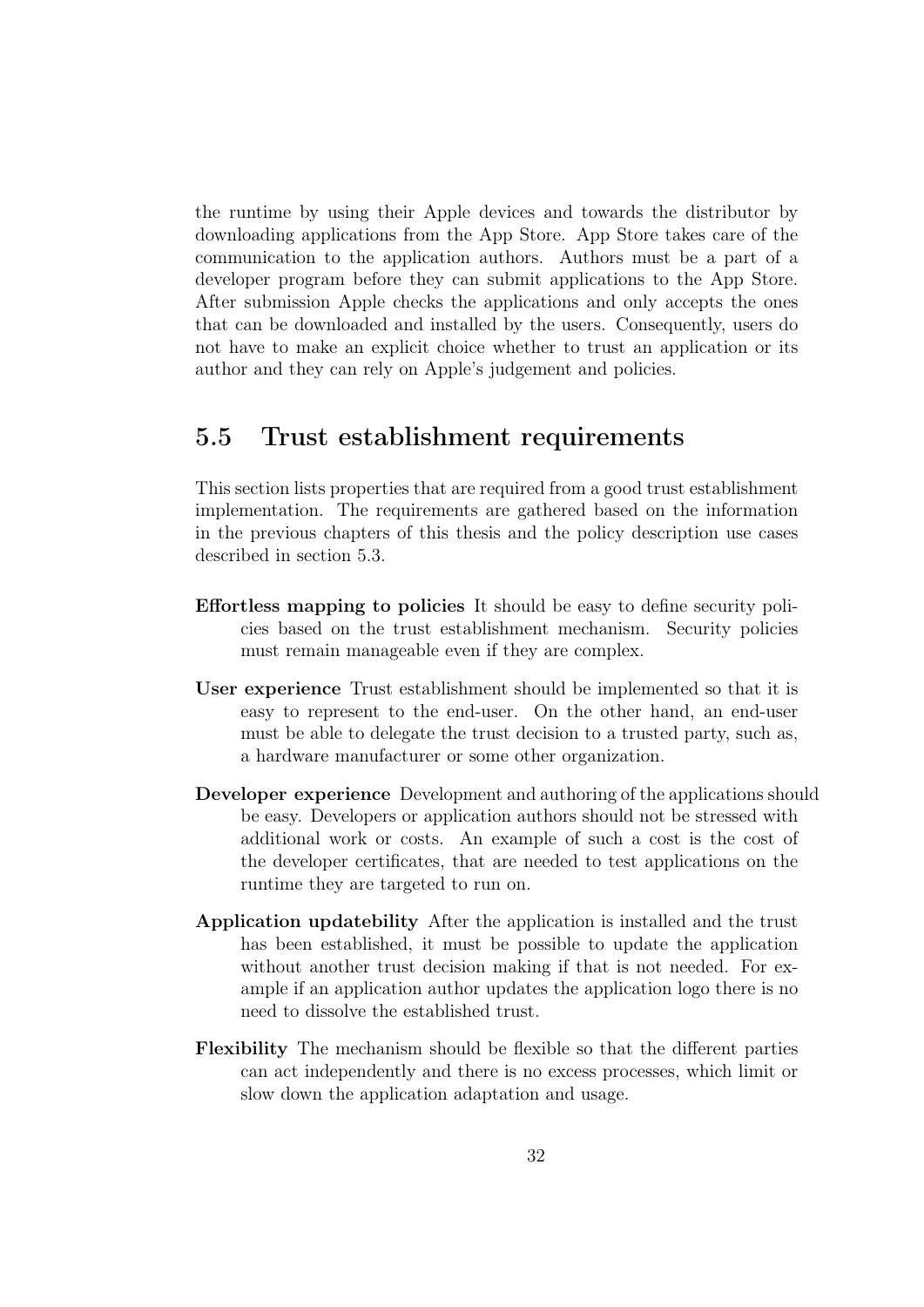- Distributor control Application distributors must be able to control the trust establishment. For example, based on the policy description use cases, a distributor (e.g., handset or service provider) must be able to differentiate with trust decision features.
- Implementation effort Establishment should be easy to implement and it should be clear enough so that different implementations can interoperate.
- Easy to understand Understandability helps with many of the other requirements. Easily understandable trust establishment enhances user experience and helps the other parties dealing with it.
- Compatibility with the existing infrastructure The implementation must not create too many new concepts. It should take advantage of the existing Internet infrastructure and enable today's business models and business use cases.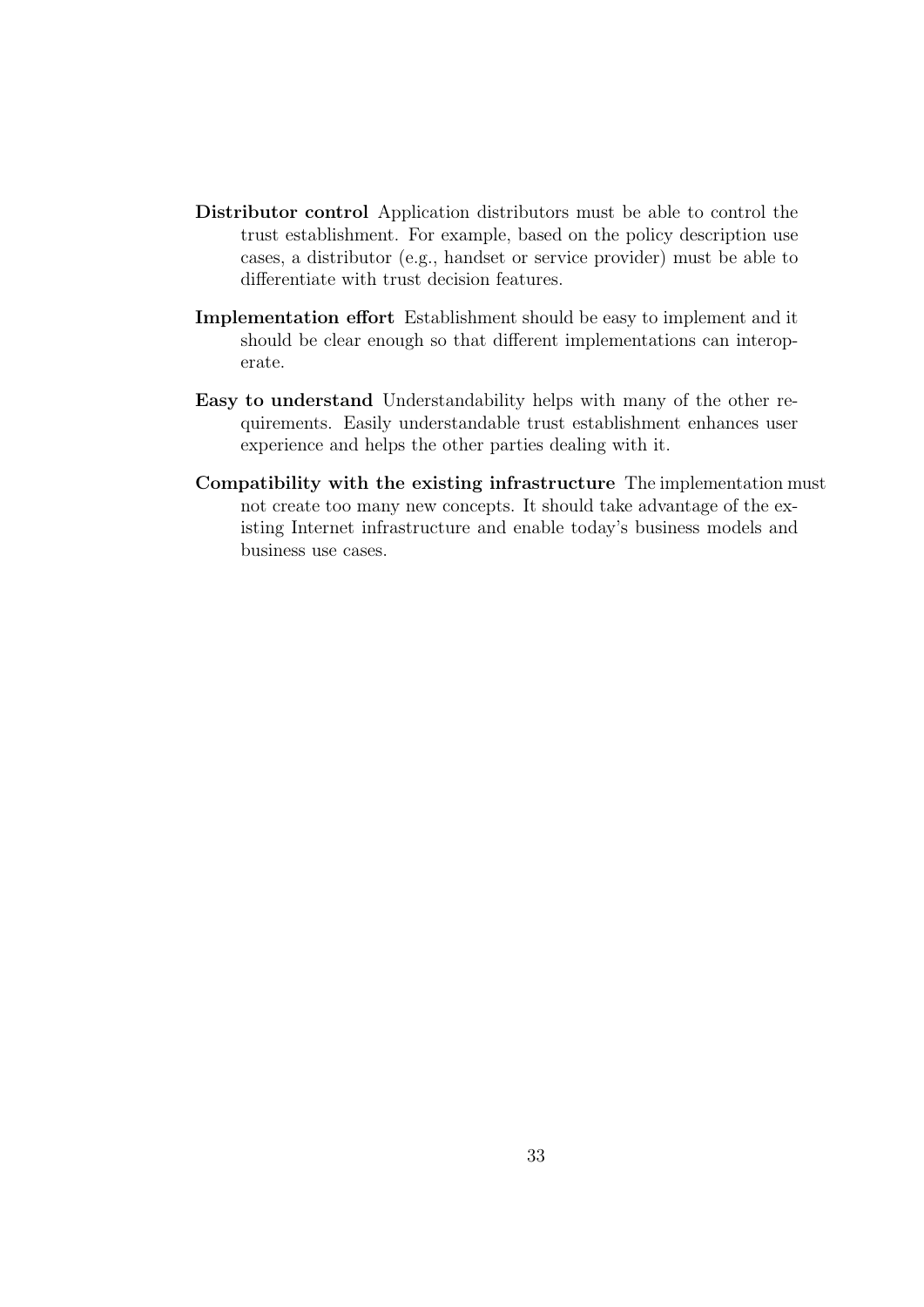# <span id="page-43-0"></span>Chapter 6

# Implementation of originating domain utilization

This chapter starts with an overview of the proposed trust establishment implementation for W3C Widgets. Before the implementation details, the widget installation process is explained and the proposed modification to the process is described. After that comes the details of two implementation styles. The first one is a complementary implementation to the original widget specification and the second is a proposed alternative that has different properties. The properties of each of the two implementations are compared in the implementation summary section of this chapter. It is followed by user interface examples that show how the proposed implementation could be made visible to the end-user.

### 6.1 Overview

As described in section [3.1](#page-21-0) the current security model in Web browsers is heavily based on the DNS domain or the hostname that a Web page originates from. With installable widgets there might be no connection at all to any domain. The widget is a stand-alone package that might be distributed with a physical media, like USB flash drive, and that does not acquire data outside its package. An example is a JavaScript game. In case of games, there might be no need to connect to any DNS domain during the installation or usage.

The idea in utilizing originating domain is that widgets are forced to connect to a domain when they are installed. The domain can be showed to the user and that information can be used to make the decision about trusting the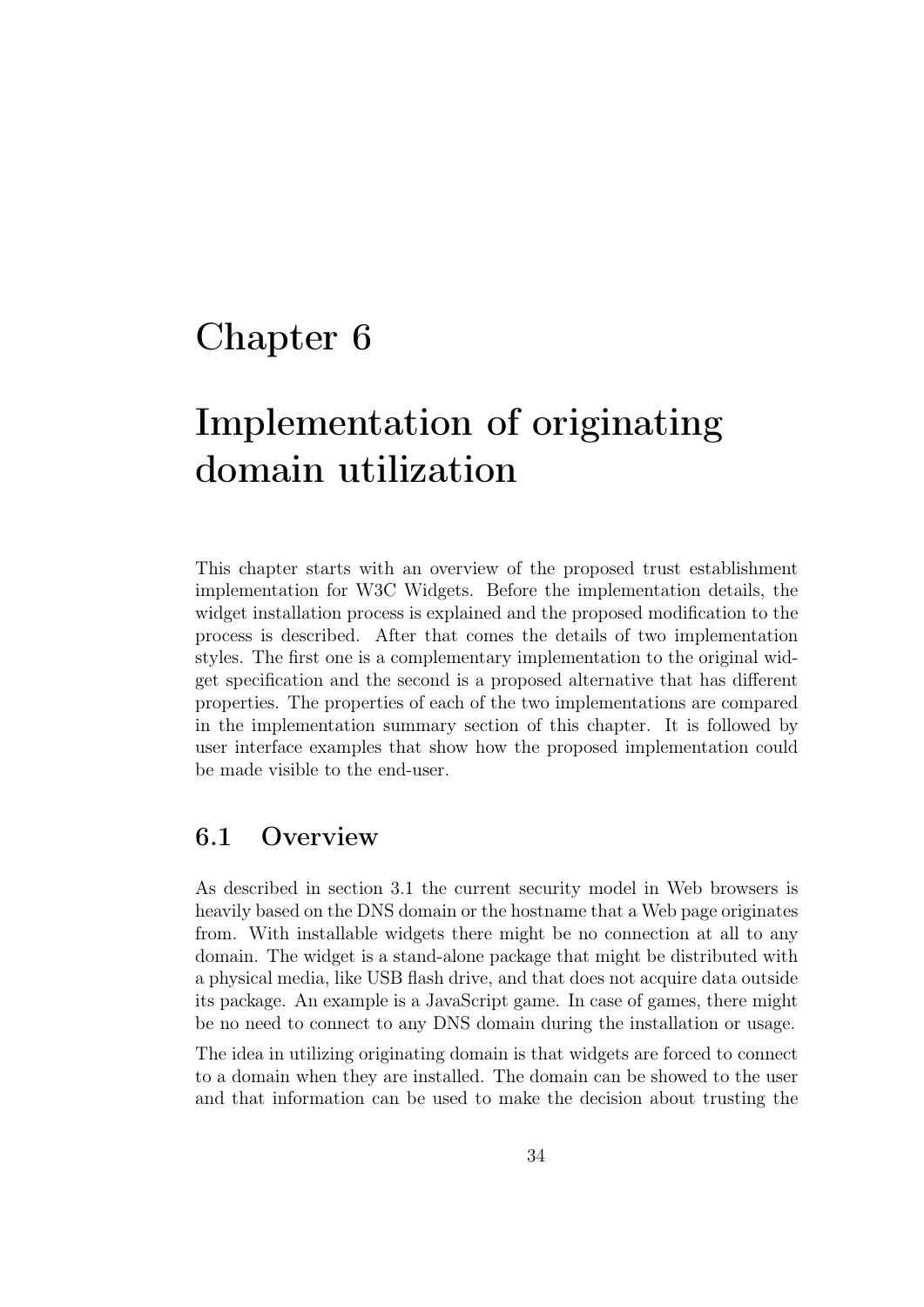widget. A widget can be distributed from a Web portal, with a physical media or from a user to another user. In all distribution cases, the domain linkage always connects the widget to some existing DNS name, which the widget author or distributor must be able to control. Being able to control a domain means in this case that it is possible to control resources uploaded to that domain.

Utilizing originating domain is possible already with an implementation that is done based on the current W3C specification. The requirement is that security policies would be tied to domains rather than certificates. The problem with the current specification is that, as mentioned, widget installation process does not necessarily involve a network connection. The utilization could only be possible when a widget is downloaded directly from the originating domain. The implementation described in this chapter tries to solve this issue and it also brings other benefits that are discussed more in the evaluation chapter of this thesis (chapter [7\)](#page-58-0).

### 6.2 Installation process

W<sub>3</sub>C Widgets installation process starts with acquiring the widget resource as depicted in figure [6.1.](#page-45-0) Once acquired, the resource is validated. The installation process is described in the W3C Widgets 1.0 specification [\[5\]](#page-71-3) which is coined as traditional installation process in this thesis. In the traditional installation process, the resource validation consists of checking that the widget resource is a valid and suitable Zip-archive and that the MIME type of the resource matches the specified widget MIME type application/widget. When the resource validation is performed, the metadata of the widget can be extracted and interpreted. W3C specifies a configuration document where the widget metadata and configuration parameters are defined. A part of the widget metadata is digital signatures [\[52\]](#page-75-2). Signatures can be used to authenticate the widget author or distributors and to verify that the widget has not been changed since the signing. W3C widgets can be unsigned or they can include one author signature and/or many distributor signatures.

After the widget user agent has all the necessary information about the widget available, security policies can be taken into account as seen in figure [6.1](#page-45-0) on the right hand side. Policies can be simple or complicated and they can originate from many parties as described in section [5.3.](#page-37-0) Policies might involve user interaction for the trust decision or the policy might be complied just by looking at the widget origin based on the signatures. Policy details and how they are implemented and enforced is outside of the scope of the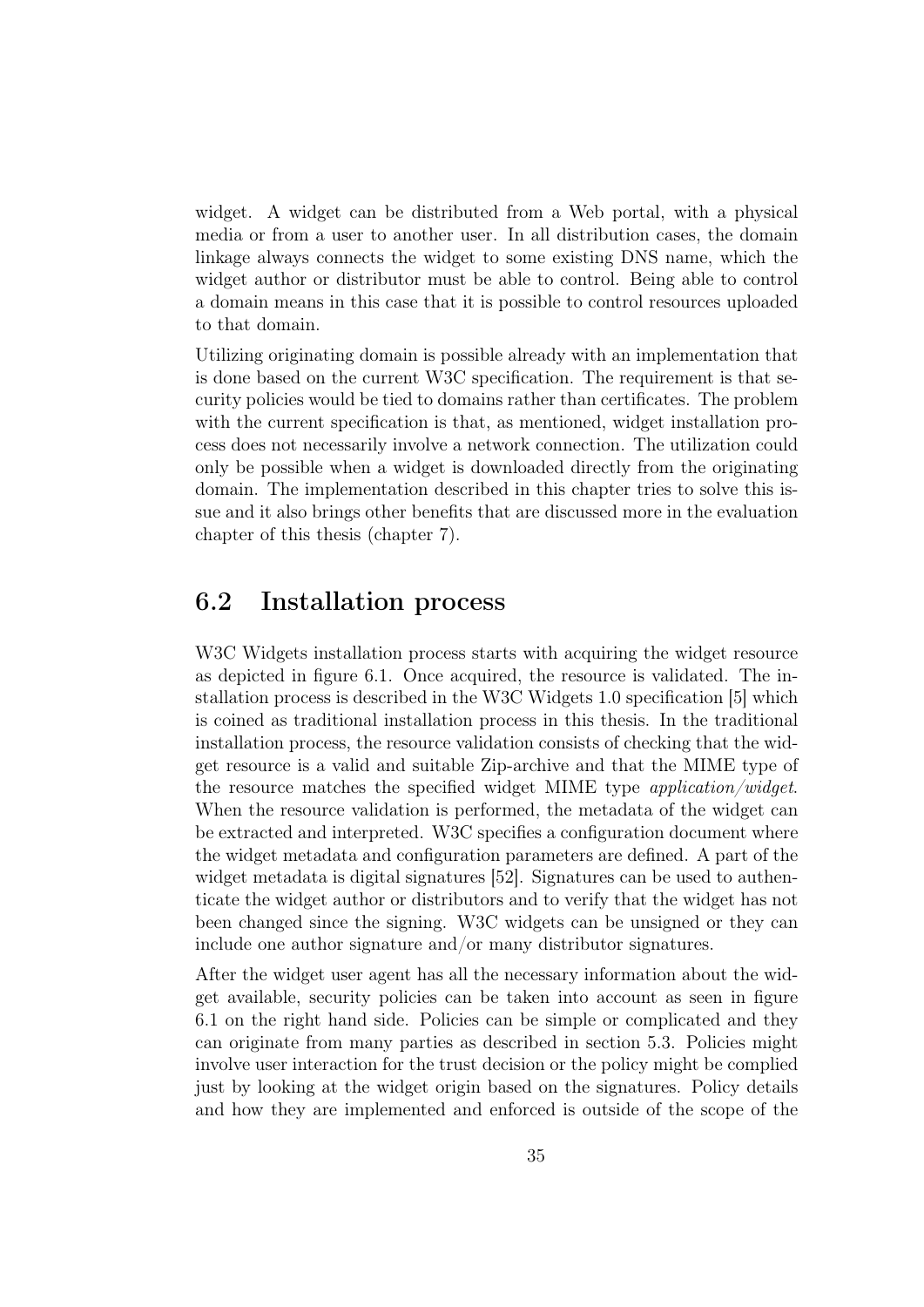W<sub>3</sub>C Widgets specification. After the policy is programmably complied to or user has decided to trust the widget the installation may proceed. This traditional installation process might be done entirely offline, but it might also require a network connection. For example security policy enforcement might include checking revoked certificates online and making sure that the signer of the widget is still trusted.



<span id="page-45-0"></span>Figure 6.1: Traditional widget installation process

The proposed modification to the traditional widget installation process is presented in figure [6.2.](#page-47-0) Instead of acquiring a full widget resource, the process begins with acquiring a widget description, which is called a widget stub. The stub contains only the metadata and the configuration parameters which can have an affect on the trust decision about the installation of the widget. An important content of the stub is the information about the full widget resource. Information includes the DNS domain name where the resource can be downloaded and all the digital signatures of the widget. A message digest created by a cryptographic hash function can also included. That can be used to verify the linkage between a stub and a resource. The message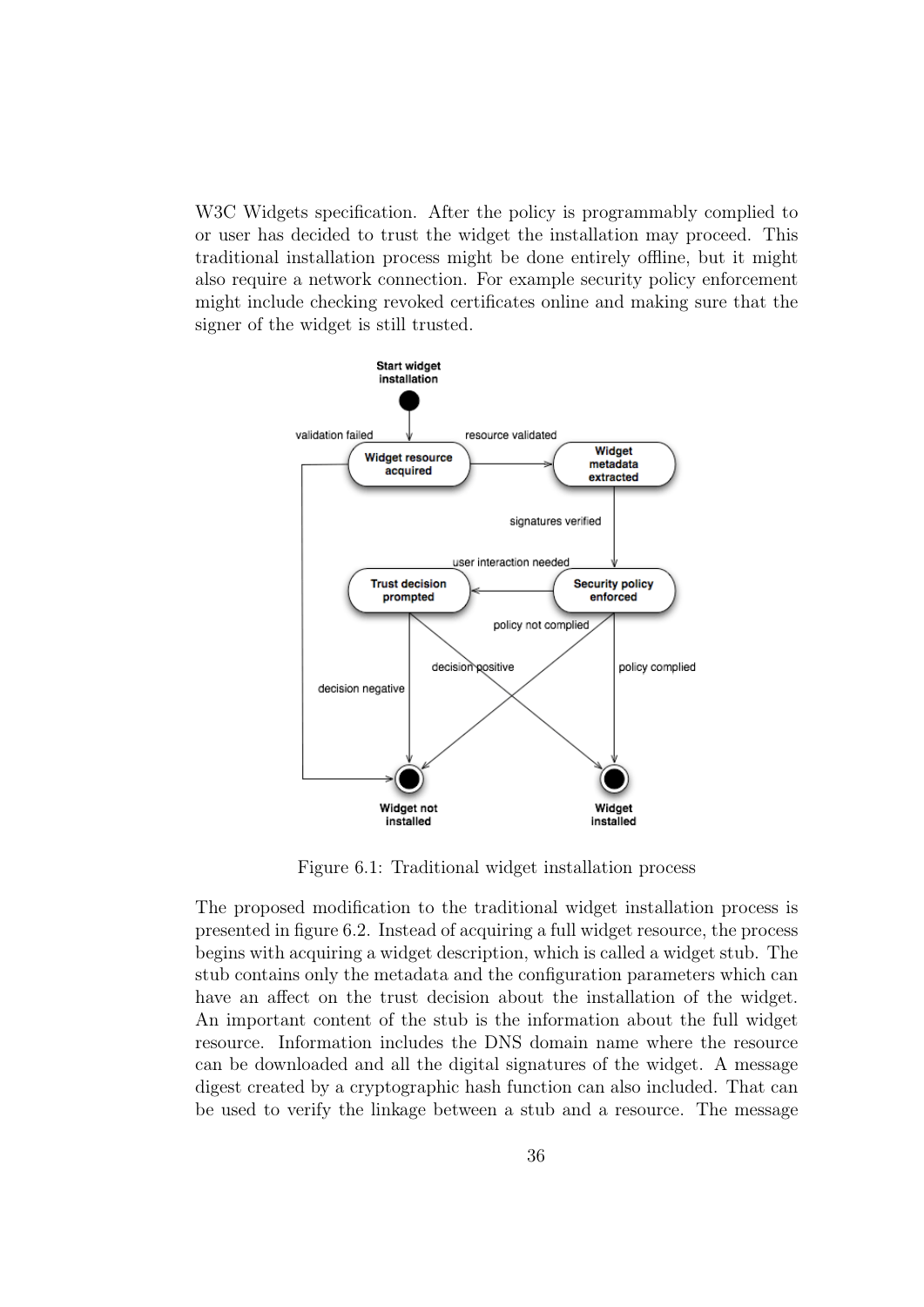digest can be left optional because the trust is essentially established to an origin and not to a specific content instance. That is why individual widget versions do not need to be recognized and the more important thing is to recognize the origin. Security policy enforcement and user interaction phases are identical to the traditional installation process, but this time there is more information that can be used to make the decision. In addition to the author and distributor signatures the originating domain of the widget is known. Only after a positive trust decision, the actual widget resource is downloaded from the domain defined in the stub. When the resource is downloaded, the defined message digest (if one exists) is used to verify that the downloaded resource matches with the resource described in the stub. If the verification succeeds, the widget can be installed without any user interaction in this phase.

The proposed modification to the widget installation process can be implemented as a complementary specification without making any modifications to the original W3C specification or as an alternative implementation, which requires more changes to the widget user agent.

### <span id="page-46-0"></span>6.3 Complementary implementation

In the complementary version, the widget resource can stay unmodified and the widget stub can be used as an alternative way to install it. Resulting widget resource and stub structure of the complementary implementation style can be seen in figure [6.3.](#page-48-0) The stub contains the configuration document of the widget, the information about the resource and the digital signature files. It does not contain the actual widget implementation files, such as, JavaScript files, images or localization files. Stub content is packaged to a Zip-archive for distribution just like a widget resource content.

A widget user agent, which supports installing from a stub file, first acquires a stub and then extracts the metadata and checks the security policies as described in figure [6.2.](#page-47-0) The metadata is found from the signature files and from the configuration file. A user agent can also use the configuration file to determine whether the widget is supported by this user agent. The widget might specify some required features in the *feature* element that are not supported or the widget might use only window modes that are not possible in the runtime in question. The feature element might also include information about additional APIs that the widget wants to access and that need to conform to the security policy. In error cases, the installation process can be terminated or the user can prompted for a confirmation of a partly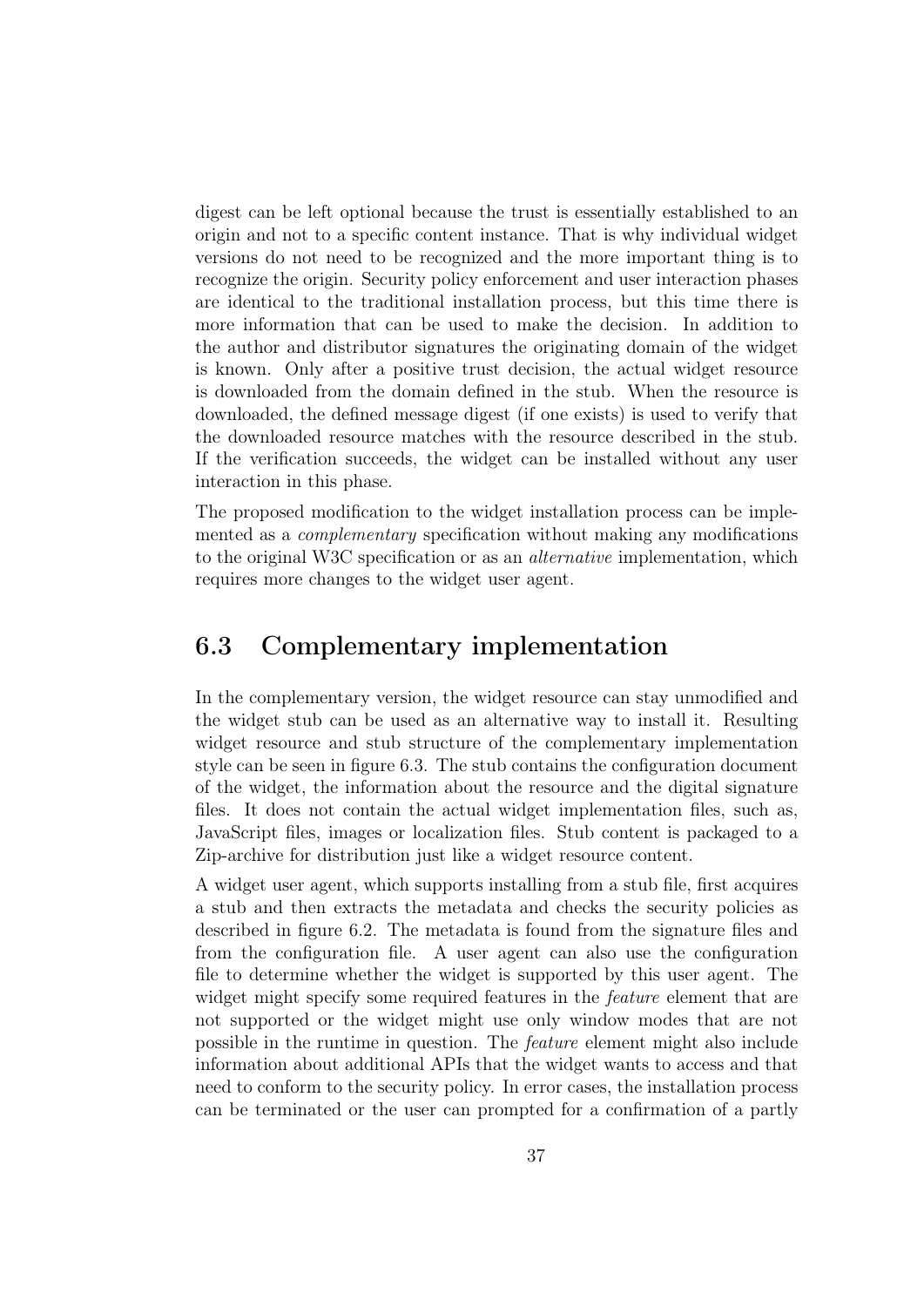

<span id="page-47-0"></span>Figure 6.2: Proposed widget installation process that utilizes originating domain

incompatible widget installation or a permission for an API access. In this phase, other descriptive metadata can be shown, such as, the description, the author and the license information of the widget. In regard to the proposed installation process, the most important information shown in this phase is the originating domain. Examples about how this could be visible to the end-user can be found from section [6.6.](#page-54-0)

The format of the files in the widget resource can be found from the W3C Widgets specification [\[5\]](#page-71-3). Widget resource must contain a Configuration Document called *config.xml* and it may contain signature files. Signature files are XML files that have the suffix  $xml$  that follow the defined naming convention. Author signature file must be named author-signature.xml and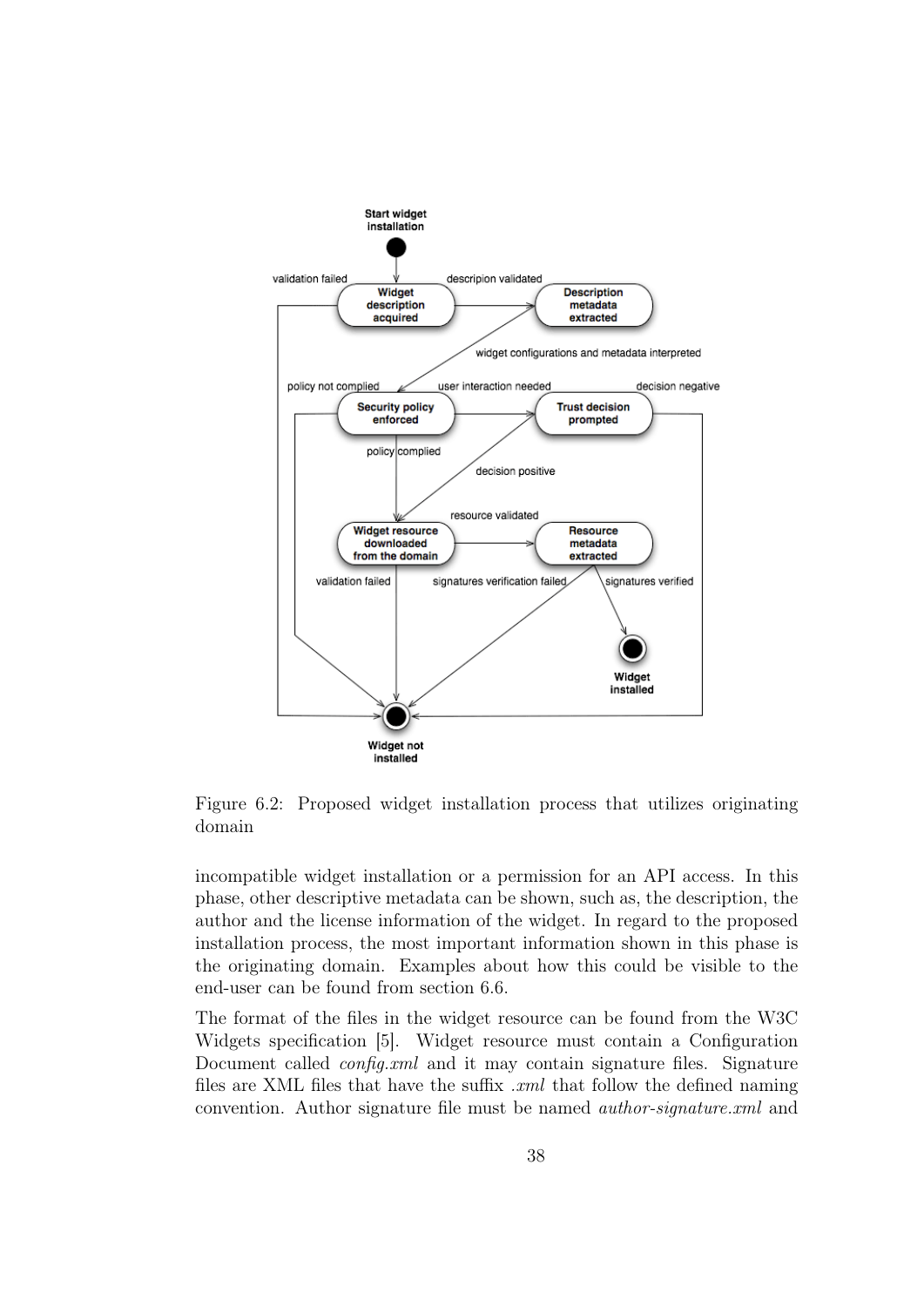```
resource/
|-- author-signature.xml
|-- config.xml
|-- icon.png
|-- images
    | |-- image1.png
    '-- image2.png
|-- index.html
|-- scripts
| |-- script1.js
    '- script2.js
'-- signature1.xml
stub/
|-- author-signature.xml
|-- config.xml
|-- resource.xml
'-- signature1.xml
     Figure 6.3: An example of a widget resource and a widget stub
```
<span id="page-48-0"></span>a resource can contain zero or one author signature. Distributor signature file name is in the format  $signature([1-9][0-9]^*)$ ?.xml when expressed as a regular expression. A widget resource may contain any number of distributor signatures. In figure [6.3,](#page-48-0) the author signature is called *author-signature.xml* and the one and only distributor signature is called *signature1.xml*.

The stub package contains one additional file that is not specified by the W3C. It is the file called *resource.xml*, which contains information about the linked widget resource. The configuration document and the signature files are identical in both packages in the complementary version of the proposed modification. The resource file may contain signatures by the author or distributors, but it can include just the reference to the widget resource. It is important that the signing process is optional because one of the advantages of the proposed modification is the added easiness for the widget author when there is no need to deal with signatures and certificates. In addition to the resource file name a file extension and a MIME type must be defined for the widget stub. The stub describes the widget resource so it is proposed that the MIME type is application/widget-description and the file extension .wdd.

An example of a resource file without signatures can be seen in figure [6.4.](#page-49-0) It has a resource element as the root element that has a src attribute that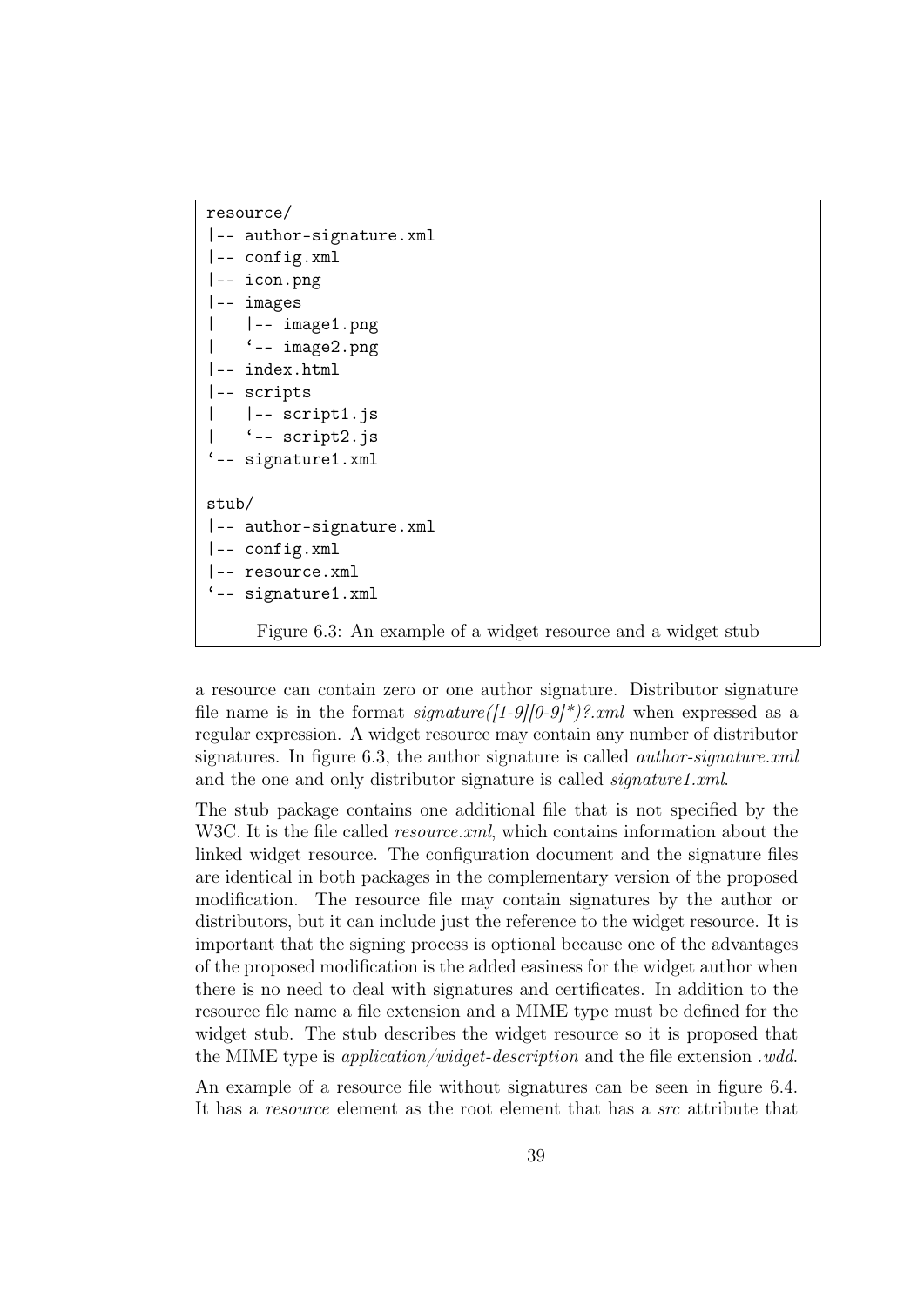points to the location of the widget resource. The format of the resource file is inspired by the format of the Update Description Document (UDD) that is defined in the W3C Widgets Updates specification [\[62\]](#page-76-6). One of the design principle of the implementation is to introduce as few new XML elements and constructions as possible. That is why the message digest of the widget resource also reuses definitions from the W3C digital signatures specification. The message digest is described inside a DigestMethod element. Only new element, this proposed implementation introduces, is the *resource* element, which should be added to the *widgets* namespace.

The example defines that the used digest algorithm is SHA-256 which is the only algorithm that must be supported to conform the Widgets Digital Signatures specification [\[52\]](#page-75-2). SHA-256 can also be considered more secure than SHA-1 or MD5 because they are known to be vulnerable due to found collision mechanisms [\[63\]](#page-76-7). Widget user agents may also support additional digest methods. The used method must be defined in the Algorithm attribute. In practise, the value of the message digest is calculated from the widget resource file, which is called *widget.wgt* in the example. After calculating the SHA-256 hash from the file, the value is Base64-encoded like the W3C XML Signature specification defines. A reference implementation for calculating the value of the *DigestValue* element written with Python can be found from figure [A.2.](#page-79-0) The resulting value is denoted as three dots which is also the notation used in the W3C digest value examples.

```
<widgets:resource
   xmlns="http://www.w3.org/2000/09/xmldsig#"
   xmlns:widgets="http://www.w3.org/ns/widgets"
   widgets:src="https://example.com/v1.1/widget.wgt">
  <DigestMethod
      Algorithm="http://www.w3.org/2001/04/xmlenc#sha256"/>
  <DigestValue>...</DigestValue>
</widgets:resource>
```
<span id="page-49-0"></span>Figure 6.4: An example of a resource file without signatures

As mentioned, it is possible for the author or the distributor to add signatures to the resource file. They can be used to verify that some known party (e.g., party verified by a trusted CA) has defined the source of the widget resource. Signatures to the resource file are proposed to be implemented using the same mechanism that is used in the W3C Widgets Digital Signatures specification. Figure [A.3](#page-80-0) contains an example of a resource file that contains one distributor signature. Compared to the file without signatures (figure [6.4\)](#page-49-0) this file has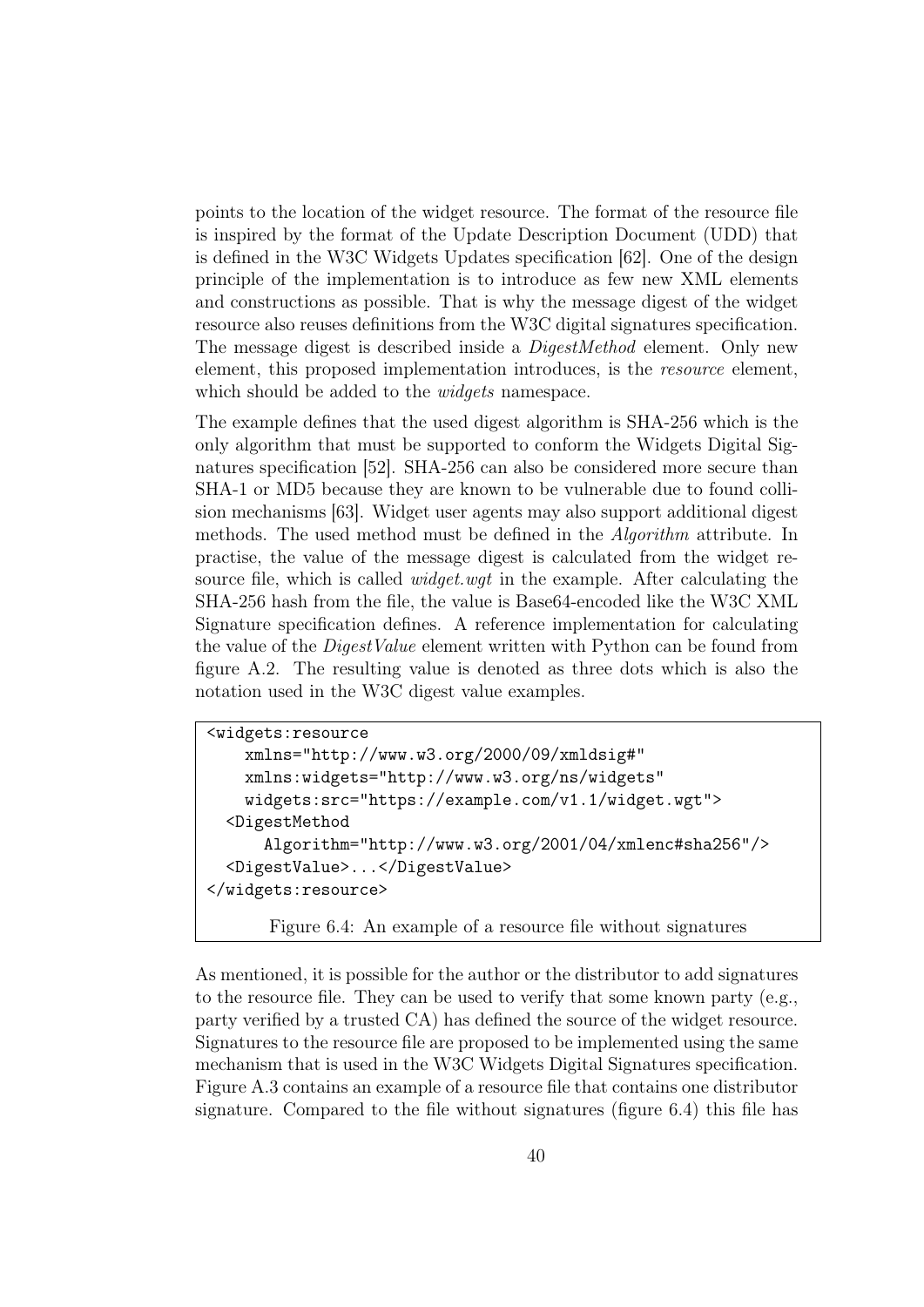a Signature element as a children of the root element. All the elements, attributes and namespaces inside the signature element are defined in the W3C specification. No new elements are introduced. An element called  $SignedInfo$  is an important element because it defines what information is signed. Here, the signed information is, that this resource file points to a widget resource located in the location which can be found from the URI attribute of the Reference element. The root widget element does not contain a src attribute because that information is found from the signed content. Signed is also the digest value of the widget resource so that it can be made sure that the acquired resource was the one that this resource file was about.

The resource file with a distributor signature also contains information about the role of the signer. Roles are defined by the W3C, and in this case the role of the signer is a distributor. An example use case for different roles is that first a company signs an application to prove that it is written by that company. After that a distributor signature is used by another company's network administrator to verify that the application is approved for use within that company. In the end of the file, is the actual signature value and the certificate.

To process a widget stub a user agent must begin with extracting the stub Zip-file. The files inside the stub are processed to find signature files, the Configuration Document and the resource file. Signature files and the Configuration Document are parsed like W3C defines in [\[5\]](#page-71-3) section 10. That section describes the processing rules for a widget resource package that resemble closely the rules for a widget stub.

The resource file must be called *resource.xml*. Once it is found, it can be examined. To determine whether it contains signatures, the widget user agent must see is there an element called *Signature* as a child of the root element. If there are signatures, they must be processed like defined in [\[52\]](#page-75-2) section 4, which defines digital signature processing. If there are no signatures, the location of the widget resource can be read directly from the *src* attribute of the root widget element. After these steps, the widget user agent has all the information needed for enforcing the defined security policy and finally determining the trust decision. In the proposed widget installation process (figure [6.2\)](#page-47-0) this state is called "Security policy enforced". The resource file could also contain other information about the widget that might affect the user's decision about the installation. One example is the size of the widget resource package. This additional information is loosely related to the trust decision, so it is left outside of the scope of this thesis. However, it is relevant when looking from the user experience perspective.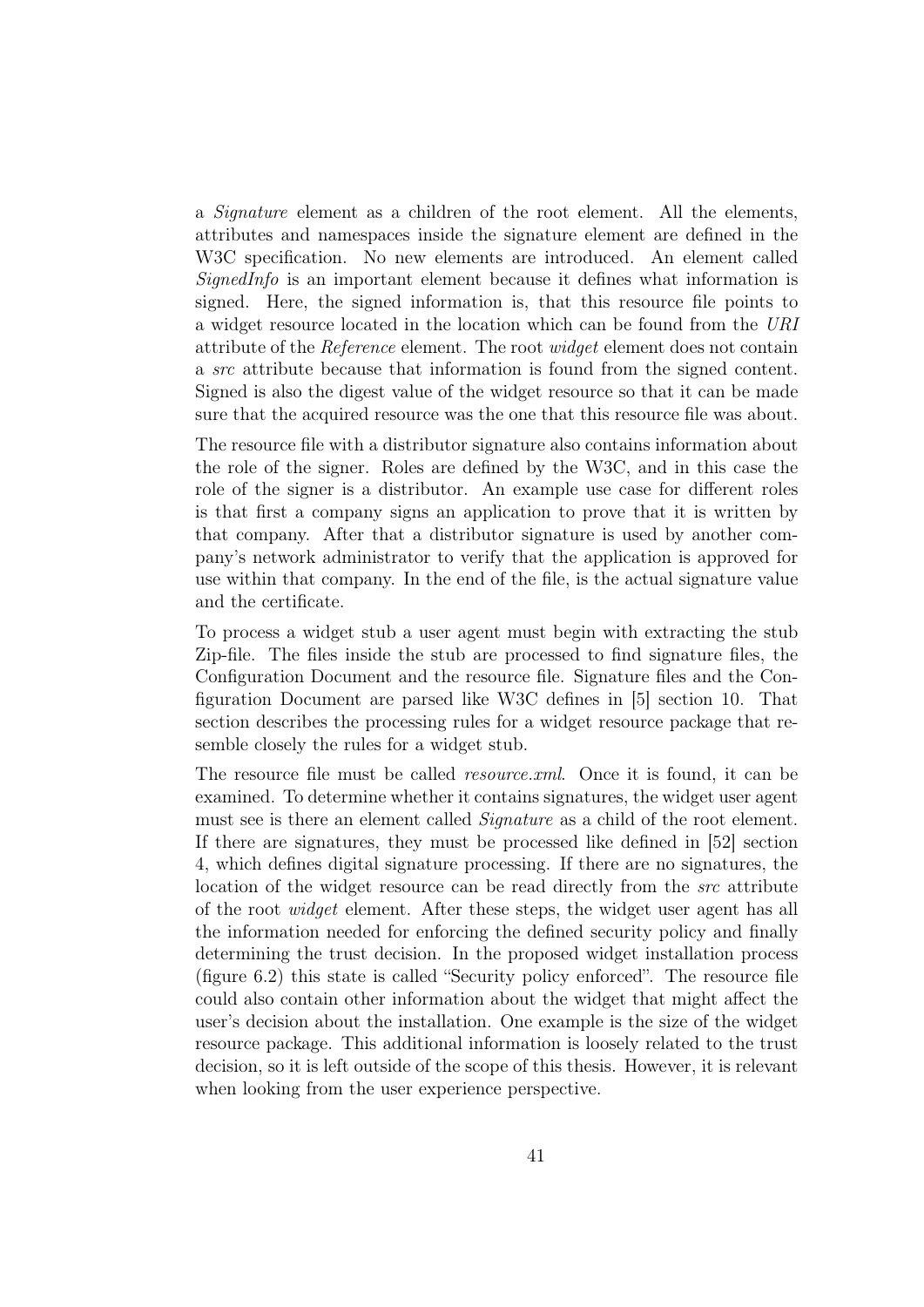## 6.4 Proposed alternative implementation

The complementary implementation above contains redundant data between the widget stub and resource. Same signature files and configuration document must be included in both. The purpose of the proposed alternative implementation is to reduce redundancy, make the installation process more efficient and make the implementation more effortless. The signing implementation is inspired by the implementation that is used to sign Java MIDlet Suite's Java ARchive (JAR) files [\[64\]](#page-76-8). MIDlets are Java applications written for the Mobile Information Device Profile (MIDP), which is a profile of Java ME. MIDlet distribution can be done with two files - JAR and Java Application Descriptor (JAD) file. These files can be compared to widget resource and widget stub respectively. JAR file is a Zip-archive that contains the application and a JAD file can be used to hold metadata about the application (e.g., configuration parameters and signatures). According to the MIDP 2.1 specification [\[65\]](#page-76-9) each JAR file may be accompanied by a JAD file and the JAD file can be used for application management. User agent can determine whether a MIDlet is suitable to run on it based on requirements listed in the JAD file. It also allows to specify configuration-specific attributes that are supplied to the MIDlets without modifying the JAR file (i.e., the application package can stay unmodified). An example JAD file is presented in the figure [6.5.](#page-51-0) It contains similar information that a widget stub [6.3](#page-48-0) does. Widget Configuration Document information can be compared to configuration-specific parameters; JAD can contain signatures from the JAR file and also the location of the JAR is expressed.

```
MIDlet-1: Midletti, icon.png, com.example.midletti.MainMidlet
MIDlet-Name: Midletti
MIDlet-Version: 1.1
MIDlet-Vendor: Example Company
MicroEdition-Profile: MIDP-2.0
MicroEdition-Configuration: CLDC-1.0
MIDlet-Permissions: javax.microedition.io.Connector.sms
MIDlet-Jar-URL: http://example.com/midletti.jar
MIDlet-Jar-Size: 7230
MIDlet-Jar-RSA-SHA1: ...
MIDlet-Certificate-1-1: ...
   Figure 6.5: An example JAD file that describes an example MIDlet
```
<span id="page-51-0"></span>The syntax of a JAD file is based on key-value pairs separated by a :-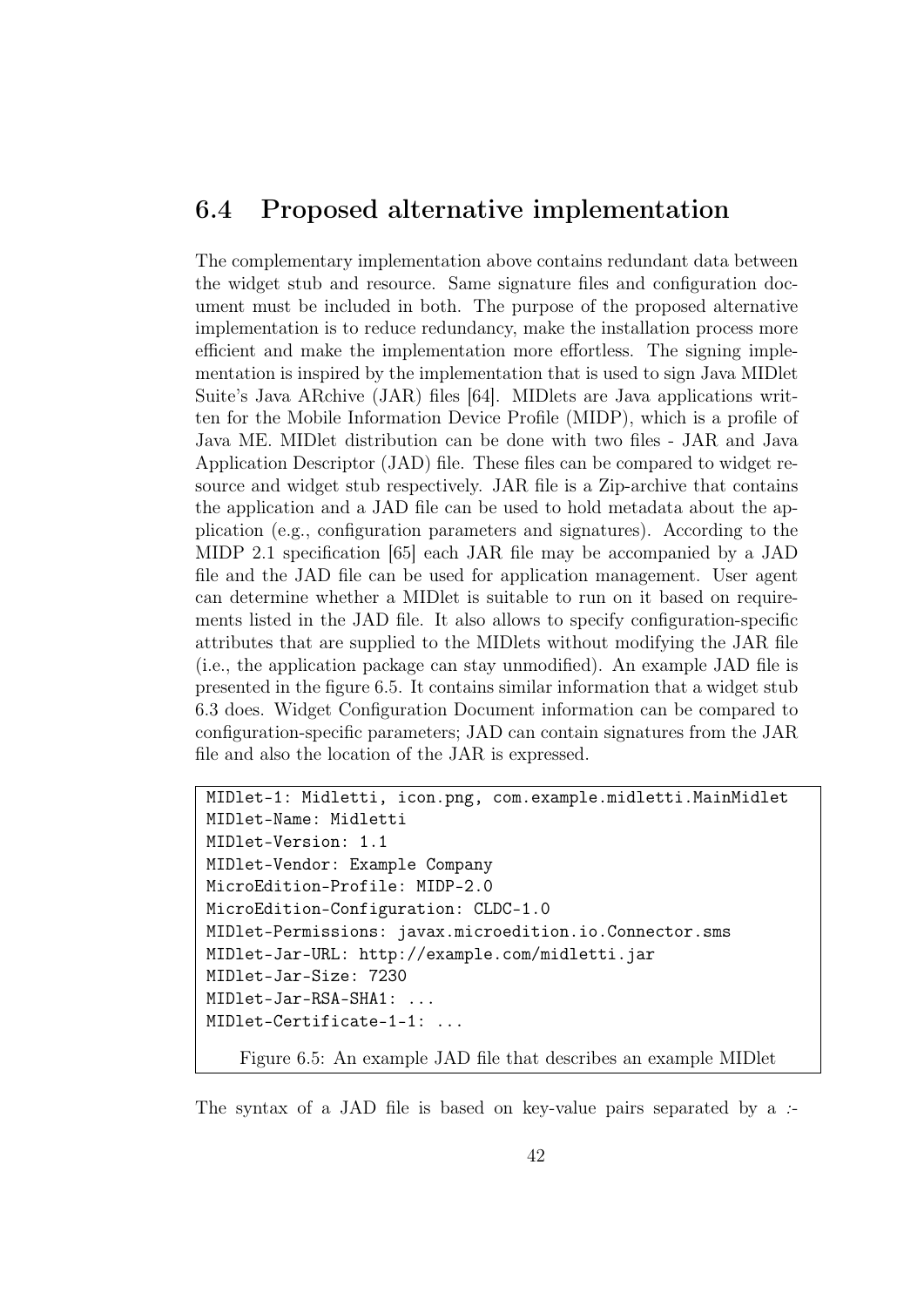character. W3C does not specify such syntax in the context of JavaScript widgets. The same information can be expressed with XML or JavaScript Object Notation (JSON) [\[66\]](#page-76-10). In this thesis, a Widget Description Document (WDD) is proposed to describe widget resources in the same way as a JAD file describes a JAR file. A WDD file must at least contain the location of the widget resource and can contain any number of additional metadata about the widget. Such metadata include signatures or information that is defined in the W3C Widgets specification in the Configuration Document, the update description document or the access-element. This information does not need to be repeated in the widget package itself and means that there is no redundant definitions.

WDD file must be recognizable by a widget user agent when encountered from a file system or when downloaded from the Web. That is why WDD files must have a unique file extension and when served over the Internet they must be served with a certain MIME type. In this thesis it is proposed to use *wdd* as the file extension and *application/widget-description* as the MIME type similarly as in the complementary implementation.

As mentioned, there are two possible syntax selections; either XML or JSON. An example of the same information written with both syntaxes can be found from the figure [6.6.](#page-56-0) There are many tools that can be used to convert from XML to JSON or vice versa, for example,  $\frac{1}{2}$  $\frac{1}{2}$  $\frac{1}{2}$  $\frac{1}{2}$  $\frac{1}{2}$ ,  $\frac{2}{3}$  $\frac{2}{3}$  $\frac{2}{3}$  and  $\frac{3}{2}$ . However, if it is decided that both syntaxes are supported, the exact formula of the conversion should be defined formally and in detail. The information presented includes the widget resource location and additional metadata that would be traditionally included in a configuration document. For example, it is defined that the widget needs the camera feature and an application parameter called apikey with the preferred value is included. That value must be accessible when the widget is instantiated after a possibly successful installation. This gives the flexibility to change application configuration parameters without changing the actual widget resource package or signatures calculated from that package.

Other than the WDD document, the alternative implementation differs in the way the signing is implemented. The W3C Widgets Digital Signatures specification [\[52\]](#page-75-2) specifies that the content of the widget package is signed file by file. In more detail, the message digest values of the separate files in the widget package are signed. In this thesis, it is proposed that only the message

<span id="page-52-0"></span><sup>1</sup>http://www.json.org/example.html

<span id="page-52-1"></span> $^{2}$ http://www.xml.com/pub/a/2006/05/31/converting-between-xml-and-json.html

<span id="page-52-2"></span> $3$ http://www.xml.lt/Blog/2009/01/21/XML+to+JSON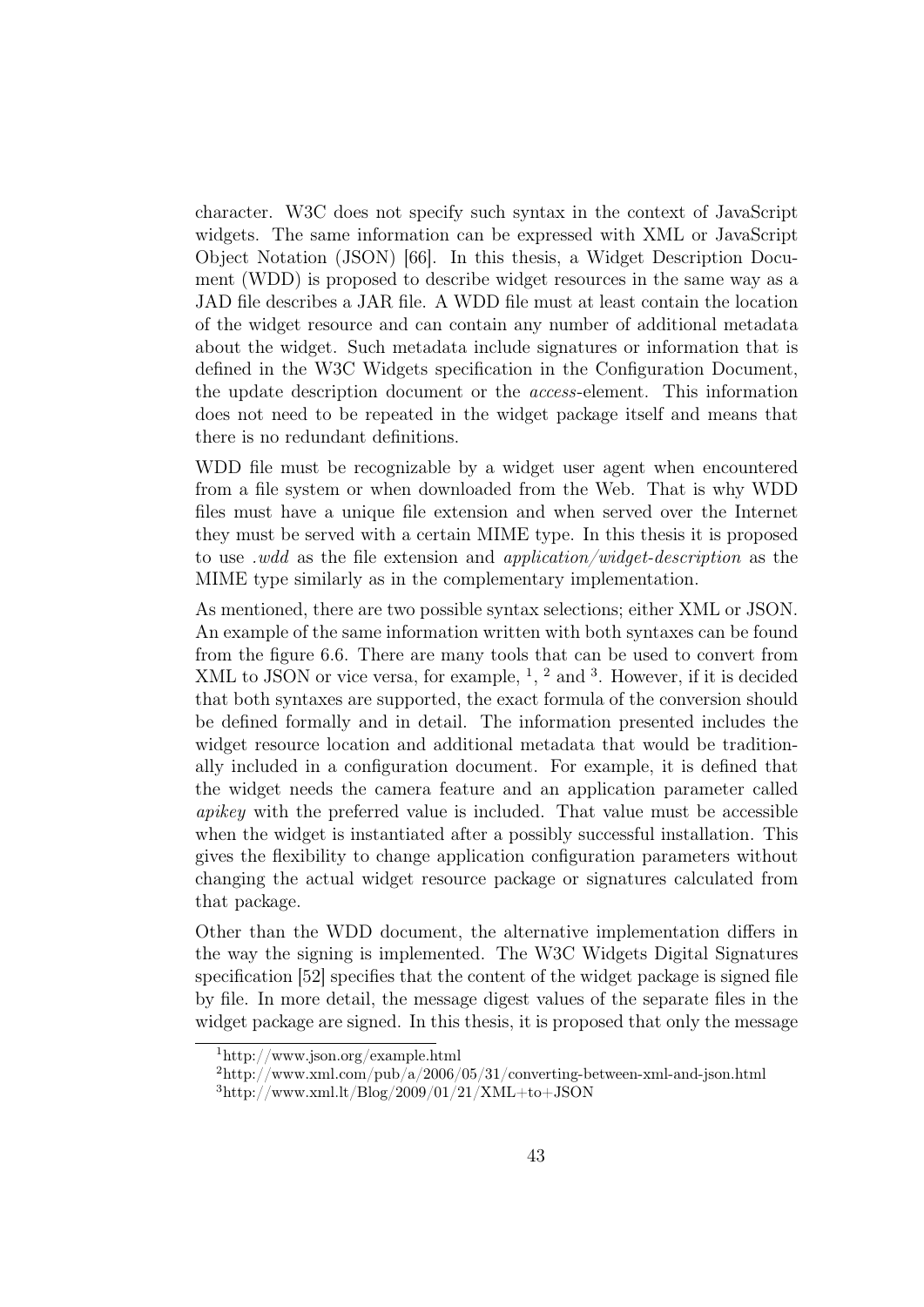digest value calculated from the widget resource package is signed. This is a similar approach to the Java MIDlets. In the example JAD (figure [6.5\)](#page-51-0) the signature of the JAR file is the value of the key MIDlet-Jar-RSA-SHA1. The public key that corresponds to the used private key is found from the certificate that is the value of the MIDlet-Certificate-1-1 key. MIDlets can be signed using multiple certificates, but all certificates must be for the same public key. The MIDP 2.1 specification defines: "If multiple CA's are used then all the signer certificates in the application descriptor MUST contain the same public key." [\[65\]](#page-76-9).

The signature definition format of the WDD is proposed to be different depending on the used markup syntax. When using XML, it is natural to follow the W3C XML Signatures specification. When using JSON, a less verbose format can be used. Figure [6.7](#page-57-0) shows how signatures can be described in JSON format. The author-signature and signature1 keys have semantically the same meaning as *author-signature.xml* and *signature1.xml* in figure [6.3.](#page-48-0) Those were described in more detail in section [6.3.](#page-46-0) The RSA-SHA256 message digest values are calculated from the widget resource package which is referenced in the example. A reference implementation for calculating the message digest can be found from figure [A.2.](#page-79-0) Certificates are defined as values of a Certificate-1-1 key. The numbers in the key name are used to include multiple certificates and to express certificate chains. The key name format is Certificate- $\langle n \rangle$ - $\langle m \rangle$  where n is a number starting from 1 and describing the number of the certificate chain. After that is  $m$  which describes the position of a certificate in the chain. This allows signing with intermediate certificates that can be verified from a root certificate after following the chain to the root. Signatures in the WDD file in XML format follow the W3C specification so that the resulting file includes a *Signature* element from which an example can be found from figure [A.3.](#page-80-0)

### 6.5 Implementation summary

In section [6,](#page-43-0) two different implementation options were presented that allow the new proposed installation process, which is shown in figure [6.2.](#page-47-0) The first is called the complementary and the second is called the proposed alternative implementation. The main difference compared to the W3C Widgets [\[5\]](#page-71-3) is that they both split the widget into two files instead of just the widget resource package. In the complementary implementation, the additional file is called the widget stub and it is a Zip-archive just like the widget resource. In the alternative implementation the additional file is called the Widget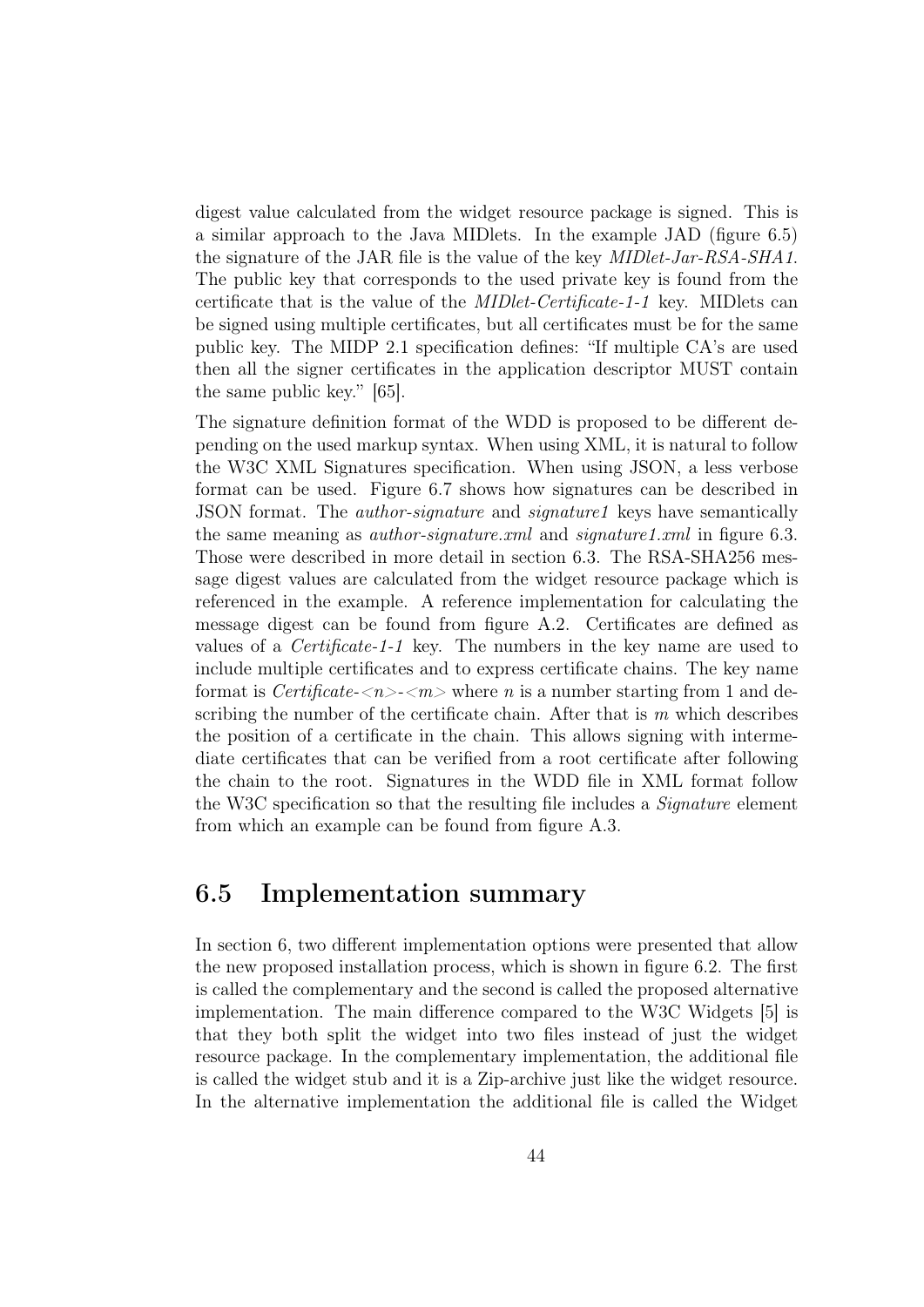Description Document (WDD), which is not a Zip-archive, but a textual file. In both of the implementations the purpose of the splitting is to allow the usage of the originating domain to make a trust decision. Splitting brings also other benefits that are discussed in the section [7.](#page-58-0)

The main difference between the complementary implementation and the proposed alternative is the way how signatures are defined. The complementary follows more closely to the W3C Widgets Digital Signatures [\[52\]](#page-75-2) specification and signed content is individual files inside a widget resource package. Alternative implementation takes more properties from the Java MIDlet signature implementation where the package is signed, and not the individual files. Another difference is that the alternative implementation can be made more efficient by including some or all of the metadata about the widget to the WDD and removing it from the widget resource package. However, this breaks the compatibility with the current W3C widgets specification. After removing the metadata from the widget package, it cannot be installed anymore to a user agent that only supports the W3C-defined installation process.

The alternative implementation includes two options for the syntax of the WDD file - XML and JSON. When using XML, W3C XML Signatures [\[43\]](#page-74-0) can be used and the widget metadata can be expressed in the XML file like defined by the W3C. When using JSON, the signature format can be made simpler and a mapping from the metadata configurations from XML to JSON is needed.

### <span id="page-54-0"></span>6.6 User interface examples

The proposed implementations allow the usage of the originating domain as the source of the trust. This section contains User Interface (UI) examples, which demonstrate how the implementations could be visible to the user. In figure [6.8,](#page-57-1) the prompt on the left side would be shown to the user if the widget comes from an arbitrary domain, does not use secure connection such as SSL/TLS and does not contain signatures. To help the user to make the trust decision, the originating domain is the biggest textual element in the prompt. The red color is used to mark that the platform was unable to verify the origin and that the user should notice the domain. The next prompt in the figure could be shown if the widget from an unverified source uses some privileged APIs. In the example, the widget needs access to the location, network and camera. User can either allow or disallow the access. After a positive trust decision, the installation may begin and the actual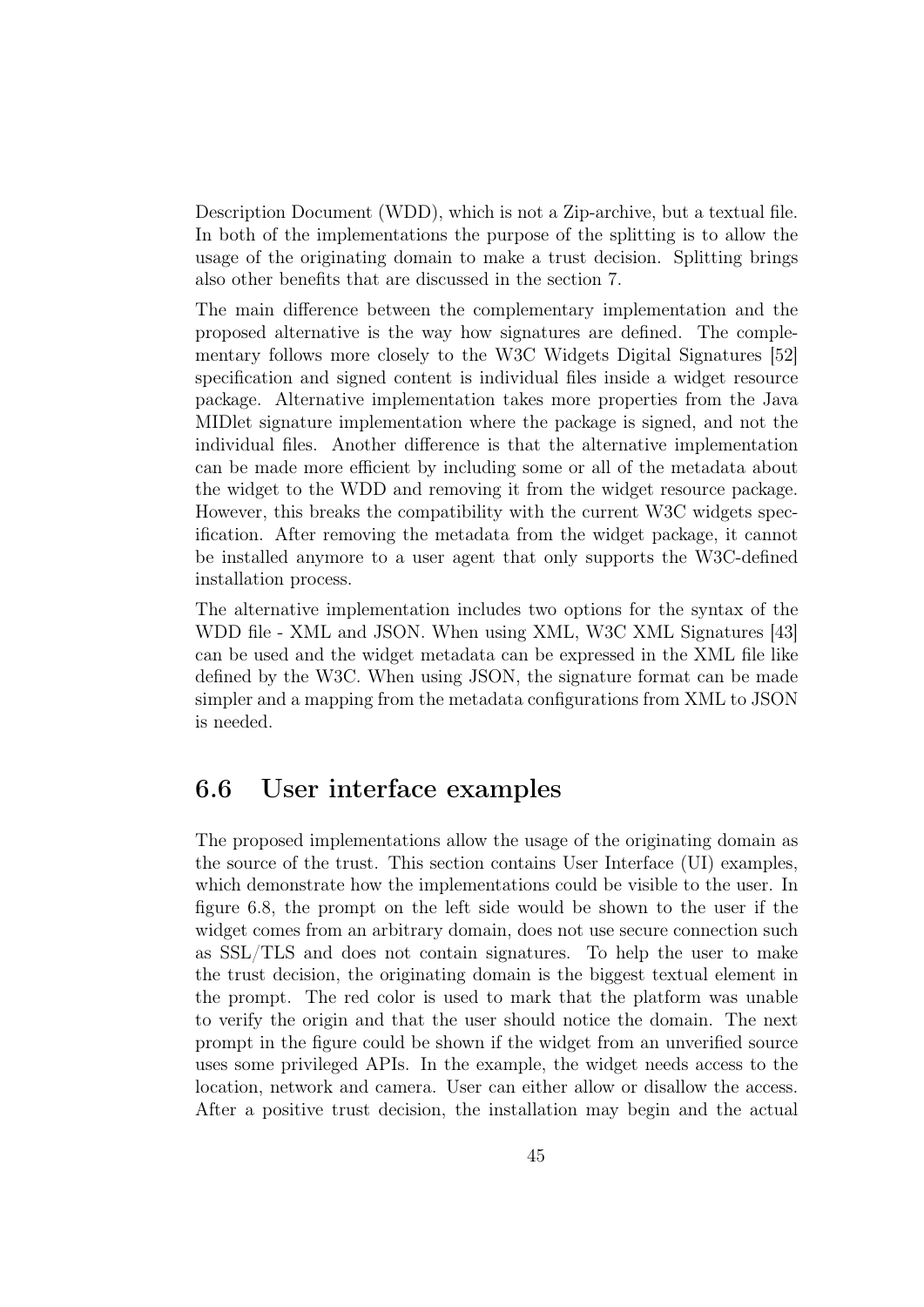widget resource will be downloaded. No user interaction is needed after this phase, so the user can perform other tasks while the widget is downloaded and installed. This can be shown to the user, for example, with the third prompt in the figure.

If the widget user agent has more information about the trustworthiness of the source it must be visible to the user. In figure [6.9,](#page-57-2) the leftmost prompt could be used if the widget is from an arbitrary domain and uses secure connection with a certificate issued by a trusted CA. The green color of the domain name is used to indicate that the source can be more likely trusted than in the first example where red color was used. Yellow color is used in the prompt in the middle when the widget uses secure connection, but the certificate can not be verified. In that situation the integrity of the downloaded widget is guaranteed but the source can not be authenticated by the user agent. The third prompt in the figure shows a green company name instead of a domain name. This kind of prompt could be used when signatures are used and the certificate can be verified. When the user agent can authenticate the source, there might be no need for an access control prompt like in the middle of the figure [6.8.](#page-57-1) Security policies can be defined so that widgets from a certain origin or signed by certain parties are automatically granted the access to some or all privileged APIs.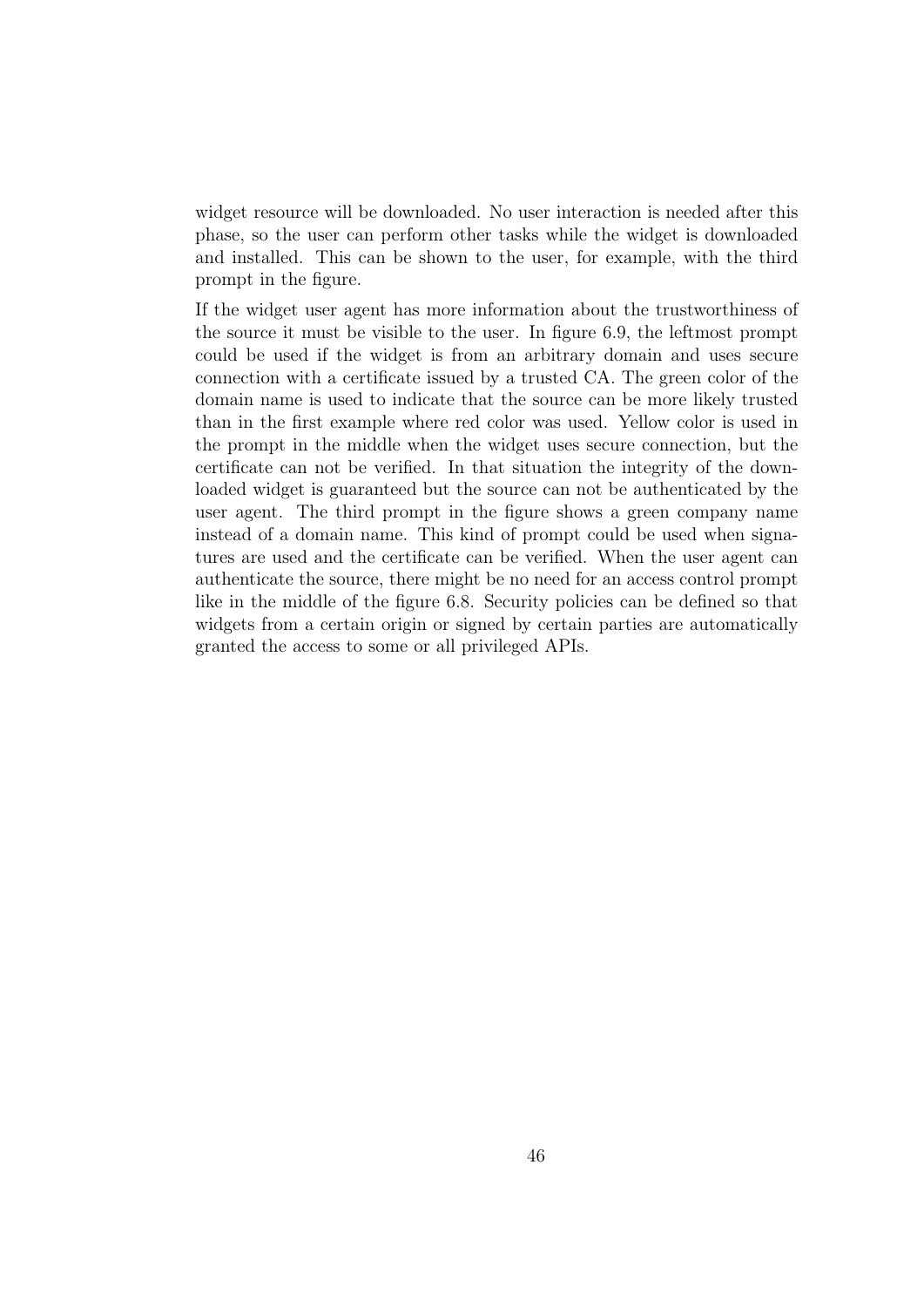```
<?xml version="1.0" encoding="UTF-8"?>
<widget xmlns="http://www.w3.org/ns/widgets"
         src="https://example.com/v1.1/widget.wgt"
        viewmodes="application fullscreen">
  <name>
    The example Widget
  \langle/name\rangle<feature name="http://example.com/camera">
    <param name="autofocus" value="true"/>
  </feature>
  <preference name="apikey"
               value="ea31ad3a23fd2f"
               readonly="true"/>
</widget>
{
    "widget" : {
         "src" : "https:\/\/example.com\/v1.1\/widget.wgt",
         "viewmodes" : "application fullscreen",
         "name" : "The example Widget",
         "feature" : {
             "name" : "http:\setminus/\setminus/example.com\setminus/camera",
             "param" : {
                 "name" : "autofocus",
                 "value" : true
             }
        },
         "preference" : {
             "name" : "apikey",
             "value" : "ea31ad3a23fd2f",
             "readonly" : true
        }
    }
}
     Figure 6.6: Widget description file with XML and JSON syntax
```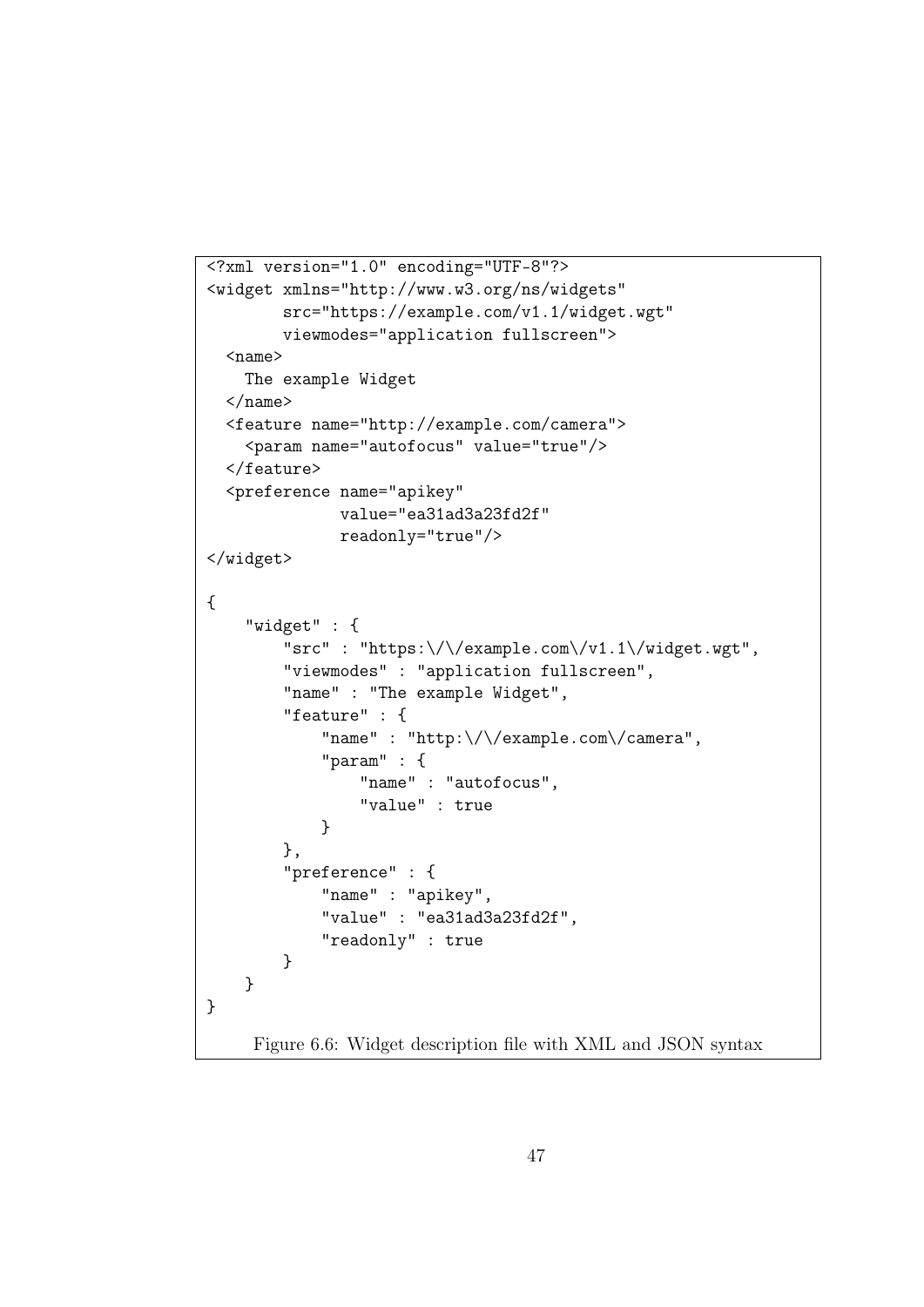```
{
  "widget" : {
      "src" : "https:\/\/widget.example.com\/v1.1\/widget.wgt",
      "author-signature" : {
          "RSA-SHA256" : "...",
          "Certificate-1-1" : "..."
      },
      "signature1" : {
          "RSA-SHA256" : "...",
          "Certificate-1-1" : "..."
      }
  }
}
Figure 6.7: Widget description file signature definition format when using
JSON syntax
```
<span id="page-57-0"></span>

Figure 6.8: Example security prompts for a widget from an arbitrary domain

<span id="page-57-1"></span>

<span id="page-57-2"></span>Figure 6.9: Example prompts for widgets with various source configurations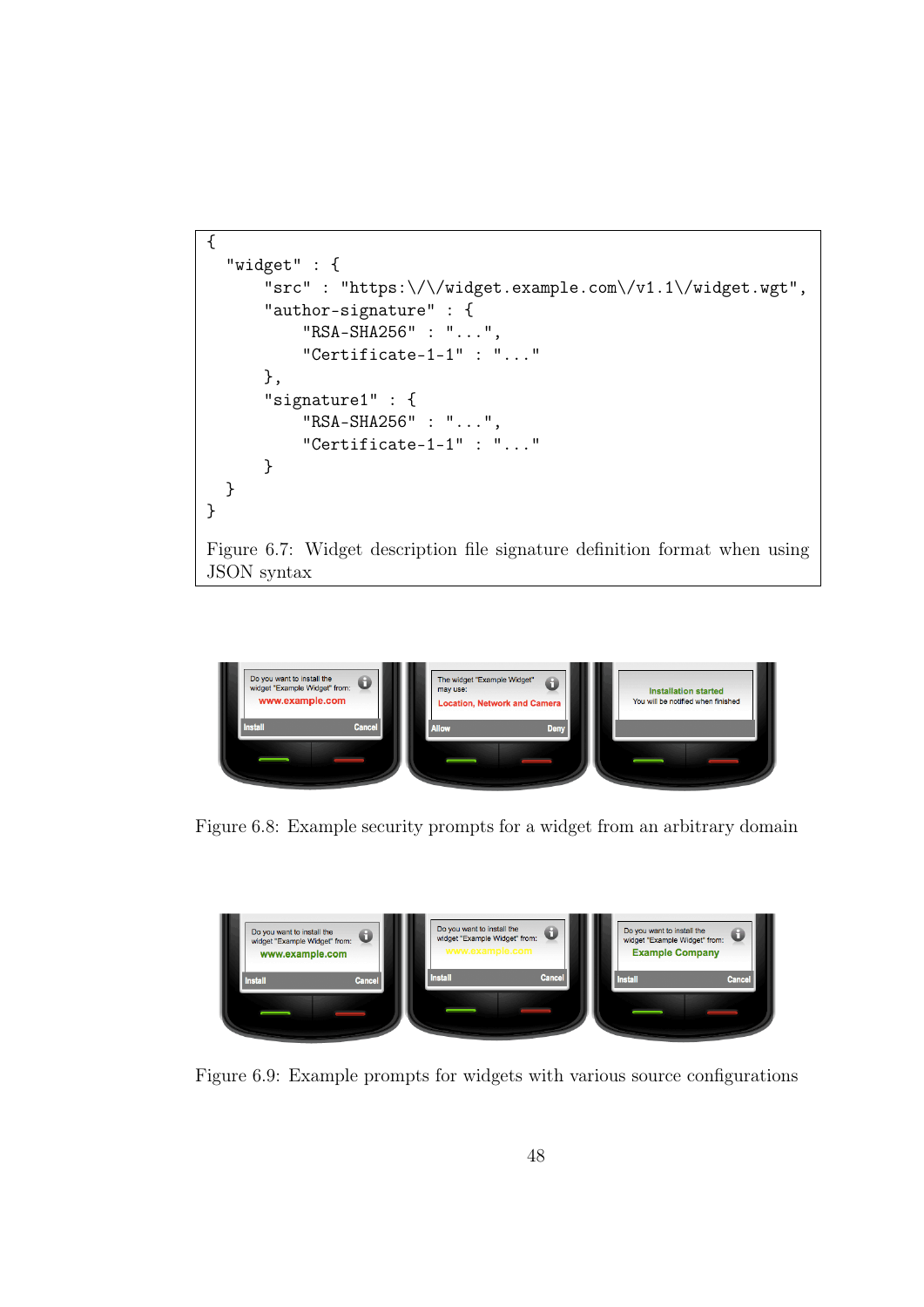# <span id="page-58-0"></span>Chapter 7

# Evaluation

In this chapter, the implementation described in the previous chapter is analyzed based on the design requirements from chapter [5.](#page-35-0) Also the benefits and drawbacks of the two implementation styles and other existing solutions are presented. The trust establishment implementation covers only the widget installation process. Restricting the capabilities that are granted during the installation is discussed in the last section of this chapter.

## 7.1 Evaluation against design requirements

This section contains an evaluation of the implementation described in chapter [6](#page-43-0) based on the trust establishment requirements described in section [5.5.](#page-41-0) The list of requirements is gone through item by item and it is evaluated how well does the implementation meet the requirements?

- Effortless mapping to policies Mapping can be done by listing DNS names and associating the policy and granted privileges to each origin. DNS names are human-readable so a policy definition list can be interpreted by looking at the policy file and it can be understood without additional documentation. Mapping from DNS names to capabilities allows hierarchical and flexible mappings. For example, a regular expression https:// $[\hat{\ }]$ . example.com could be used to match all domains which are directly under <example.com> and are protected with a secure connection.
- User experience A user that is used to browse the Web has at least some conception of DNS names and what they are about.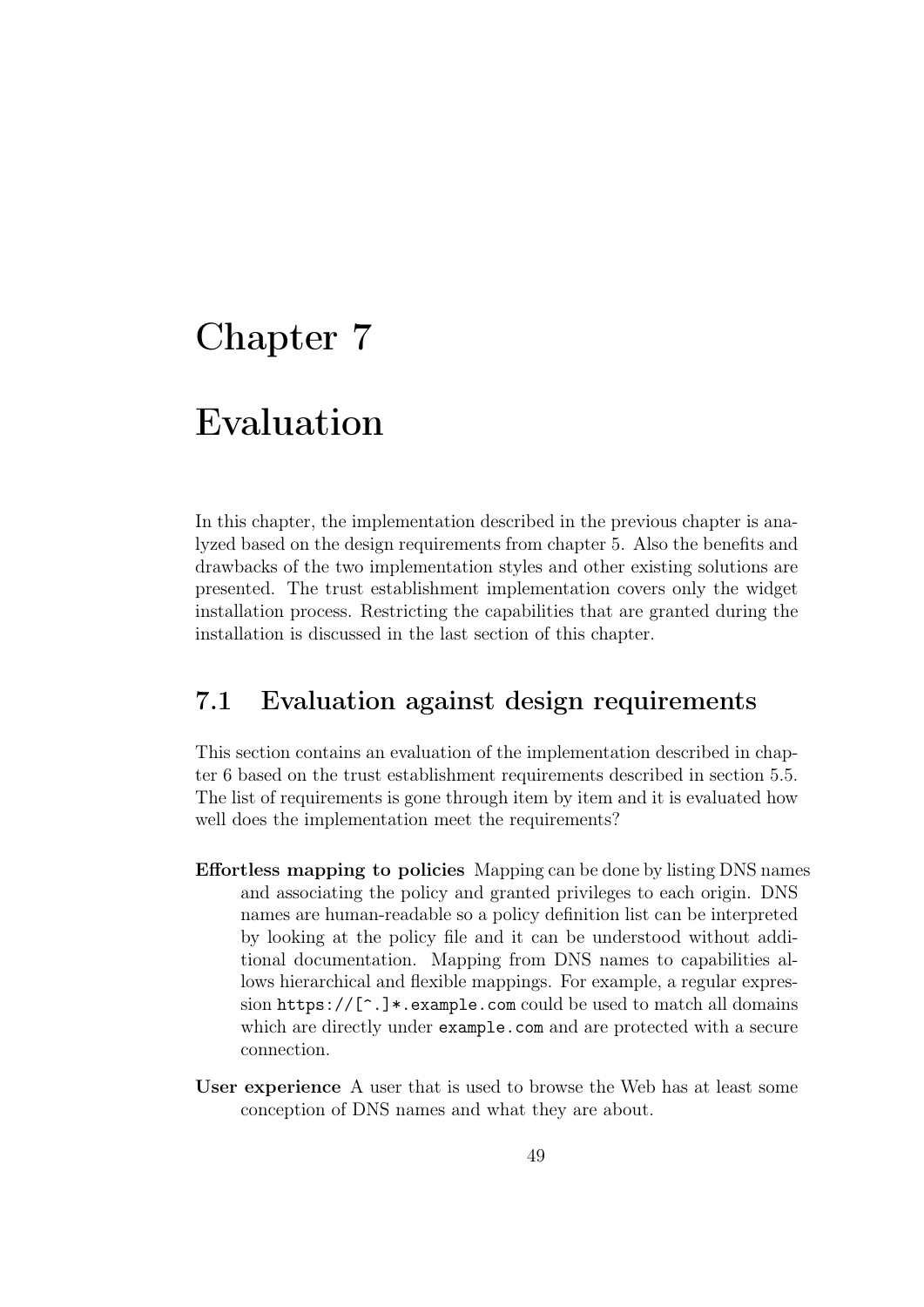- Developer experience DNS names have a relatively long history in the Internet era so they are well known. It is easy to acquire a DNS name and most developers and companies already have one. The cost for a DNS domain name is low. There is no need for separate development time certifications (i.e., developer certificates) if the application can be downloaded from a trusted origin during the development. Name-based policies and implementations are easier to debug than cryptographic hashes and signatures.
- Application updatebility When the trust is based on the originating domain, updates can be deployed without renewing the established trust. Application author can upload the new application to the server and the existing trust relation and related policies will remain.
- Flexibility The content itself is not examined when the trust is based on the origin. It brings flexibility to the development and deployment. When the application package and the description file are separated it is possible to configure the application and the related metadata without modifying the application.
- Distributor control Distributors can define their own policies and define which of the origins are trusted. When the application description is separated, a distributor can sign content as trusted without having the control of the widget package.
- Implementation effort Most platforms that will support JavaScript widgets probably already have a Web browser implemented. It means that most required components already exist. Those include used protocols, such as, DHCP, SSL/TLS and HTTP.
- Easy to understand Because of the human-readable nature of DNS domain names, they are relatively easy to understand when comparing to digital signatures and certificates.
- Compatibility with the existing infrastructure The proposed implementation does not introduce new technologies as such and can be realized with the existing infrastructure. DNS domain name system is so fundamental mechanism of the Web that it is probably not going to change or disappear rapidly.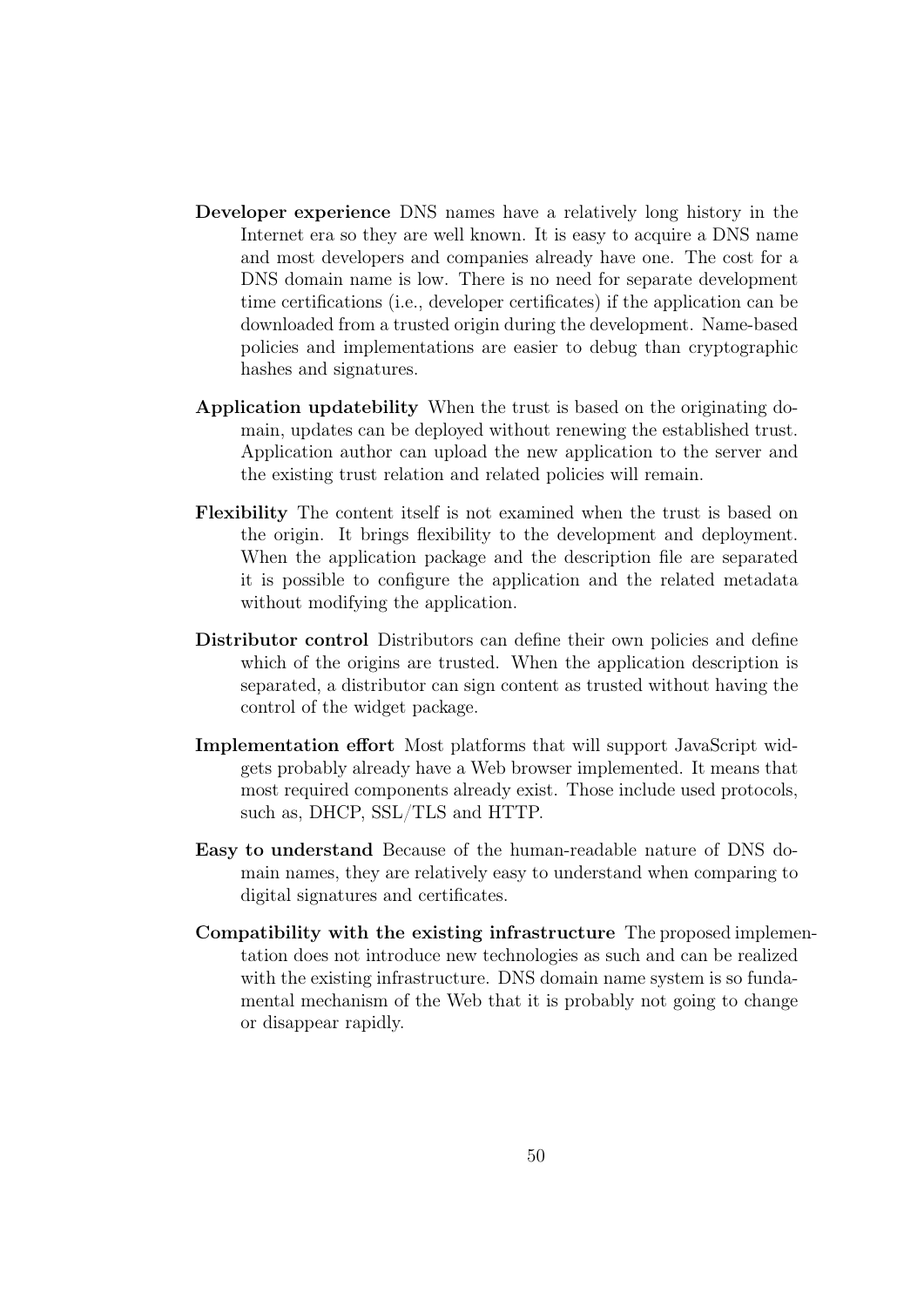## 7.2 Comparisons

#### 7.2.1 Certificates versus originating domain

- Costs Both certificates and DNS domain create costs. As an example at 1.8.2009 the costs for a .com domain were starting from 5 euros per year and for a code signing certificate 140 euros per year from an example service provider called Go Daddy<sup>[1](#page-60-0)</sup>. DNS name require a DNS server configuration that adds some costs. DNS name can be protected with a SSL/TLS encryption to authenticate the server and to guarantee integrity, and the costs for that at Go Daddy start from around 20 euros per year. Usually, companies and developers already have a DNS domain acquired so in those cases this does not create any additional costs.
- Security Certificates can be considered a more secure indicator of the origin. The used cryptography does not contain any significant weaknesses and the authentication of the real-world entity is done more reliably than when acquiring a non-secure *com* domain for example. However, if encryption is used, the authentication process is similar in both. DNS contains some known vulnerabilities like Denial of Service (DoS) and DNS rebinding [\[26\]](#page-73-0). They are threats to the domain-based origin model, but are difficult enough to carry out in practise so that they do not jeopardize the applicability of the model. Centralizing the trust authority creates a big risk if the authority is compromised. For example, if a private key of a trusted CA leaks, it is possible to create fake certificates that look like verified by the CA.
- Authoring Certificates are used together with digital signatures that are calculated on per widget instance basis. It means that every time the widget changes a new signature process must be carried out. The domain-based model uses the origin of the code as the trust indicator so different widget versions are considered equally trusted as long as they come from the same source. In the JavaScript widget environment, the party responsible for the code is more important than the code itself. This is because widgets can be dynamic and they can change themselves after they have been installed (section [7.5\)](#page-66-0).
- User experience If a widget author does not have the opportunity to use certificates and is forced to deploy a widget without signatures or with a

<span id="page-60-0"></span><sup>1</sup>http://www.godaddy.com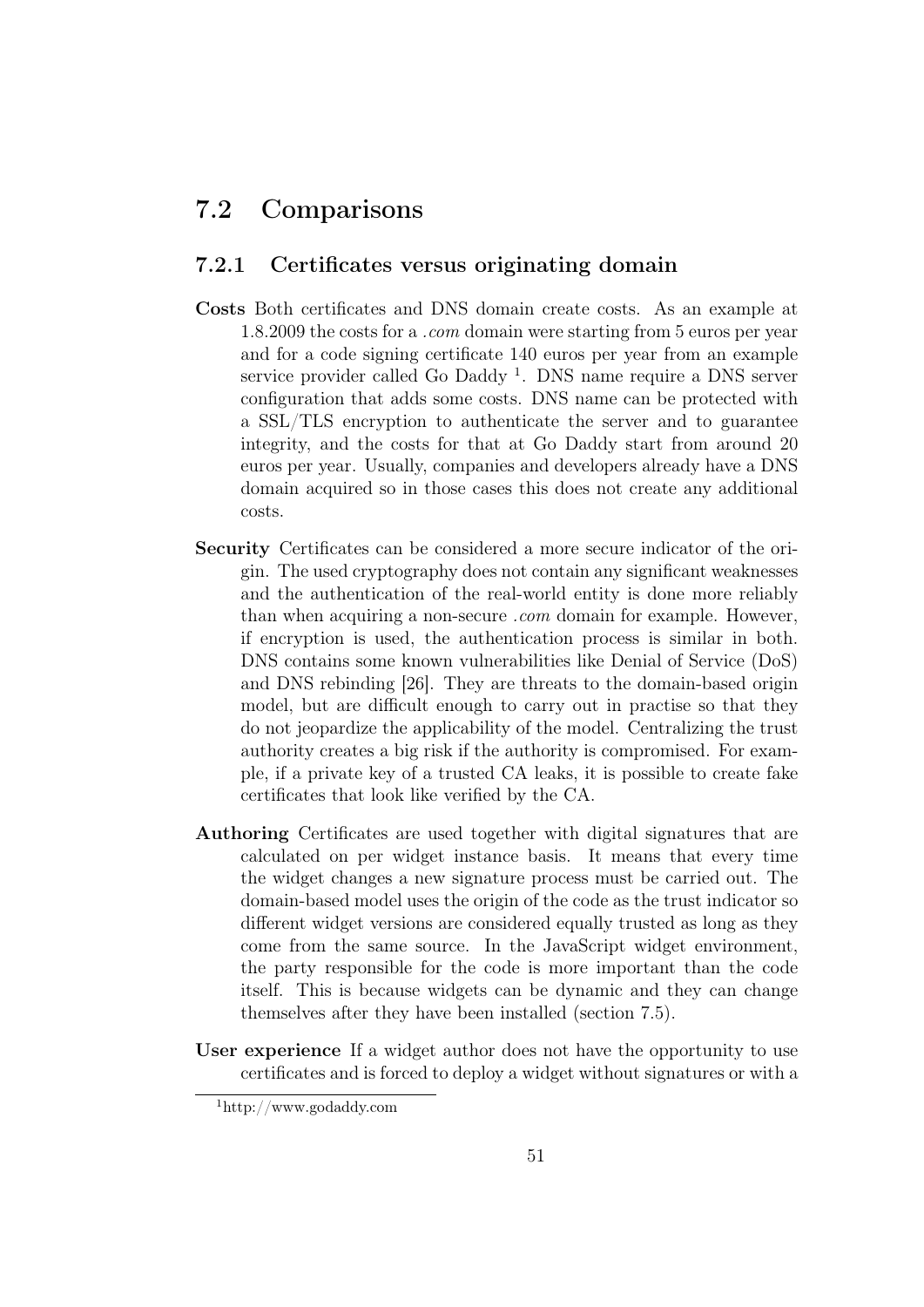self-signed certificate there is very little information that can be showed to the user when making a trust decision. A DNS domain offers at least some hint to the user about the origin of the application even if the origin is not verified by a trusted party. Another view point in regards to the user experience is that domain names are known to the user at least on some level. They are used in other trust-related decision in the context of W3C Widgets. The Widget Access Request Policy [\[53\]](#page-75-3) specifies how to define the network access policy of a widget. The policy definition includes a list of domains that are accessible by the widget. It means that if these access policy definitions are used, a widget user agent is anyway forced to determine the trust towards a domain. The policy conformation might require user interaction, which means that user has to think about DNS domains.

- Policy reusability There are use cases where domain names are used as the keys when defining security policies. An example is the Geolocation API and how it is implemented in Firefox<sup>[2](#page-61-0)</sup>. Users can grant Web sites a permission to access the location information. It means that domain names are mapped to access control policies. Same policies could be used between a browser and a widget user agent. It is expected that in the future more and more APIs will be made available from the widget and also from the browser execution context [\[59\]](#page-76-3).
- Monopolism In a situation where a certification from a certain Certificate Authority is needed to run an application on a runtime, it can be said that the CA has a monopolistic position. All application authors must purchase a certification service to be able to deploy on that particular runtime. Leveraging DNS mechanism does not create such monopolism that easily because the DNS infrastructure is not controlled by an individual company. It is a world-wide system with a hierarchical structure [2.4.](#page-15-0)
- Past experiences Signatures and certificates are the trust mechanism for J2ME MIDlets. Today, the related ecosystem is very complex and does not work well. It is said that the signing is even killing the whole technology because it makes application development and deployment so hard  $3^{4}$  $3^{4}$  $3^{4}$  $3^{4}$ <sup>[5](#page-61-3)</sup>. The costs of the required certificates have become unbear-

<span id="page-61-0"></span><sup>2</sup>http://www.mozilla.com/en-US/firefox/geolocation/

<span id="page-61-1"></span><sup>3</sup>http://javablog.co.uk/2007/08/09/how-midlet-signing-is-killing-j2me/

<span id="page-61-2"></span><sup>4</sup>http://www.spenceruresk.com/2007/05/26/the-hidden-problem-with-j2me/

<span id="page-61-3"></span><sup>5</sup>http://blog.javia.org/midlet-signing/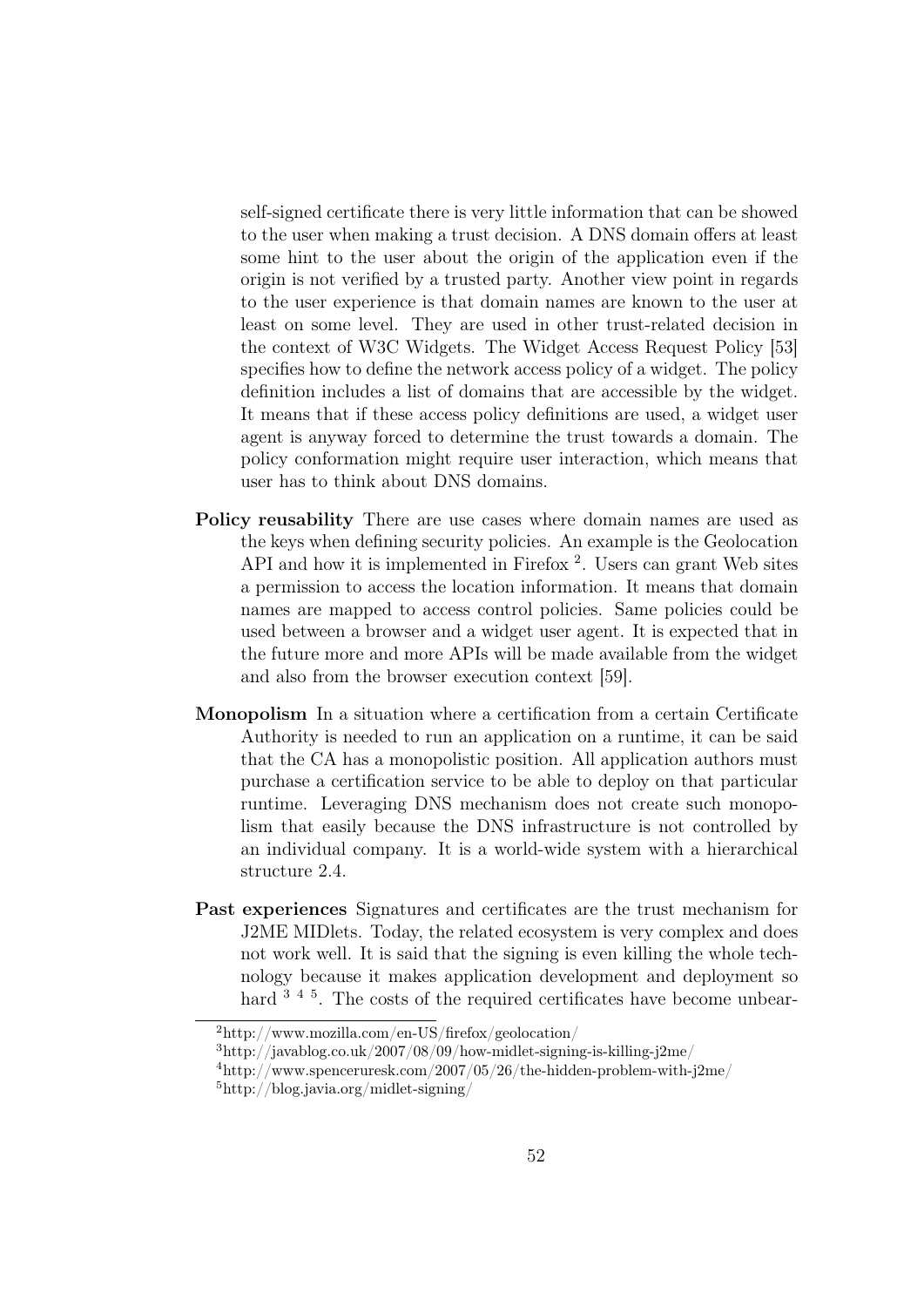able for individual developers. The reasons for the failure are not so much technical though, but rather business and political reasons.

#### 7.2.2 One package versus two packages

- Flexibility A third party can sign a widget as trusted without the widget author even knowing about it. As an example an operator could sign a widget that is distributed by a third-party developer so that the actual widget package does not need to be touched. The signatures are added to the widget stub or to the Widget Description Document.
- User experience A widget stub or a WDD is smaller than the widget package, which means that it can be acquired faster. In mobile context, when the used network connection is slow, the time difference can be remarkable. Faster acquiring means that the user can make the trust decision and the decision about installing a widget more instantly. Only after a positive decision the widget package is downloaded. Widget compatibility with the user agent in question can also be checked based on the first file. If only one widget package would be used it should first be downloaded as whole and in a case of a negative decision there would be unnecessary download rate used. This might create costs to the user if flat rate data plan is not used. In the installation experience flow, it is more natural to make all decisions as close to each other as possible. The first decision is to download a widget (e.g., click a download link from a widget portal) and the second is whether to actually install the downloaded widget. If the widget package download takes, for example, 20 minutes the user flow has already been broken if the installation decision has to be made only after the download.
- Distribution If a widget is separated into two packages it can be distributed more easily. The actual widget package can be hosted in one place where it is easy to manage and update and the descriptor file can be the one distributed. For example, a company can have a widget catalogue hosted at their domain, but WDD files of the widgets can be uploaded to several widget repositories and portals.

#### 7.2.3 Complementary versus alternative implementation

Signing individual files The alternative implementation does not support signing individual files. The widget package altogether is signed. There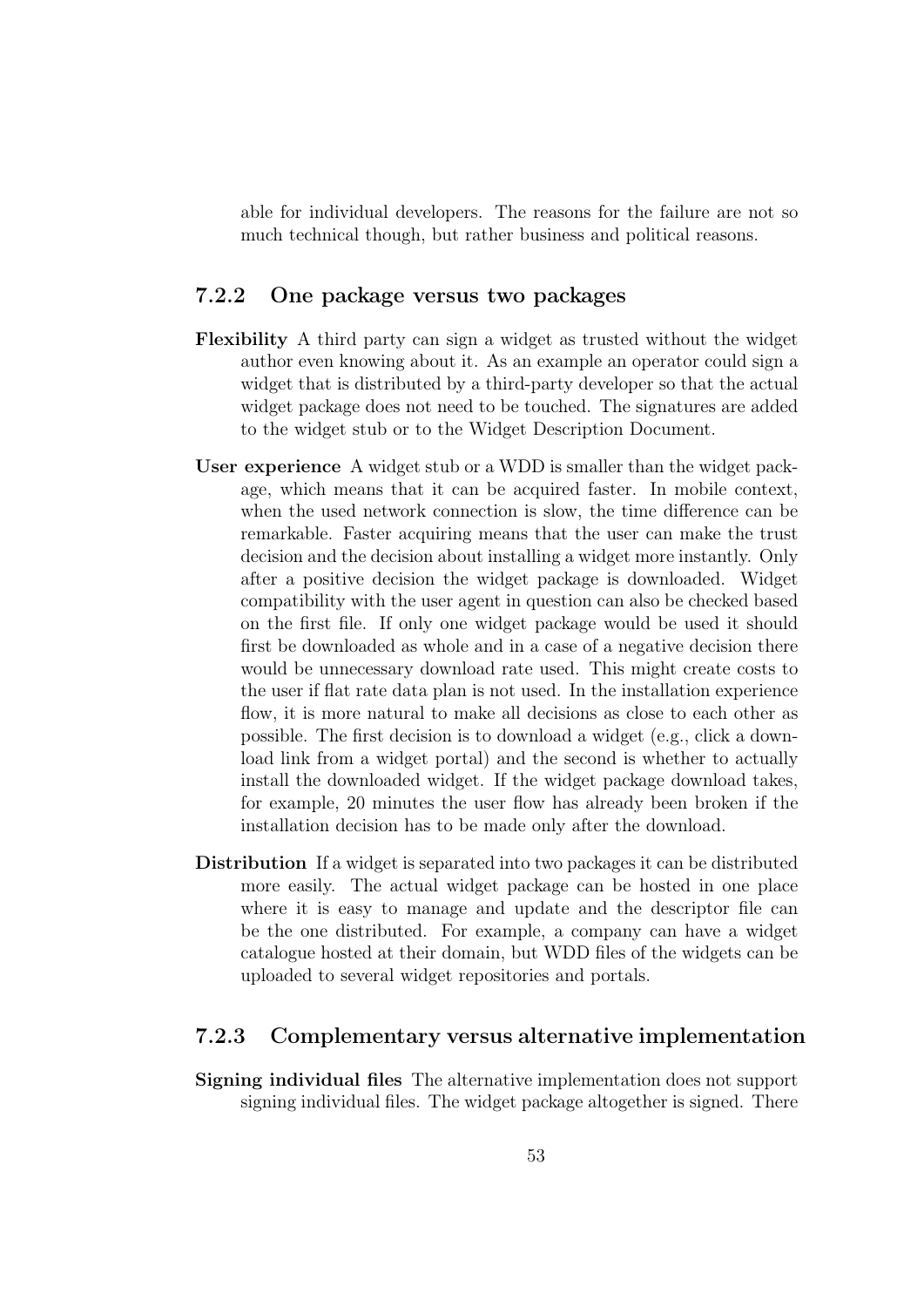is usually no need to sign files separately. It complicates the signing process and the trust decision is a binary choice about whether to install an application or not. Individual source code files are not good separately and they always are an integral part of a total widget.

- Metadata syntax Complementary implementation uses XML to describe metadata, but alternative implementation includes an optional use of JSON. JSON creates smaller files because it is less verbose than XML. Parsing JSON is also becoming faster because native JSON parsing has been implemented in some of the latest popular browsers and widget user agents are often based on those browser engines. However, XML can be also made more efficient with binary formats, such as, the Xebu [\[67\]](#page-77-0).
- XML Signatures The complementary method uses XML Signatures which are more complex and harder to implement than the signature method in the alternative implementation. W3C Widgets Digital Signatures require XML to be canonical and because of that, the widget user agent must also implement at least the one required canonicalization algorithm [\[52\]](#page-75-2).

# 7.3 Evaluation against browser security model limitations

JavaScript security model limitations in browsers were discussed in section [3.1.](#page-21-0) The SOP-based security model that relies heavily on DNS domains was described to contain many limitations and weaknesses. Browser security model is related to widget user agents because the underlying technology stack is the same in both. Widgets also run on top of engines that are capable of executing applications written with Web technologies. In this section, the list of browser security model limitations is evaluated in the context of W3C Widgets and the proposed trust establishment mechanism.

SOP workarounds W3C Widgets Access Requests Policy specification deals with widget network access control. It is possible to make a whitelist of domains that are accessible from the widget execution context. This helps to deal with SOP workarounds, but requires that the access policy also affects to script- and img-tags in addition to the XHR access.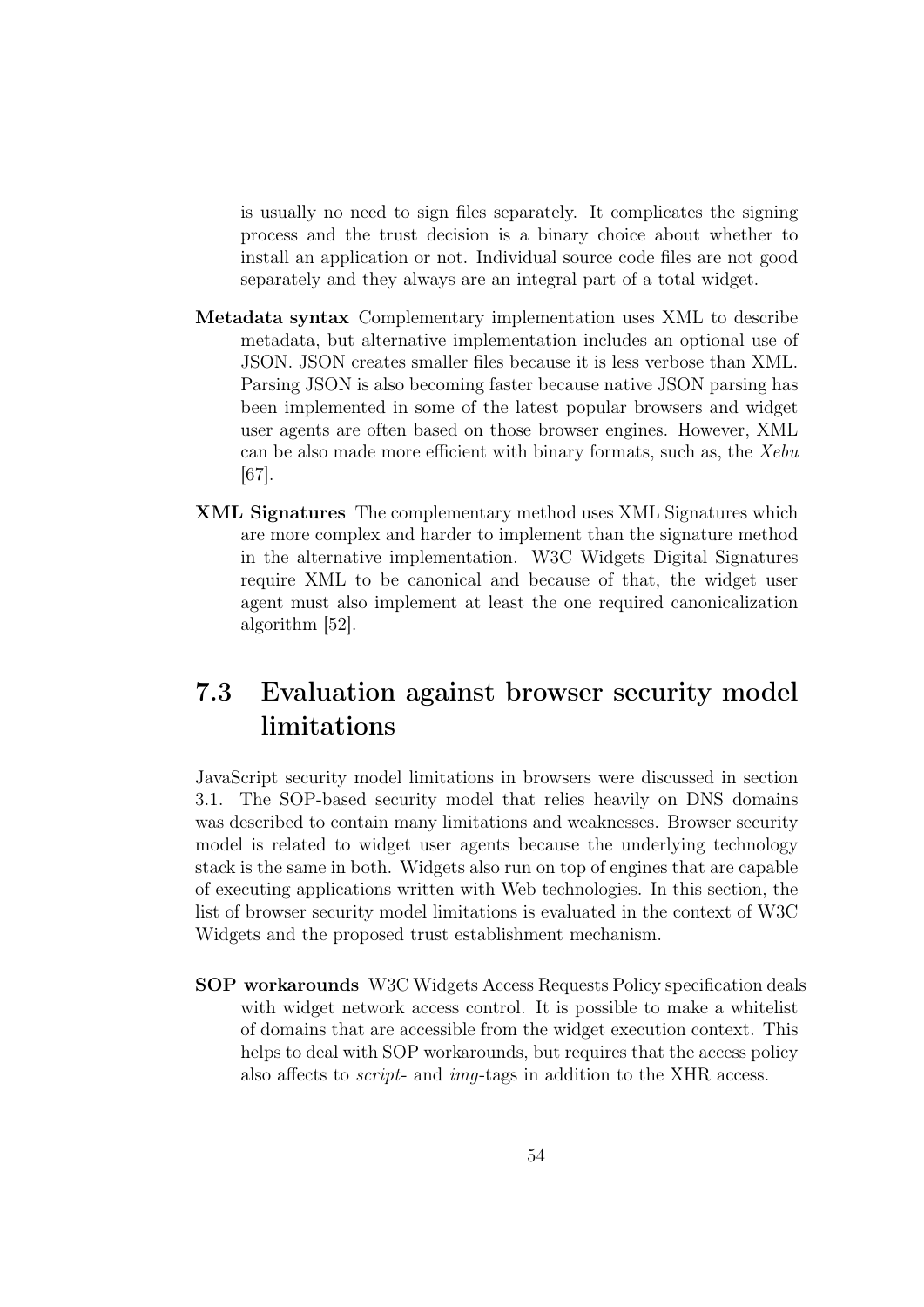- Cross Site Scripting (XSS) XSS attacks cannot be coped with the Access Requests Policy, but the damage that the attack causes can be reduced. Even if an attacker can inject JavaScript code to an execution context, it is not possible to steal data that easily when the access outside the context is managed with policies and it is not possible to make a connection to an arbitrary domain. The risk for an XSS attack still remains if proper input/output validation is not done properly or there is no other mechanism in place that prevents them.
- Cross Site Request Forgery (CSRF) The damage of a CSRF is usually considerable if HTTP cookies are used for identifying and authenticating the client. Widgets can have more novel ways of storing state information in the client-side. For example, in W3C there is the Web Storage specification [\[68\]](#page-77-1) that can be used to store data in the clientside if the specification is implemented by the widget user agent.
- Session stealing Session stealing is as big of a problem with widgets than it is in the traditional browser environment. The main reason is that the communication channel between a client and a server can be eavesdropped if it is not secured. However, some widgets might not need a server-side component and they could run only locally. The proposed implementation forces a connection to a domain. If session information is used during the connection it can be said that the proposed implementation is more vulnerable to session stealing. A game widget without the need to connect anywhere is safe because there is no session to steal.
- Absent content security methods This limitation is even more risky with widgets because many widget runtimes offer privileged APIs that can be called from widgets, but not from a browser environment. W3C has formed a Device APIs and Policy Working Group Charter <sup>[6](#page-64-0)</sup> who's task is to create a framework and policies for defining access control for security-critical APIs. An access control policy is needed for a content and API access so that they are harder to abuse by malicious parties.
- Implicit trust in domains The proposed implementation makes the trust towards a domain more explicit. The domain is trusted either by user's direct decision or by the fact that a pre-defined policy indicates that the domain is trusted. Also the Access Requests Policy deals with this limitation because the widget author has the possibility to explicitly list which domain can be connected to (i.e., can be trusted).

<span id="page-64-0"></span><sup>6</sup>http://www.w3.org/2009/05/DeviceAPICharter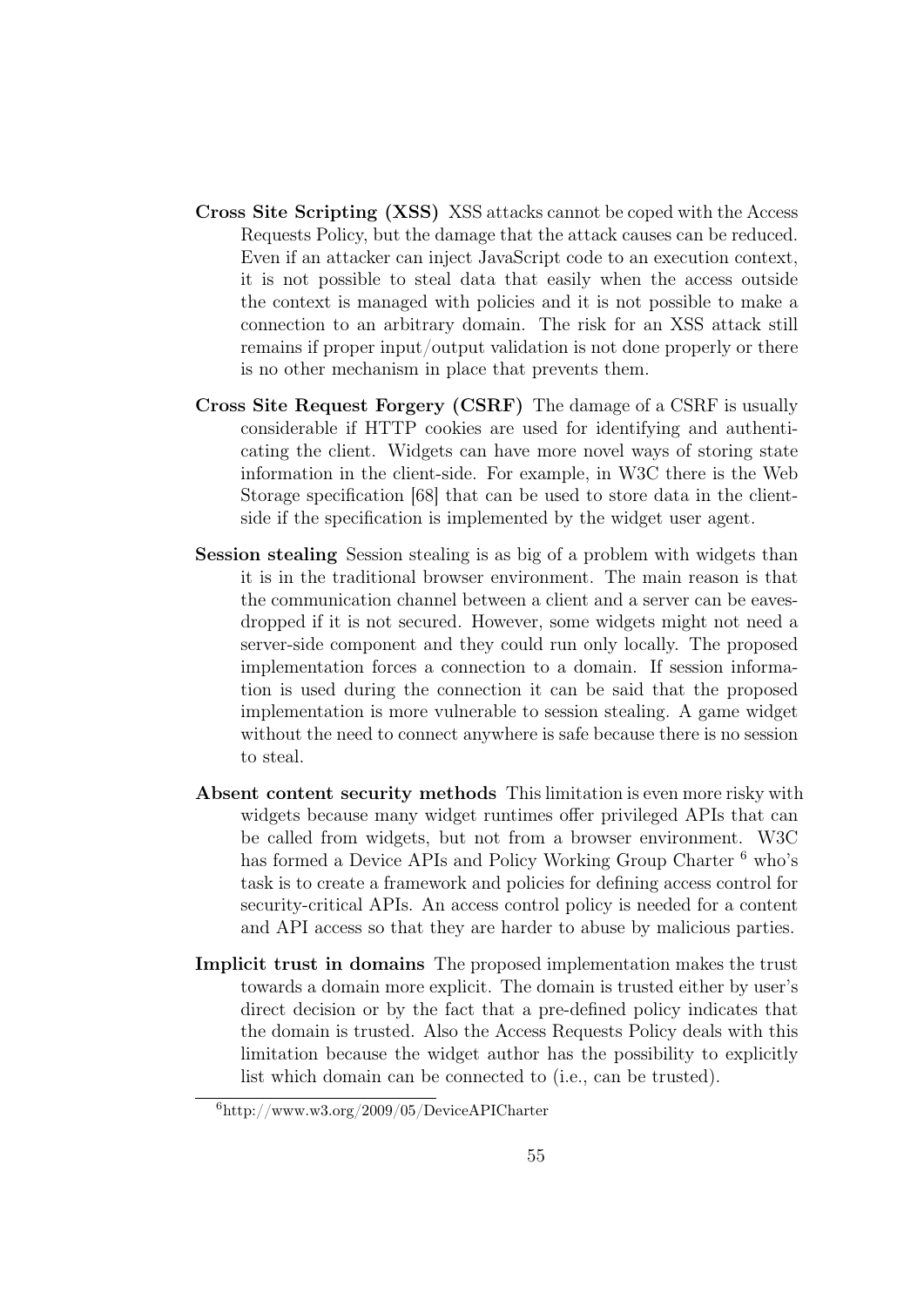Integrity issues A widget runtime has the same technologies available for integrity issues than a browser runtime. SSL/TLS can be used for transport layer integrity and there exists also technologies and methods for more higher level integrity. Digital signatures defined in the Widgets specification are one of the enablers that can be used for application level integrity. They can be used in the traditional W3C-defined implementation and in the proposed implementation.

## 7.4 Other possible solutions

#### 7.4.1 Decentralized trust

The trust model is centralized with certificates and the PKI. The root of the trust is CAs that certify other parties. An alternative model is to decentralize the trust. One example concept that leverages this model is the web of trust [\[69\]](#page-77-2). It is used in Pretty Good Privacy (PGP) to bind public keys to users. In PKI, public keys are bind to real-world entities by CAs, but in web of trust binding is done by other users of the system. The same kind of concept could be used to make a trust decision about an application. If users that are in your web of trust have trusted an application it could be trusted by you too.

Similar content trustworthiness concepts have been developed for Peer-to-Peer (P2P) networks where users share resources with each other. An example of such an approach is the EigenTrust algorithm [\[70\]](#page-77-3). It is a reputation system where a trust value is calculated for each peer in the network. The value is used to determine from whom other peers download their files and to isolate malicious peers from the network. Same kind of reputation system has been proposed at [\[56\]](#page-76-0). Reputation models could be adapted to application trust establishment by calculating trust values to application authors, distributors or applications themselves. Values could be based on a feedback or rankings given by other users or recommendations made by other developers.

#### 7.4.2 Source code and behaviour analysis

One approach to determine whether an application can be trusted is to look at the application itself. Other approaches proposed or presented in this thesis rather look at where the application comes from or who has verified that the application can be trusted. Source code could be automatically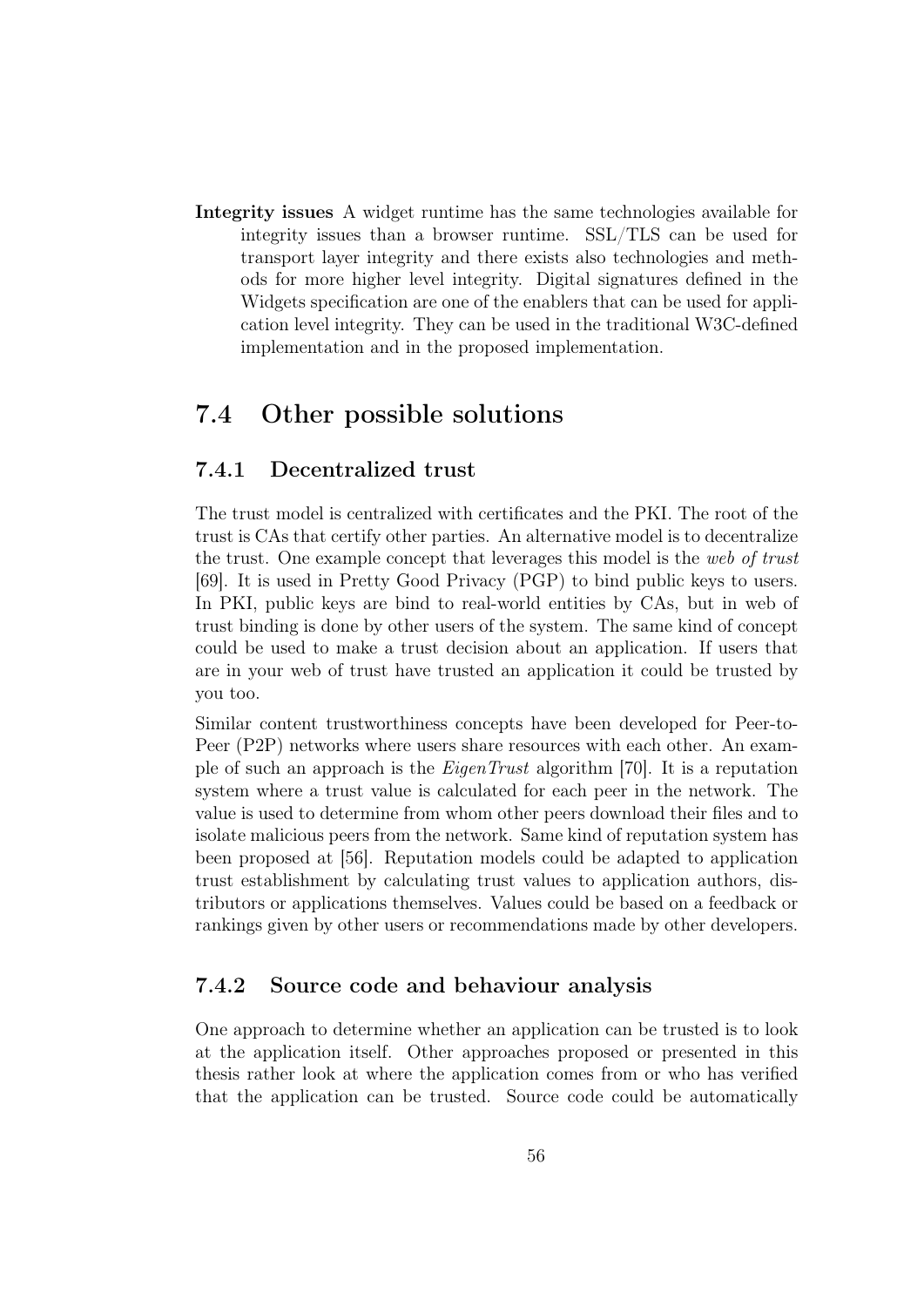analyzed in two ways - either statically or dynamically. In statical source code analysis, the application is not executed. The source is interpreted by an external computer program that tries to determine properties about the source. In dynamic analysis, the source code is executed and the behaviour is examined during the run time.

In the case of JavaScript widgets it could be determined that the application does not call any sensitive APIs and that it does not use a network connection at all. Those applications could be installed with relaxed security policies (e.g., by not prompting a permission from the user). Statically this could be done, for example, by using regular expressions to look for certain patterns or API calls from the source [\[29\]](#page-73-1).

Dynamic analysis could be done by monitoring JavaScript applications and evaluating the actions that the application performs. Auditing information and intrusion detection techniques can be used to detect malicious actions [\[71\]](#page-77-4). Another dynamic behaviour detection mechanism is to examine the HTTP traffic that a JavaScript application causes [\[30\]](#page-73-2).

## <span id="page-66-0"></span>7.5 Restricting granted capabilities

After the security policy for widget installation is enforced, widget is installed and the widget has been given a set of capabilities. The capabilities must be restricted so that they are granted only to the correct application or even only to parts of it. Capabilities are things like the capability to install the application, to update it, to access the network or to access some private information about the user. In a mobile device an example is a capability to read user's SMS messages. A more cross-platform example is the location information. W3C specifies the Geolocation API [\[72\]](#page-77-5) that is implemented, for example, in the latest Firefox version  $7$  and in the iPhone version of the Safari browser<sup>[8](#page-66-2)</sup>. It allows JavaScript code to access user's location through an API call.

In the case of JavaScript applications restricting capabilities is harder than with some other programming languages. The security model has limitations like described in section [3.1](#page-21-0) and the dynamic nature of the language makes it possible for applications to change their behaviour. For example, a signed JavaScript widget might become intentionally or unintentionally malicious after installation through a XSS attack or after an update. Applications

<span id="page-66-1"></span><sup>7</sup>http://www.mozilla.com/en-US/firefox/geolocation/

<span id="page-66-2"></span><sup>8</sup>http://blogs.computerworld.com/iphones\_safari\_browser\_to\_include\_geolocation\_0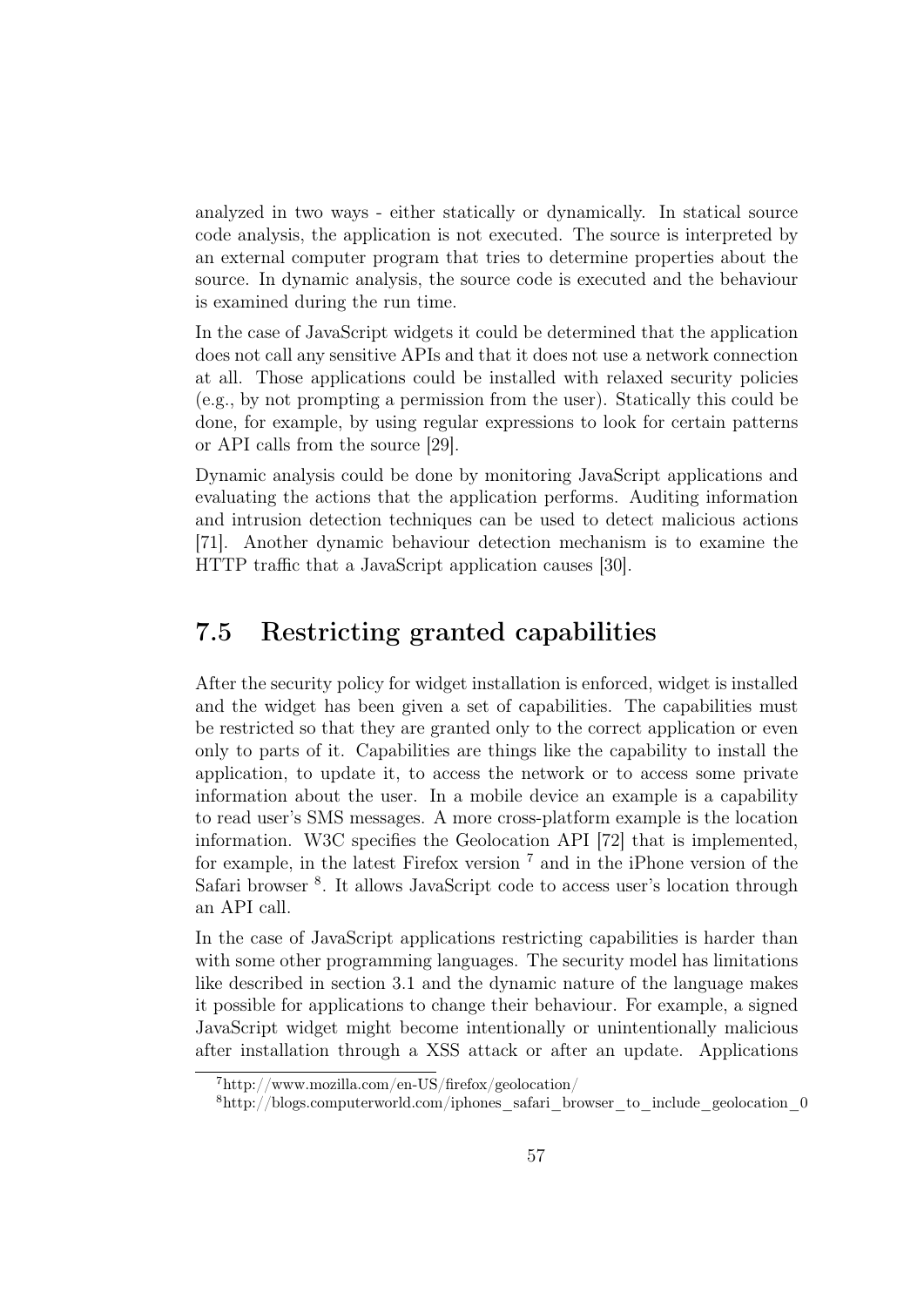might also mashup data from different sources, so they might be vulnerable if some of the sources are compromised or starts to behave maliciously.

There exists lots of research around JavaScript sandboxing and secure mashups in browser environments like discussed in chapter [3.](#page-21-1) Although many of them are primarily designed for embedding JavaScript programs from different sources to a single Web page, some of them are applicable for restricting granted capabilities in the context of W3C Widgets. An important difference between browser mashups and widgets is that widgets are client-side stand-alone applications. Browser mashups are more like widget containers that can include many widgets running in a single browser window and that require some kind of server component.

An inter-widget communication protocol has been proposed [\[73\]](#page-77-6) and it is referred in the W3C Widgets URI Scheme [\[74\]](#page-77-7) specification, but it is not yet specified by W3C. For this reason, in this thesis widgets are considered as independent applications and the restriction of capabilities is considered only in the scope of a single widget.

One option to restrict capabilities is to sandbox JavaScript code like done with signed scripts (section [3.3\)](#page-26-0). Scripts that are signed may be granted extra capabilities, but they cannot interact at all with unsigned code. This can be seen as a full restriction and provides good security. The downside of the method is that it requires support from the widget engine. It cannot be leveraged as a cross-platform solution because there is no common signed scripts support available on different platforms. The method also limits some use cases when the code needs to be able to update itself or when it needs to communicate with unsigned code.

The next level of restriction can be done on the JavaScript level rather than in the platform. Examples are Google Caja [\[75\]](#page-77-8), FBJS [\[76\]](#page-77-9) and Microsoft WebSandbox [\[77\]](#page-77-10). They are ways to "sanitize" JavaScript code by doing a source-to-source translation. JavaScript code is translated to a format that allows better control of the running code. In Caja, the target is to allow object-capability programming model. Without translations, objectcapability model is hard to implement because JavaScript has a global variable that is accessible by all JavaScript code. It means that there is no way to protect modules or parts of the application. When a malicious script gets to run in a JavaScript context, it has access to all information that the other code has too (i.e., granted capabilities also leak to the malicious code). Caja, FBJS and WebSandbox define a subset/superset of JavaScript and prevent developers to use the standardized language. They also cause a performance penalty and result in bigger applications. This is because additional logic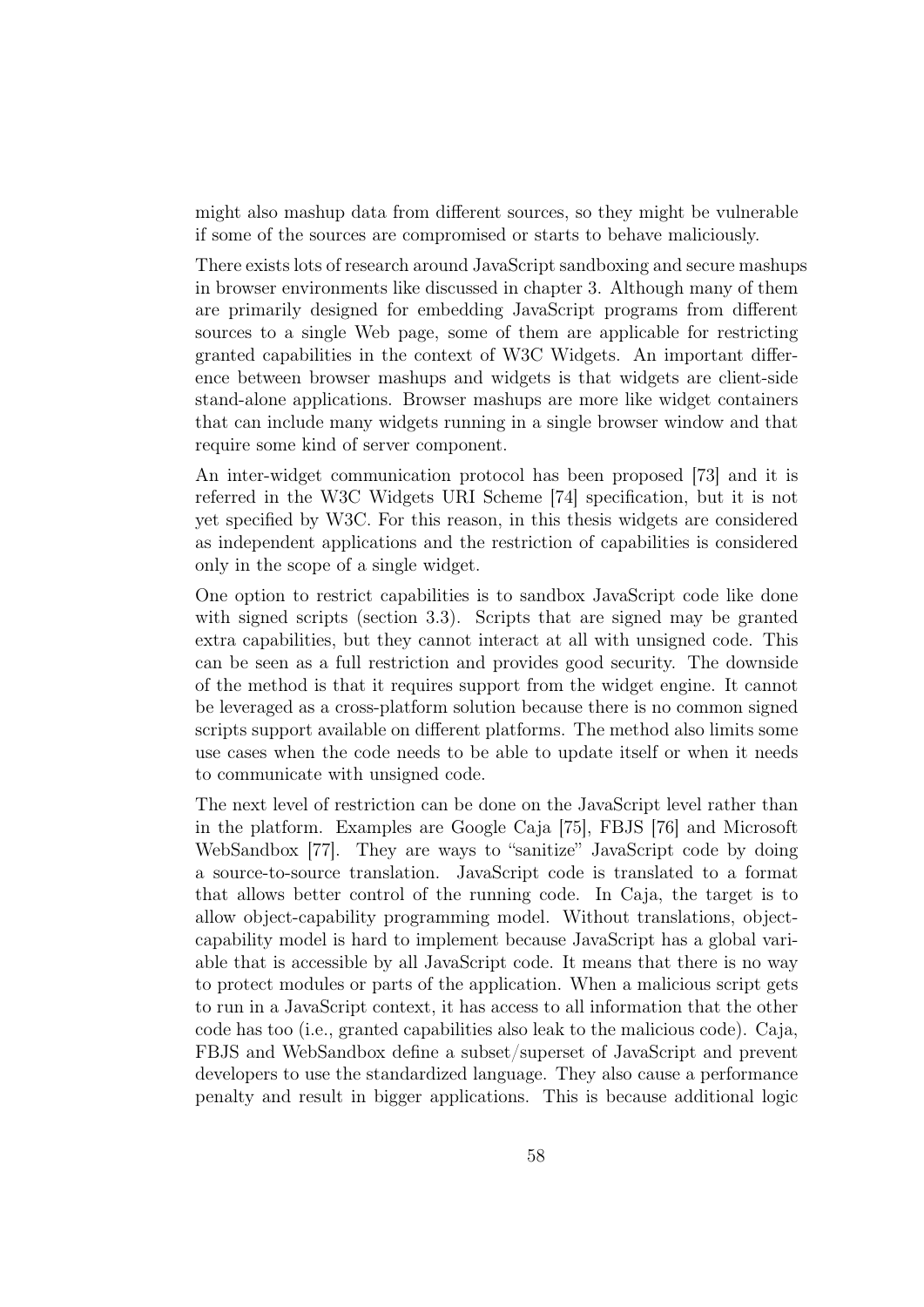and run-time checks have to be added to achieve the pursued goal. For example the authors of the WebSandbox tell in their presentation that the performance is 1.5-4 times lower when using their implementation [\[78\]](#page-78-0).

Besides source-to-source translation, JavaScript language can be made more secure by using a safer subset from the beginning. This is the approach taken in ADsafe [\[79\]](#page-78-1). ADsafe defines a safe subset of the JavaScript language so that applications that use only that subset can be safely embedded into a Web page. The primary use case is advertising. Third party advertisements coded with JavaScript are safe to embed if they are coded using the ADsafe subset. The conformance can be checked with a validator. The advantage over translating approaches is that no additional code is injected to the application, so it can run efficiently.

Adobe AIR introduces a security sandbox solution for restricting privileged API access to only to the initial application code. Initial application code is code that is packaged in the application and that code runs in an application sandbox. Code running in an application sandbox has access to AIR APIs such as the file system API. It is not possible to load code outside the application package to the sandbox. Files and code loaded outside the application are placed to a non-application sandbox which has more relaxed policy. Code running there can load scripts from the network and create JavaScript code dynamically. For example the use of eval is prohibited in the application sandbox, but can be used in the non-application environment. Non-application sandbox prevents accessing APIs that could potentially be used for malicious purposes. AIR also defines a bridge API that can be used to communicate between the different sandboxes. [\[51\]](#page-75-4)

All the methods above can be used to restrict granted capabilities. Most importantly, they protect against attacks such as XSS and CSRF. They do not help in the case where the widget author intentionally develops a malicious widget. In those cases, there should be mechanisms to block the access from widgets that are noticed to behave maliciously. With certificates, a certificate revocation mechanism could be used and in case of domain-based trust model a dynamic blacklisting of domains could be in place.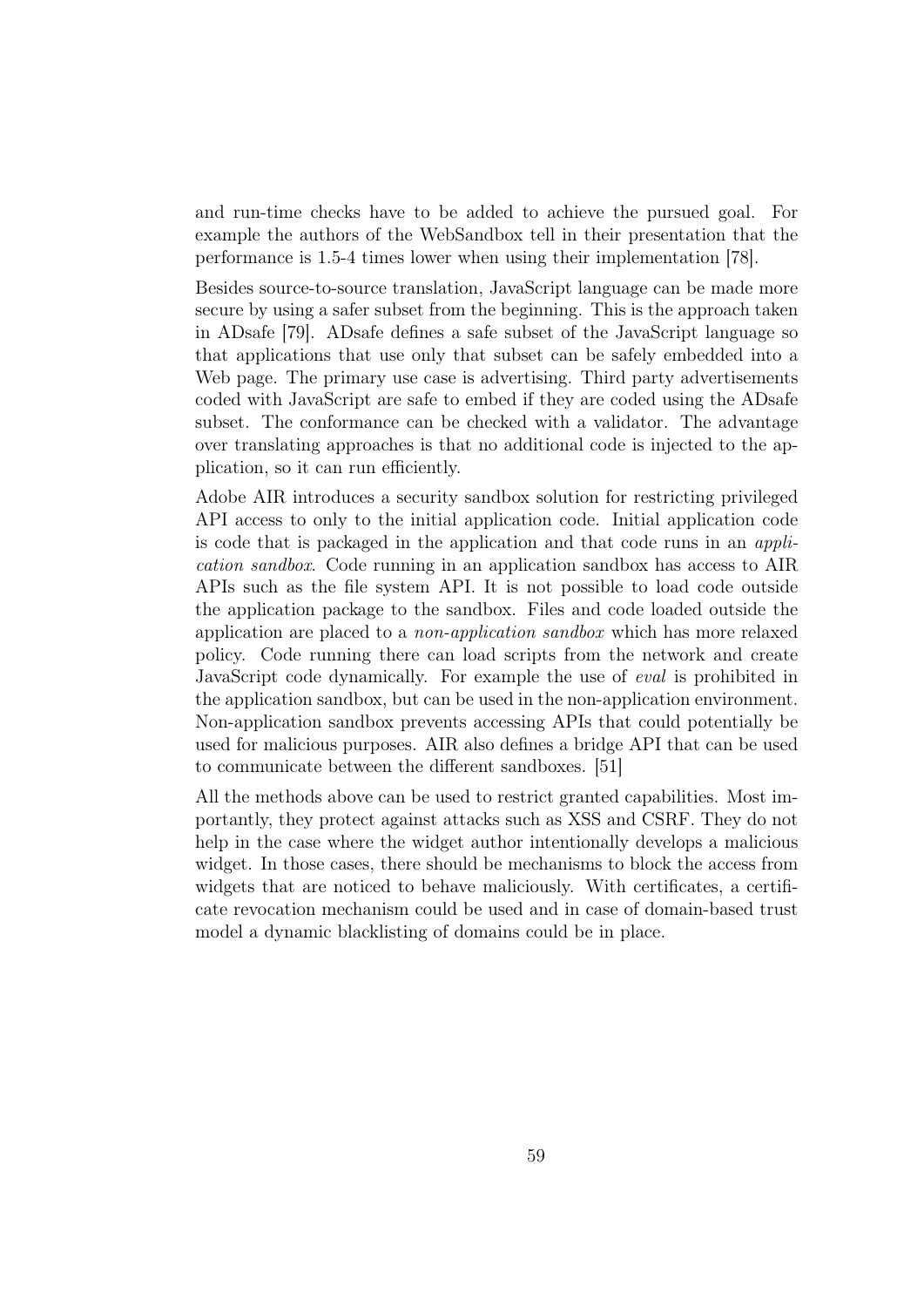# Chapter 8

# Conclusion

In this thesis, a new trust establishment mechanism for installing JavaScript applications was implemented on top the W3C Widgets specification. Instead of digital signatures the new mechanism is built on DNS domains. DNS is a fundamental system in the Web infrastructure and the way trust authority is hierarchically distributed in it suits well with the JavaScript widgets ecosystem. In the DNS based model, the trust is formed towards an origin of an applications rather than towards a single application instance. This brings flexibility to the application development and distribution phases. The new trust establishment mechanism makes it possible to create more user-friendly installation flow where the trust decision can be made before acquiring the actual application package.

In addition to the implementation details, the implementation was evaluated against a set of defined design requirements. The evaluation indicated that the new proposed trust establishment mechanism has potential. Digital signatures have failed to fulfil their purpose in the case of Java MIDlets. DNS based model has properties that could prevent such a failure. One of them is the fact that the DNS is not controlled by companies and it is a distributed world-wide system. This could help to keep the application ecosystem open for individual developers and small companies.

The research question was: How can trust be established to provide usable security? The new mechanism provides sufficient security and brings usability improvements from which multiple parties can benefit. These parties include application authors, distributors and end-users.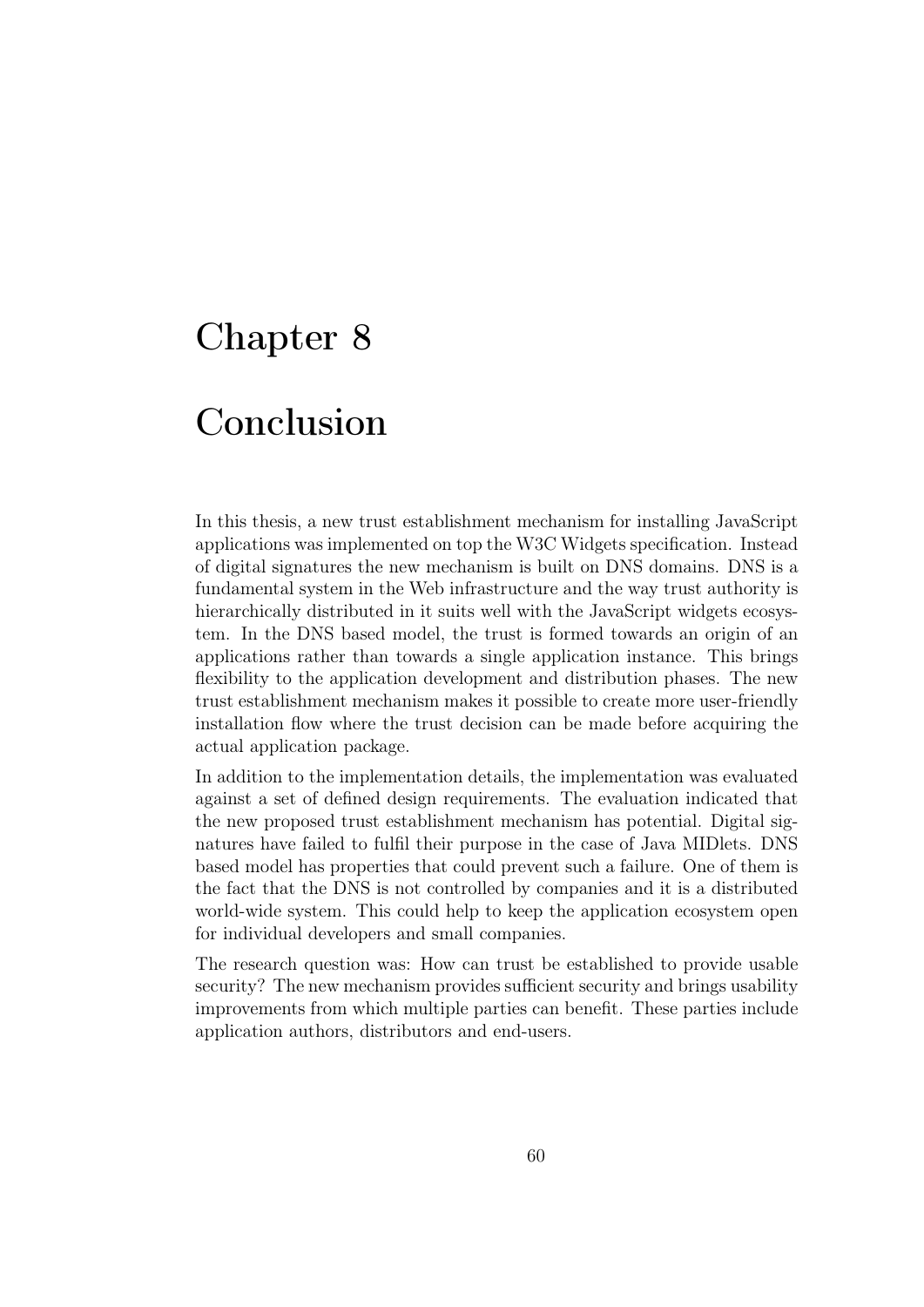# 8.1 Future work

In this thesis, a new trust establishment mechanism was proposed. By using the mechanism it is possible to implement an application installation flow that is more user-friendly. One future work item is to measure the impact of the new flow and compare it to the existing solutions using user experience measurement techniques.

Another area for future work is to study how the development of the EC-MAScript standard affects solutions discussed in this thesis. New versions of the specification are being developed which address the security problems with JavaScript today.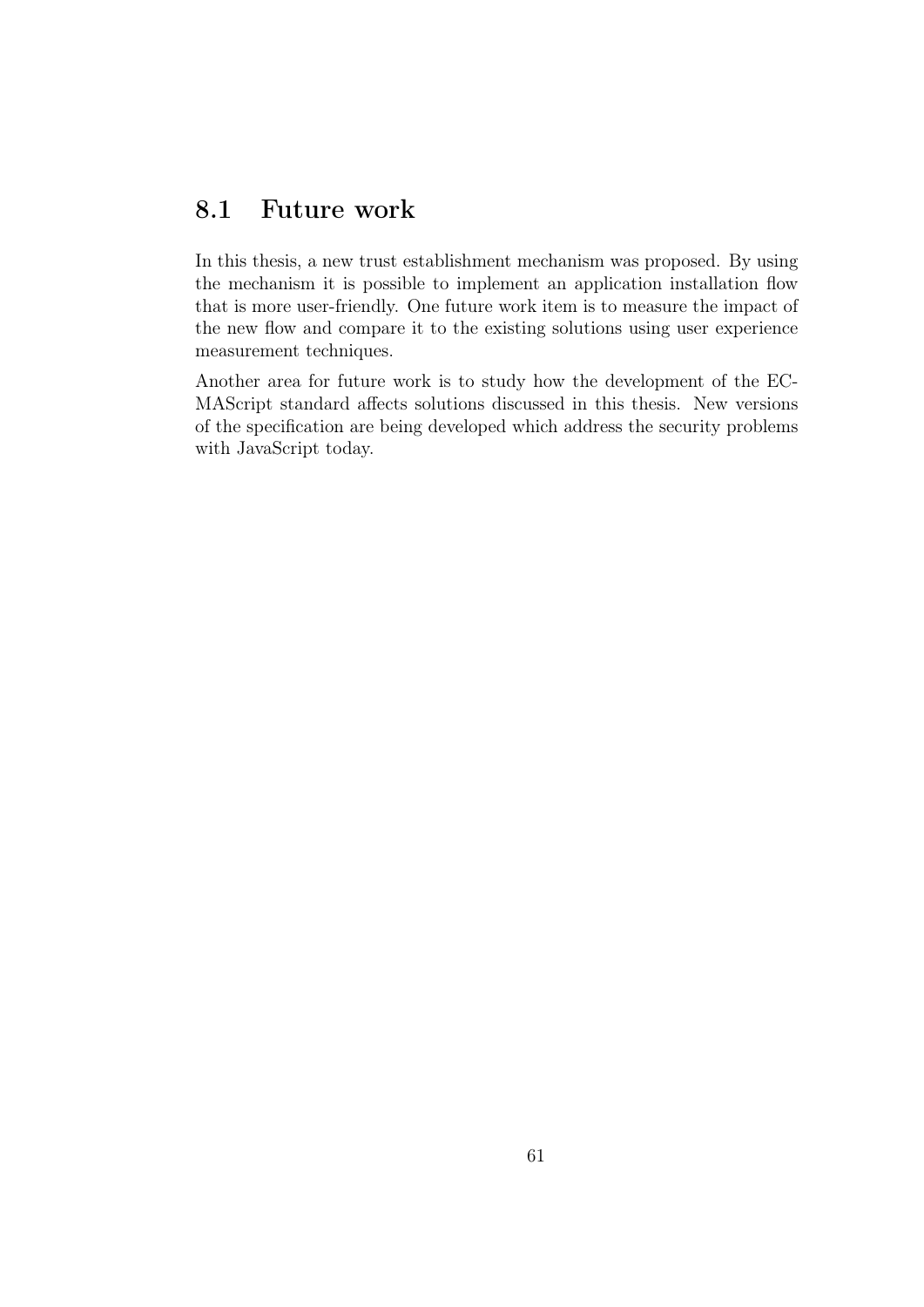# Bibliography

- <span id="page-71-0"></span>[1] Z. Yan and S. Holtmanns, "Trust modeling and management: from social trust to digital trust," Idea Group Inc., 2007.
- [2] W. A. S. Consortium. (2009) The web hacking incidents database. [Online]. Available: <http://www.xiom.com/whid>
- <span id="page-71-2"></span>[3] The World Wide Web Consortium. (2007) Widgets 1.0: Requirements. [Online]. Available: [http://www.w3.org/TR/2007/](http://www.w3.org/TR/2007/WD-widgets-reqs-20070209/) [WD-widgets-reqs-20070209/](http://www.w3.org/TR/2007/WD-widgets-reqs-20070209/)
- <span id="page-71-1"></span>[4] I. Strategy Analytics. (2008) Understanding the mobile ecosystem. [Online]. Available: [http://www.adobe.com/devnet/devices/articles/](http://www.adobe.com/devnet/devices/articles/mobile_ecosystem.pdf) [mobile\\_ecosystem.pdf](http://www.adobe.com/devnet/devices/articles/mobile_ecosystem.pdf)
- <span id="page-71-3"></span>[5] The World Wide Web Consortium. (2009) Widgets 1.0: Packaging and configuration. [Online]. Available: [http://www.w3.org/TR/2009/](http://www.w3.org/TR/2009/CR-widgets-20090723/) [CR-widgets-20090723/](http://www.w3.org/TR/2009/CR-widgets-20090723/)
- [6] N. Ben-Asher, J. Meyer, S. Moller, and R. Englert, "An experimental system for studying the tradeoff between usability and security," Availability, Reliability and Security, International Conference on, vol. 0, pp. 882–887, 2009.
- [7] E. International. (1996) Ecmascript language specification, standard ecma-262, 3rd edition. [Online]. Available: [http:](http://www.ecma-international.org/publications/standards/Ecma-262.htm) [//www.ecma-international.org/publications/standards/Ecma-262.htm](http://www.ecma-international.org/publications/standards/Ecma-262.htm)
- [8] D. J. Bouvier, "Versions and standards of html," SIGAPP Appl. Comput. Rev., vol. 3, no. 2, pp. 9–15, 1995.
- [9] M. Corporation. (2009) About dynamic content. [Online]. Available: [http://msdn.microsoft.com/en-us/library/ms533040\(VS.85\).aspx](http://msdn.microsoft.com/en-us/library/ms533040(VS.85).aspx)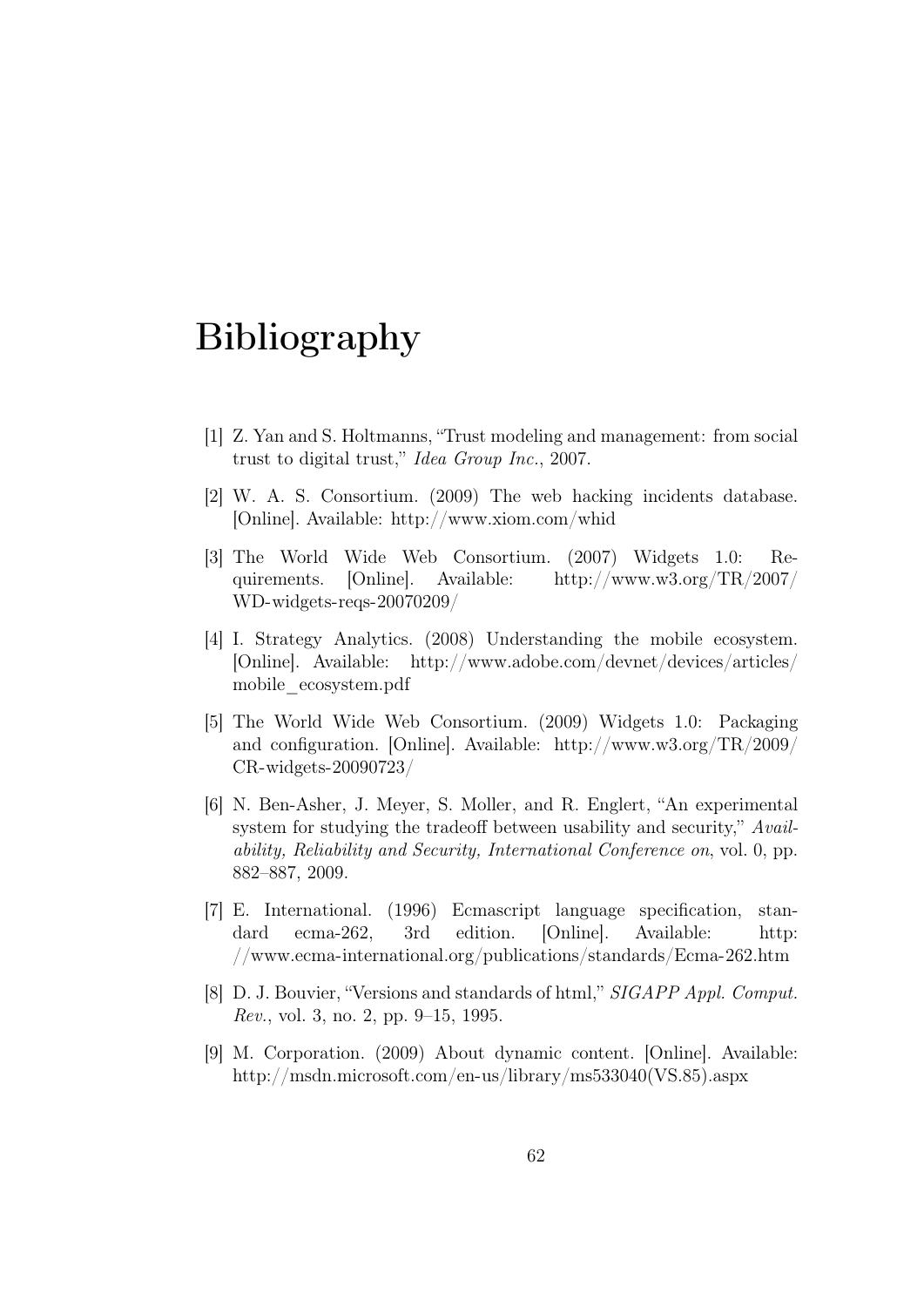- [10] The World Wide Web Consortium. (1998) Document object model (dom) level 1 specification. [Online]. Available: [http://www.w3.org/](http://www.w3.org/TR/1998/REC-DOM-Level-1-19981001/) [TR/1998/REC-DOM-Level-1-19981001/](http://www.w3.org/TR/1998/REC-DOM-Level-1-19981001/)
- [11] ——. (1996) Cascading style sheets, level 1. [Online]. Available: <http://www.w3.org/TR/CSS1/>
- [12] D. E. Comer, Internetworking with TCP/IP Vol.1: Principles, Protocols, and Architecture (4th Edition). Prentice Hall, 2000.
- [13] J. J. Garrett. (2005) Ajax: A new approach to web applications. [Online]. Available: [http://www.adaptivepath.com/ideas/essays/archives/](http://www.adaptivepath.com/ideas/essays/archives/000385.php) [000385.php](http://www.adaptivepath.com/ideas/essays/archives/000385.php)
- [14] The World Wide Web Consortium. (2008) The XMLHttpRequest Object. [Online]. Available: <http://www.w3.org/TR/XMLHttpRequest/>
- [15] B. Wilson. (2008) Mama: Scripting quantities and sizes. [Online]. Available: [http://dev.opera.com/articles/view/](http://dev.opera.com/articles/view/mama-scripting-quantities-and-sizes/) [mama-scripting-quantities-and-sizes/](http://dev.opera.com/articles/view/mama-scripting-quantities-and-sizes/)
- [16] T. Powell and F. Schneider, JavaScript: The Complete Reference. McGraw-Hill/Osborne Media, 2004.
- [17] J. Ruderman. (2008) Same origin policy for javascript. [Online]. Available: https://developer.mozilla.org/En/Same\_origin\_policy [for\\_JavaScript](https://developer.mozilla.org/En/Same_origin_policy_for_JavaScript)
- [18] M. Zalewski. (2008) Browser security handbook. [Online]. Available: <http://code.google.com/p/browsersec/>
- [19] A. Barth, C. Jackson, and J. C. Mitchell, "Securing frame communication in browsers," in In Proc. of the 15th ACM Conf. on Computer and Communications Security (CCS 2008). USENIX Association, 2008, pp. 17–30.
- [20] V. Anupam and A. Mayer, "Security of web browser scripting languages: vulnerabilities, attacks, and remedies," in SSYM'98: Proceedings of the 7th conference on USENIX Security Symposium. Berkeley, CA, USA: USENIX Association, 1998, pp. 15–15.
- [21] D. Yu, A. Chander, N. Islam, and I. Serikov, "Javascript instrumentation for browser security," in POPL '07: Proceedings of the 34th annual ACM SIGPLAN-SIGACT symposium on Principles of programming languages. New York, NY, USA: ACM, 2007, pp. 237–249.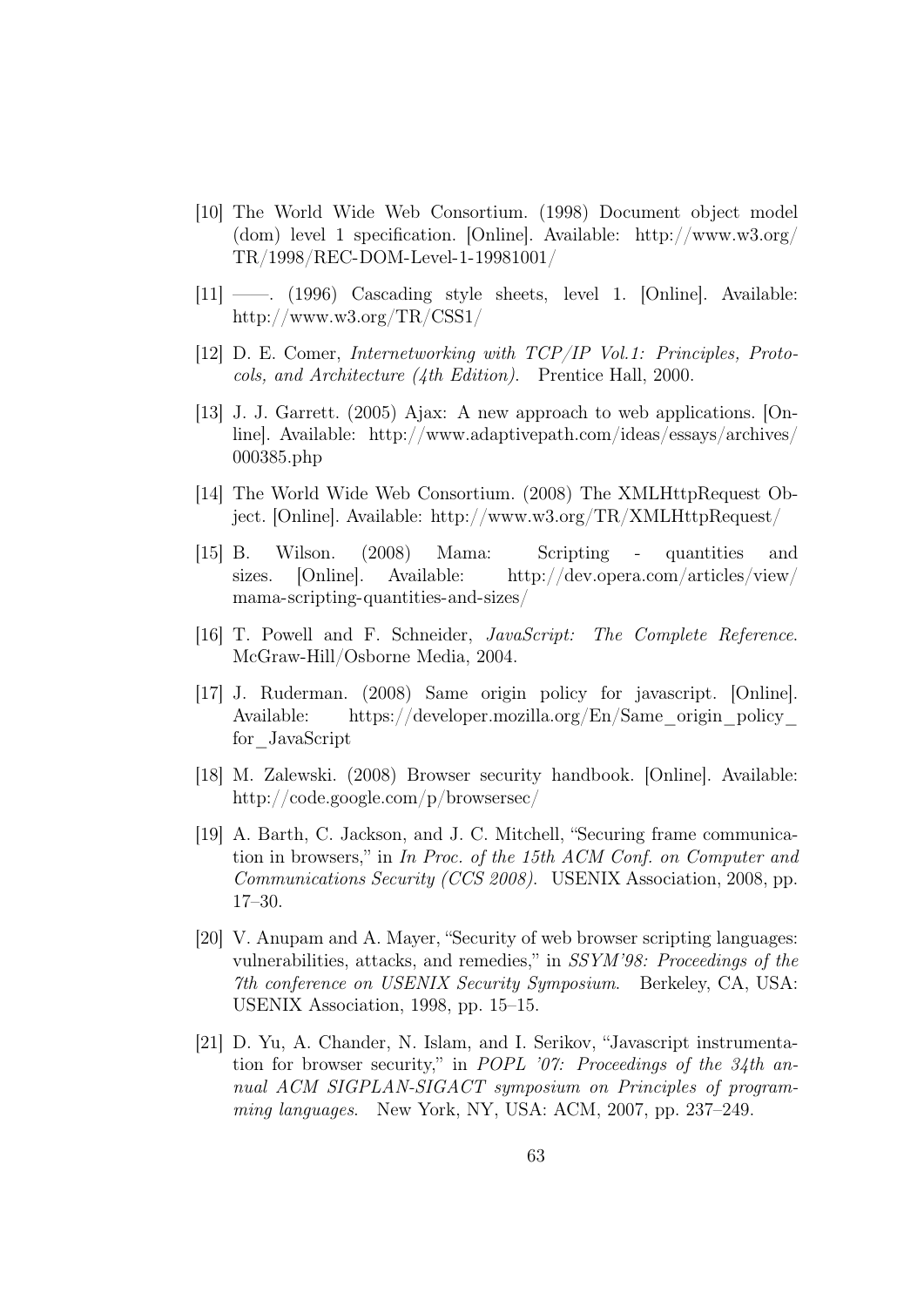- [22] C. Reis, J. Dunagan, H. J. Wang, O. Dubrovsky, and S. Esmeir, "Browsershield: Vulnerability-driven filtering of dynamic html," ACM Trans. Web, vol. 1, no. 3, p. 11, 2007.
- [23] S. Crites, F. Hsu, and H. Chen, "Omash: enabling secure web mashups via object abstractions," in CCS '08: Proceedings of the 15th ACM conference on Computer and communications security. New York, NY, USA: ACM, 2008, pp. 99–108.
- [24] H. J. Wang, X. Fan, J. Howell, and C. Jackson, "Protection and communication abstractions for web browsers in mashupos," in *SOSP* '07: Proceedings of twenty-first ACM SIGOPS symposium on Operating systems principles. New York, NY, USA: ACM, 2007, pp. 1–16.
- [25] C. Karlof, U. Shankar, J. D. Tygar, and D. Wagner, "Dynamic pharming attacks and locked same-origin policies for web browsers," in  $CCS$  '07: Proceedings of the 14th ACM conference on Computer and communications security. New York, NY, USA: ACM, 2007, pp. 58–71.
- [26] C. Jackson, A. Barth, A. Bortz, W. Shao, and D. Boneh, "Protecting browsers from dns rebinding attacks," in CCS '07: Proceedings of the 14th ACM conference on Computer and communications security. New York, NY, USA: ACM, 2007, pp. 421–431.
- [27] OWASP. (2007) Top 10 2007 owasp. [Online]. Available: [http:](http://www.owasp.org/index.php/Top_10_2007) [//www.owasp.org/index.php/Top\\_10\\_2007](http://www.owasp.org/index.php/Top_10_2007)
- [28] T. Jim, N. Swamy, and M. Hicks, "Defeating script injection attacks with browser-enforced embedded policies," in WWW '07: Proceedings of the 16th international conference on World Wide Web. New York, NY, USA: ACM, 2007, pp. 601–610.
- [29] G. Wassermann and Z. Su, "Static detection of cross-site scripting vulnerabilities," in ICSE '08: Proceedings of the 30th international conference on Software engineering. New York, NY, USA: ACM, 2008, pp. 171–180.
- [30] B. Engelmann, "Dynamic web application analysis for cross site scripting detection," Master's thesis, University of Hamburg, 2007.
- [31] A. Barth, C. Jackson, and J. C. Mitchell, "Robust defenses for cross-site request forgery," in CCS '08: Proceedings of the 15th ACM conference on Computer and communications security. New York, NY, USA: ACM, 2008, pp. 75–88.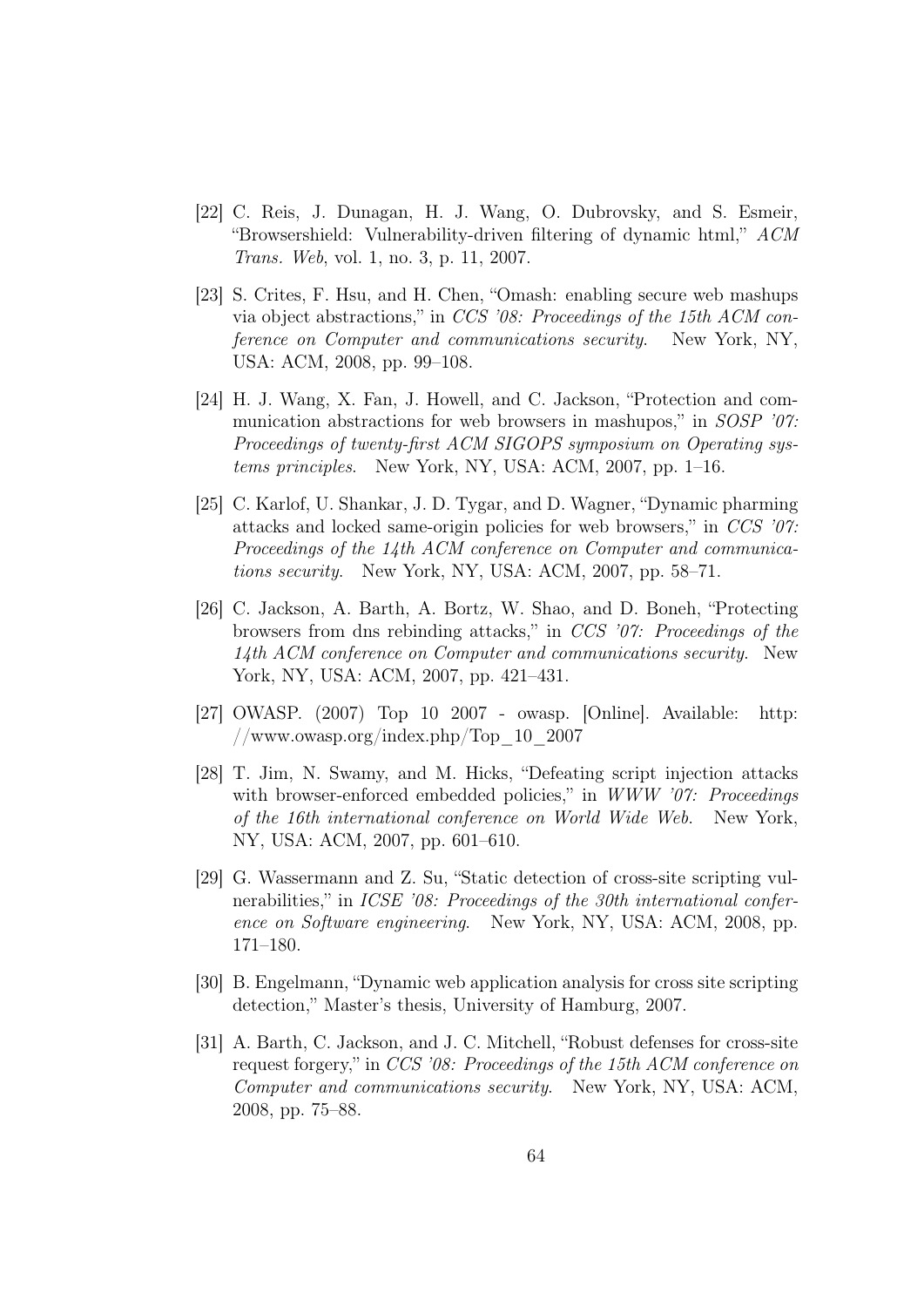- [32] A. van Kesteren. (2008) Access control for cross-site requests - w3c working draft 12 september 2008. [Online]. Available: <http://www.w3.org/TR/2008/WD-access-control-20080912/>
- [33] W. Zeller and E. W. Felten. (2008) Cross-site request forgeries: Exploitation and prevention. [Online]. Available: [http://www.](http://www.freedom-to-tinker.com/sites/default/files/csrf.pdf) [freedom-to-tinker.com/sites/default/files/csrf.pdf](http://www.freedom-to-tinker.com/sites/default/files/csrf.pdf)
- [34] A. Liu, J. Kovacs, C.-T. Huang, and M. Gouda, "A secure cookie protocol," Computer Communications and Networks, 2005. ICCCN 2005. Proceedings. 14th International Conference on, pp. 333–338, Oct. 2005.
- [35] H. Xia and J. C. Brustoloni, "Hardening web browsers against man-inthe-middle and eavesdropping attacks," in WWW '05: Proceedings of the 14th international conference on World Wide Web. New York, NY, USA: ACM, 2005, pp. 489–498.
- [36] I. N. W. Group. (2008) The transport layer security (tls) protocol version 1.2. [Online]. Available: <http://tools.ietf.org/html/rfc5246>
- [37] M. Myers, VeriSign, R. Ankney, et al. (1999) X.509 internet public key infrastructure online certificate status protocol - ocsp. [Online]. Available: <http://tools.ietf.org/html/rfc2560>
- [38] O. M. A. Ltd. (2007) Oma online certificate status protocol mobile profile v1.0 approved enabler. [Online]. Available: [http://www.](http://www.openmobilealliance.org/technical/release_program/ocsp_v10_a.aspx) [openmobilealliance.org/technical/release\\_program/ocsp\\_v10\\_a.aspx](http://www.openmobilealliance.org/technical/release_program/ocsp_v10_a.aspx)
- [39] N. C. Corporation. (1997) Netscape object signing: Establishing trust for downloaded software. [Online]. Available: [http://docs.sun.com/](http://docs.sun.com/source/816-6171-10/owp.htm) [source/816-6171-10/owp.htm](http://docs.sun.com/source/816-6171-10/owp.htm)
- [40] J. Ruderman. (2007) Signed scripts in mozilla. [Online]. Available: [http:](http://www.mozilla.org/projects/security/components/signed-scripts.html) [//www.mozilla.org/projects/security/components/signed-scripts.html](http://www.mozilla.org/projects/security/components/signed-scripts.html)
- [41] Microsoft. (2007) How to use security zones in internet explorer. [Online]. Available: <http://support.microsoft.com/kb/174360>
- [42] V. Gupta, R. Franco, and V. Kudulur. (2005) Dude, where's my intranet zone? (...and more about the changes to ie7 security zones). [Online]. Available: <http://blogs.msdn.com/ie/archive/2005/12/07/501075.aspx>
- [43] The World Wide Web Consortium. (2008) Xml signature syntax and processing (second edition). [Online]. Available: [http://www.w3.org/](http://www.w3.org/TR/2008/REC-xmldsig-core-20080610/) [TR/2008/REC-xmldsig-core-20080610/](http://www.w3.org/TR/2008/REC-xmldsig-core-20080610/)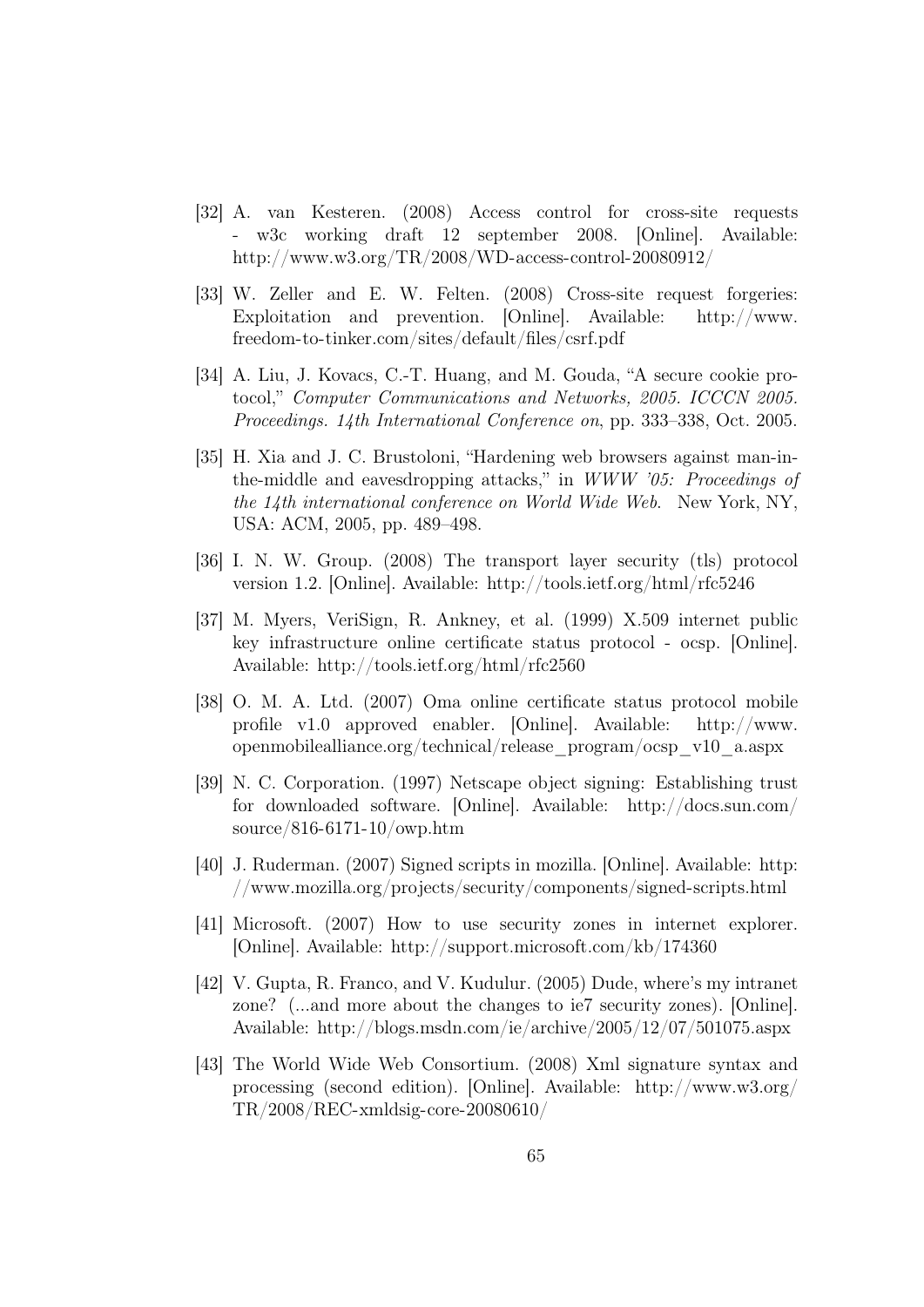- [44] B. Sterne. (2009) Content security policy. [Online]. Available: <http://people.mozilla.org/~bsterne/content-security-policy/index.html>
- [45] G. Markham. (2007) Content restrictions. [Online]. Available: [http:](http://www.gerv.net/security/content-restrictions/) [//www.gerv.net/security/content-restrictions/](http://www.gerv.net/security/content-restrictions/)
- [46] T. Oda, G. Wurster, P. C. van Oorschot, and A. Somayaji, "Soma: mutual approval for included content in web pages," in CCS '08: Proceedings of the 15th ACM conference on Computer and communications security. New York, NY, USA: ACM, 2008, pp. 89–98.
- [47] A. S. Incorporated. (2009) Cross-domain policy file specification. [Online]. Available: [http://www.adobe.com/devnet/articles/crossdomain\\_](http://www.adobe.com/devnet/articles/crossdomain_policy_file_spec.html) [policy\\_file\\_spec.html](http://www.adobe.com/devnet/articles/crossdomain_policy_file_spec.html)
- [48] The World Wide Web Consortium. (2009) Cross-origin resource sharing. [Online]. Available: <http://www.w3.org/TR/2009/WD-cors-20090317/>
- [49] OpenSocial Foundation. (2009) Opensocial. [Online]. Available: [http:](http://www.opensocial.org/) [//www.opensocial.org/](http://www.opensocial.org/)
- [50] Apple. (2007) Developing dashboard widgets. [Online]. Available: <http://developer.apple.com/macosx/Dashboard.html>
- [51] Adobe. (2007) Adobe air security white paper. [Online]. Available: [http://download.macromedia.com/pub/labs/air/air\\_security.pdf](http://download.macromedia.com/pub/labs/air/air_security.pdf)
- [52] The World Wide Web Consortium. (2009) Widgets 1.0: Digital signatures. [Online]. Available: [http://www.w3.org/TR/2009/](http://www.w3.org/TR/2009/WD-widgets-digsig-20090430/) [WD-widgets-digsig-20090430/](http://www.w3.org/TR/2009/WD-widgets-digsig-20090430/)
- [53] ——. (2009) Widgets 1.0: Access requests policy. [Online]. Available: <http://www.w3.org/TR/2009/WD-widgets-access-20090618/>
- [54] J. Linn. (2000) Trust models and management in public-key infrastructures. [Online]. Available: [ftp://ftp.rsasecurity.com/pub/](ftp://ftp.rsasecurity.com/pub/pdfs/PKIPaper.pdf) [pdfs/PKIPaper.pdf](ftp://ftp.rsasecurity.com/pub/pdfs/PKIPaper.pdf)
- [55] Z. Yan, V. Niemi, Y. Dong, and G. Yu, "A user behavior based trust model for mobile applications," in ATC '08: Proceedings of the 5th international conference on Autonomic and Trusted Computing. Berlin, Heidelberg: Springer-Verlag, 2008, pp. 455–469.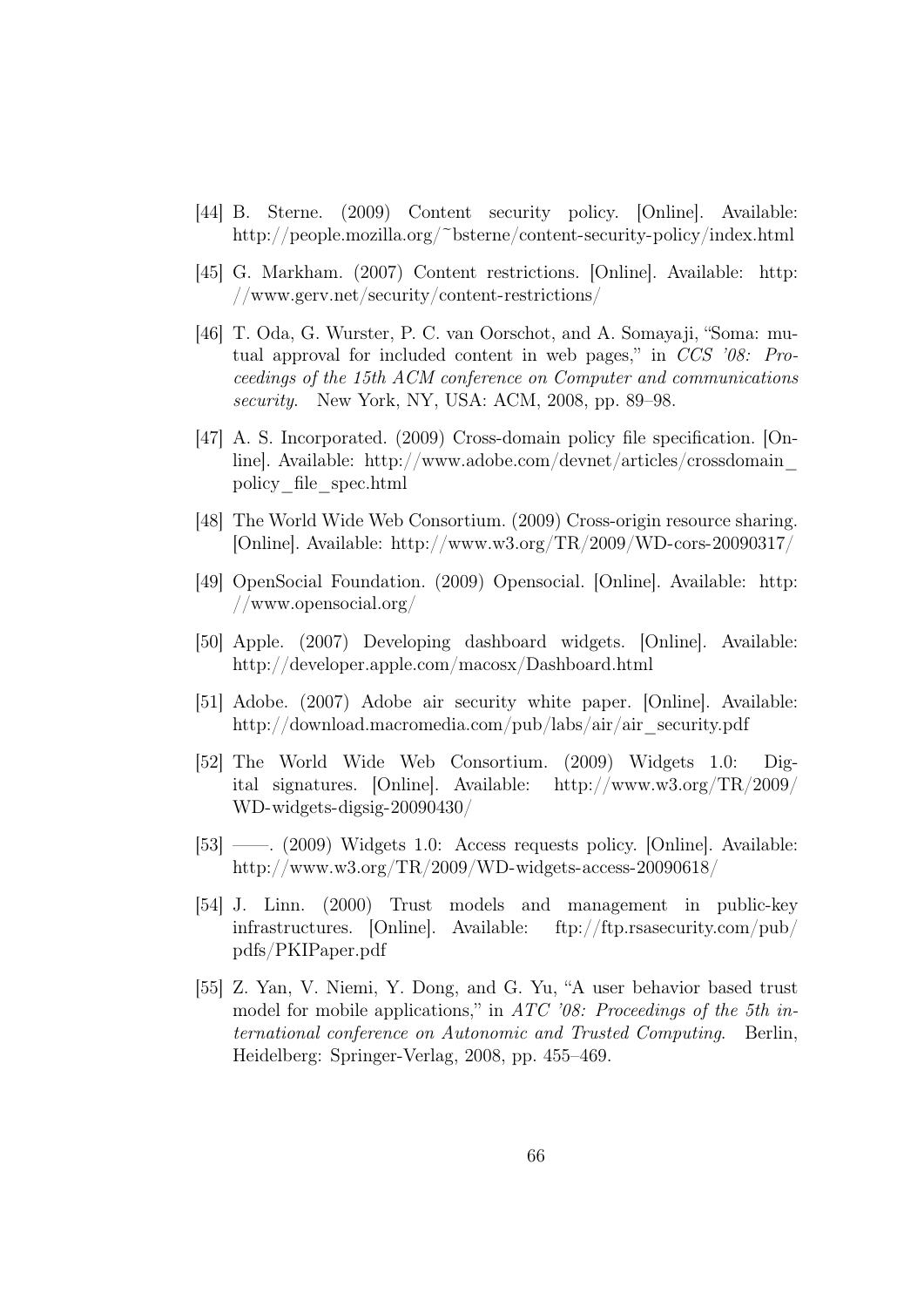- [56] Y. Wang and J. Vassileva, "Trust and reputation model in peer-to-peer networks," in P2P '03: Proceedings of the 3rd International Conference on Peer-to-Peer Computing. Washington, DC, USA: IEEE Computer Society, 2003, p. 150.
- [57] B. J. Fogg, C. Soohoo, D. R. Danielson, L. Marable, J. Stanford, and E. R. Tauber, "How do users evaluate the credibility of web sites?: a study with over 2,500 participants," in DUX '03: Proceedings of the 2003 conference on Designing for user experiences. New York, NY, USA: ACM, 2003, pp. 1–15.
- [58] The World Wide Web Consortium. (2008) Widgets 1.0: The widget landscape (q1 2008). [Online]. Available: [http://www.w3.org/TR/](http://www.w3.org/TR/2008/WD-widgets-land-20080414/) [2008/WD-widgets-land-20080414/](http://www.w3.org/TR/2008/WD-widgets-land-20080414/)
- [59] ——. (2008) Security for access to device apis from the web w3c workshop. [Online]. Available: [http://www.w3.org/2008/security-ws/](http://www.w3.org/2008/security-ws/report) [report](http://www.w3.org/2008/security-ws/report)
- [60] B. Christianson and W. S. Harbison, "Why isn't trust transitive?" in Proceedings of the International Workshop on Security Protocols. London, UK: Springer-Verlag, 1997, pp. 171–176.
- [61] Apple. (2009) App store and applications for iphone. [Online]. Available: <http://www.apple.com/iphone/appstore/>
- [62] The World Wide Web Consortium. (2009) Widgets 1.0: Updates. [Online]. Available: [http://www.w3.org/TR/2008/](http://www.w3.org/TR/2008/WD-widgets-updates-20081007/) [WD-widgets-updates-20081007/](http://www.w3.org/TR/2008/WD-widgets-updates-20081007/)
- [63] X. Wang, Y. L. Yin, and H. Yu, "Finding collisions in the full sha-1," in In Proceedings of Crypto. Springer, 2005, pp. 17–36.
- [64] J. Knudsen. (2003) Understanding midp 2.0's security architecture. [Online]. Available: [http://developers.sun.com/mobility/midp/articles/](http://developers.sun.com/mobility/midp/articles/permissions/) [permissions/](http://developers.sun.com/mobility/midp/articles/permissions/)
- [65] J. . E. Group. (2006) Mobile information device profile for java 2 micro edition version 2.1. [Online]. Available: [http:](http://www.jcp.org/en/jsr/detail?id=118)  $//www.jcp.org/en/jsr/detal?id=118$
- [66] D. Crockford. (2006) The application/json media type for javascript object notation (json). [Online]. Available: [http://tools.ietf.org/html/](http://tools.ietf.org/html/rfc4627) [rfc4627](http://tools.ietf.org/html/rfc4627)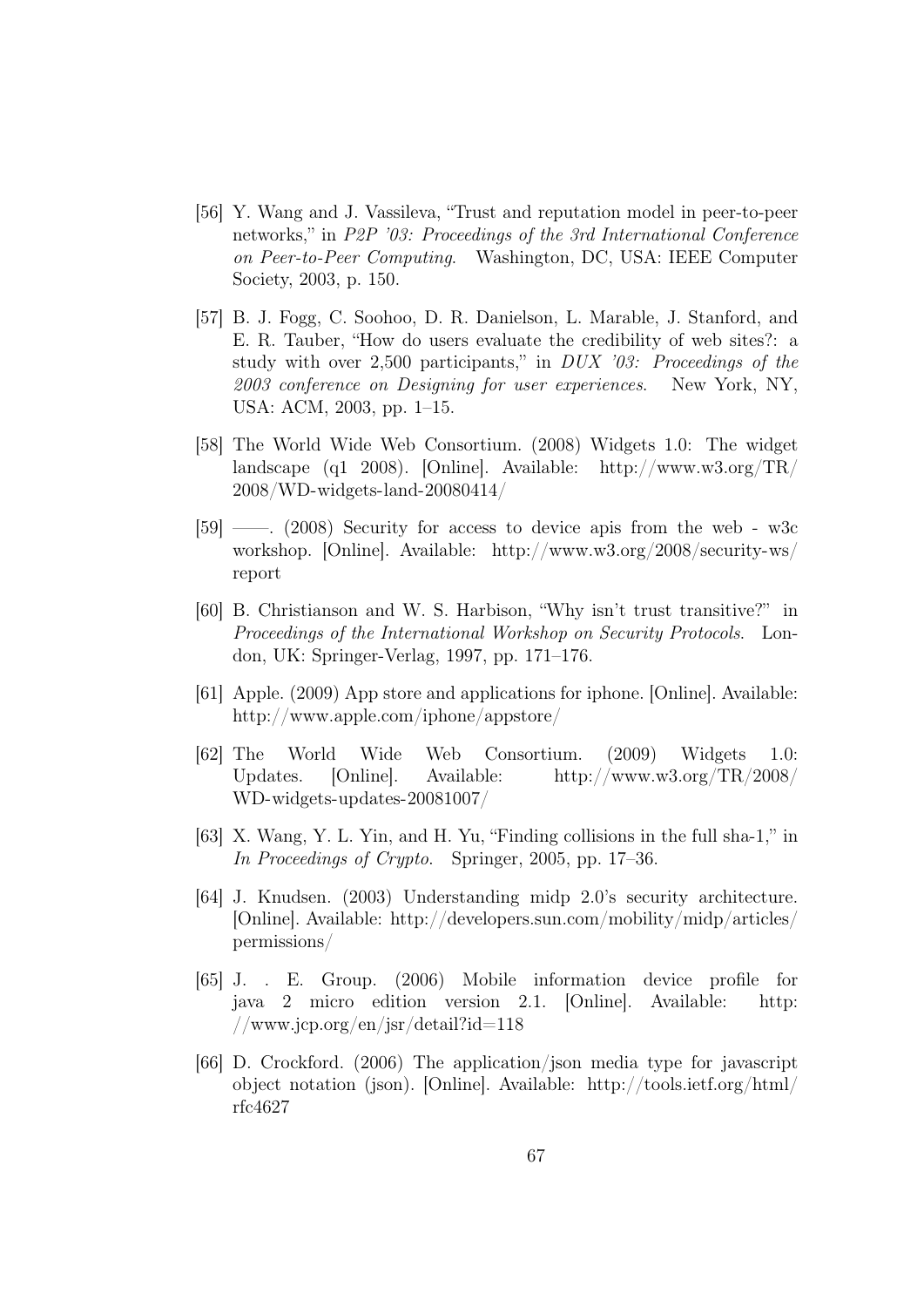- [67] J. Kangasharju, T. Lindholm, and S. Tarkoma, "Xml messaging for mobile devices: From requirements to implementation," Comput. Netw., vol. 51, no. 16, pp. 4634–4654, 2007.
- [68] The World Wide Web Consortium. (2009) Web storage. [Online]. Available: <http://www.w3.org/TR/2009/WD-webstorage-20090423/>
- [69] C. Ellison. (2001) Spki/sdsi and the web of trust. [Online]. Available: <http://world.std.com/~cme/html/web.html>
- [70] S. D. Kamvar, M. T. Schlosser, and H. Garcia-molina, "The eigentrust algorithm for reputation management in p2p networks," in  $In$  Proceedings of the Twelfth International World Wide Web Conference. ACM Press, 2003, pp. 640–651.
- [71] O. Hallaraker and G. Vigna, "Detecting malicious javascript code in mozilla," in ICECCS '05: Proceedings of the 10th IEEE International Conference on Engineering of Complex Computer Systems. Washington, DC, USA: IEEE Computer Society, 2005, pp. 85–94.
- [72] The World Wide Web Consortium. (2009) Geolocation api specification. [Online]. Available: [http://www.w3.org/TR/2009/](http://www.w3.org/TR/2009/WD-geolocation-API-20090707/) [WD-geolocation-API-20090707/](http://www.w3.org/TR/2009/WD-geolocation-API-20090707/)
- [73] S. Sire, M. Paquier, A. Vagner, and J. Bogaerts, "A messaging api for inter-widgets communication," in WWW '09: Proceedings of the 18th international conference on World wide web. New York, NY, USA: ACM, 2009, pp. 1115–1116.
- [74] The World Wide Web Consortium. (2009) Widgets 1.0: Uri scheme. [Online]. Available: [http://www.w3.org/TR/2009/](http://www.w3.org/TR/2009/WD-widgets-uri-20090618/) [WD-widgets-uri-20090618/](http://www.w3.org/TR/2009/WD-widgets-uri-20090618/)
- [75] M. S. Miller, M. Samuel, B. Laurie, I. Awad, and M. Stay. (2008) Caja - safe active content in sanitized javascript. [Online]. Available: <http://google-caja.googlecode.com/files/caja-spec-2008-06-07.pdf>
- [76] Facebook. (2009) Fbjs. [Online]. Available: [http://wiki.developers.](http://wiki.developers.facebook.com/index.php/FBJS) [facebook.com/index.php/FBJS](http://wiki.developers.facebook.com/index.php/FBJS)
- [77] M. L. Labs. (2008) Microsoft web sandbox. [Online]. Available: <http://websandbox.livelabs.com/>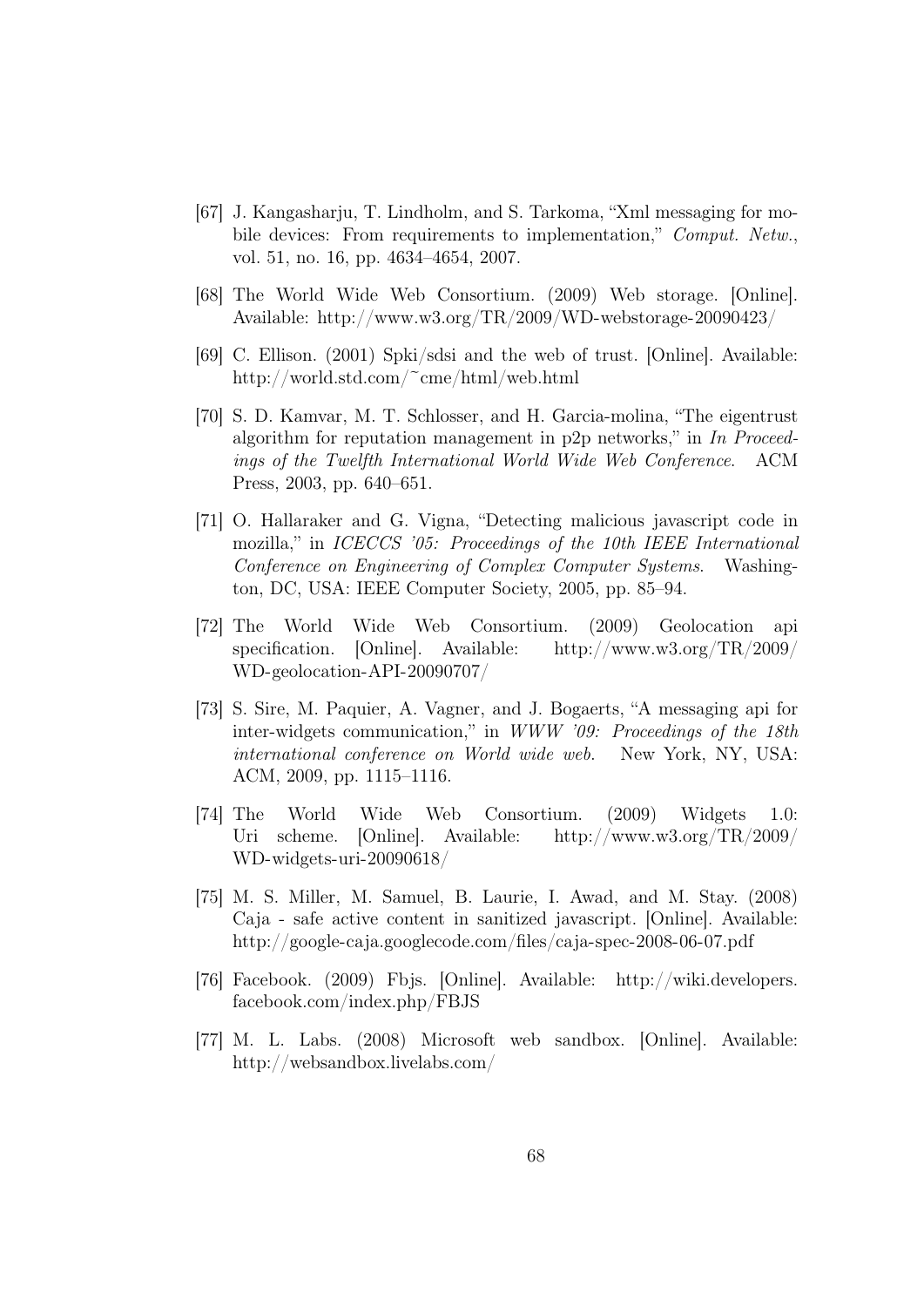- [78] D. M. Scott Isaacs. (2008) Live labs web sandbox: Securing mash-ups, site extensibility, and gadgets. [Online]. Available: [http:](http://mschnlnine.vo.llnwd.net/d1/pdc08/PPTX/TL29.pptx) [//mschnlnine.vo.llnwd.net/d1/pdc08/PPTX/TL29.pptx](http://mschnlnine.vo.llnwd.net/d1/pdc08/PPTX/TL29.pptx)
- [79] D. Crockford. Adsafe. [Online]. Available: <http://www.adsafe.org/>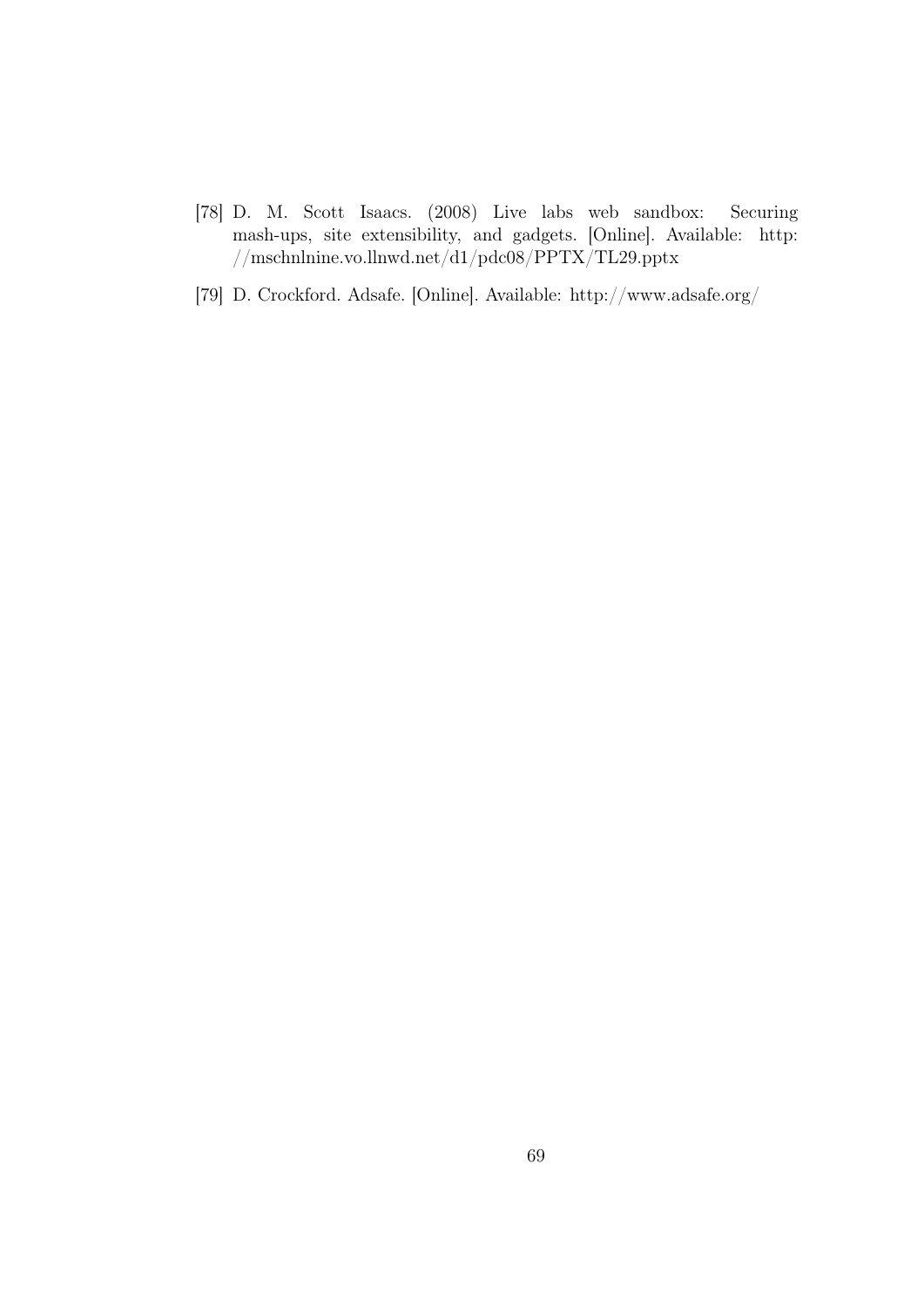## Appendix A

## Markup and code examples

Python 2.5.1 >>> import hashlib >>> import base64 >>> file = open("widget.wgt", "r")  $\gg$  sha256 = hashlib.sha256() >>> sha256.update(file.read()) >>> base64.b64encode(sha256.digest()) '...'

Figure A.1: Python reference implementation of the digest value calculation

```
Python 2.5.1 (requires M2Crypto)
>>> import M2Crypto
>>> import hashlib
>>> import base64
>>> file = open("widget.wgt", "r")
\gg sha256 = hashlib.sha256()
>>> sha256.update(file.read())
>>> privateKey = M2Crypto.RSA.load_key('privateKey.pem')
>>> signature = privateKey.sign(sha256.digest(), 'sha256')
>>> base64.b64encode(signature)
'...'
```
Figure A.2: Python reference implementation of the signature calculation using signature method RSA-SHA256